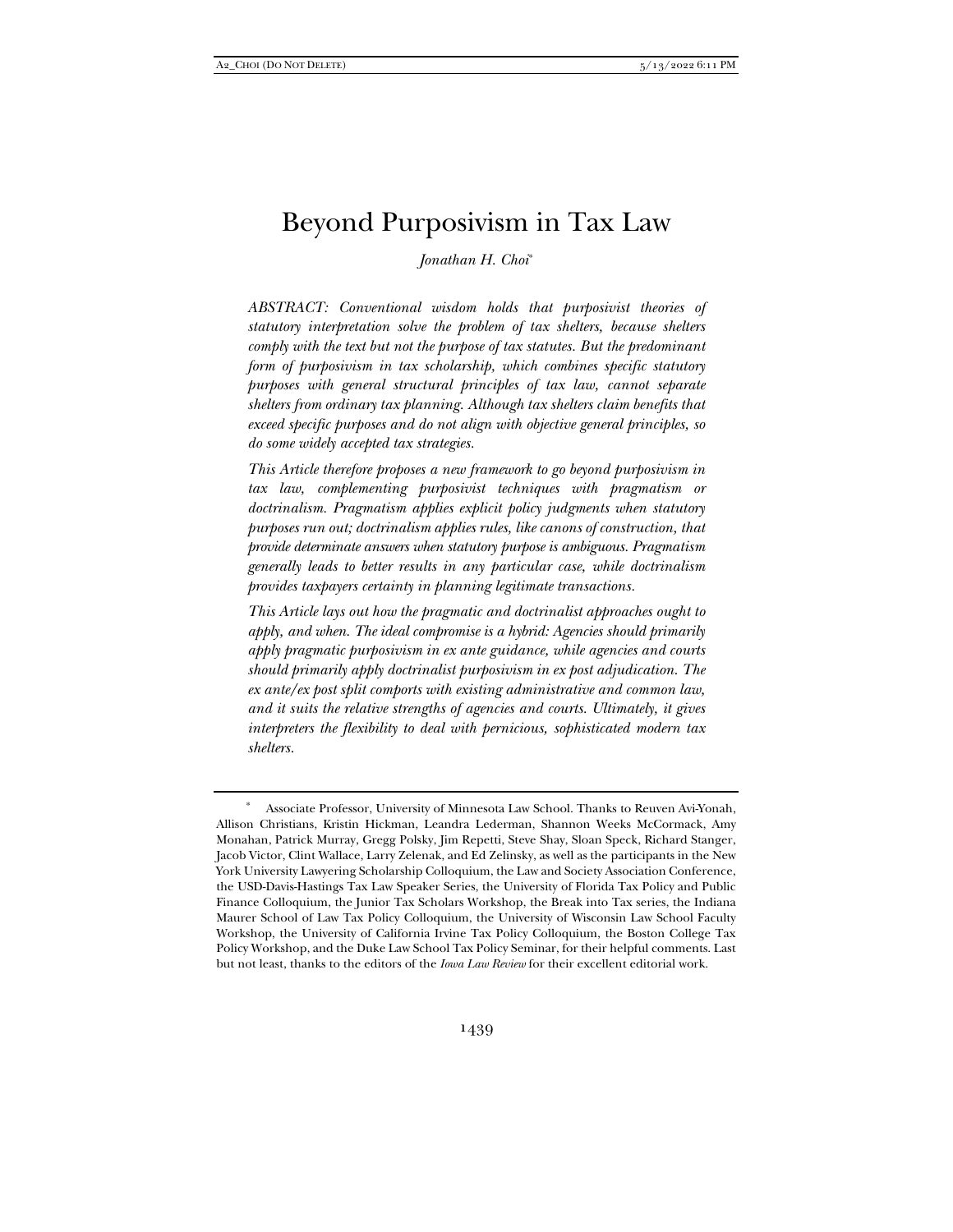|      | $A_{\cdot}$<br>CONVENTIONAL TAX PURPOSIVISM CANNOT DISTINGUISH<br>$\boldsymbol{B}$ .             |
|------|--------------------------------------------------------------------------------------------------|
|      | 1. Specific Purposes Cannot Distinguish Tax<br>3. The Case for Explicit Normative Analysis  1465 |
| III. | $A_{\cdot}$<br>$\boldsymbol{B}$ .<br>C.                                                          |
|      |                                                                                                  |

## I. INTRODUCTION

Tax shelters are a classic problem in tax law. From the loss-generating mink farms of the 1950s<sup>1</sup> to today's complex, multi-part corporate schemes,<sup>2</sup> tax theorists have struggled to block abusive tax shelters without squelching legitimate tax planning. Tax shelters have cost the U.S. Treasury billions of dollars,3 significantly color public perceptions of tax fairness,4 and are a cornerstone of tax classes in law schools.5

But what is a tax shelter? One popular definition is that a tax shelter complies with the text of the statute, but not the statute's underlying purpose.6

<sup>1</sup>*. E.g.*, United States v. Cook, 270 F.2d 725, 726 (8th Cir. 1959)*; see also generally* Cedarburg Fox Farms, Inc. v. United States, 283 F.2d 711 (7th Cir. 1960) (fox farm); Greer v. Comm'r, 17 T.C. 965 (1951) (chinchilla farm).

<sup>2</sup>*. E.g.*, Summa Holdings v. Comm'r, 848 F.3d 779, 781–84 (6th Cir. 2017); Black & Decker Corp. v. United States, 436 F.3d 431, 433–35 (4th Cir. 2006) (considering a contingent liability tax shelter).

 <sup>3.</sup> TANINA ROSTAIN & MILTON C. REGAN, JR., CONFIDENCE GAMES: LAWYERS, ACCOUNTANTS, AND THE TAX SHELTER INDUSTRY 25 (2014) ("Abusive tax shelter activity at the turn of the twentyfirst century cost the U.S. Treasury billions of dollars . . . .").

 <sup>4.</sup> James B. Lewis, *The Treasury's Latest Attack on Tax Shelters*, 11 TAX NOTES 723, 723 (1980) (arguing that tax shelters result in "impairment to the fairness of the income tax, the perception of unfairness by the rest of the taxpaying public, and the feared adverse impact on the level and temper of voluntary compliance").

<sup>5</sup>*. E.g.*, STEPHEN SCHWARZ & DANIEL J. LATHROPE, FUNDAMENTALS OF CORPORATE TAXATION: CASES AND MATERIALS 619–35 (10th ed. 2019) (discussing corporate tax shelters, as well as judicial and legislative responses to the proliferation of tax shelters).

<sup>6</sup>*. E.g.*, Steven A. Dean & Lawrence M. Solan, *Tax Shelters and the Code: Navigating Between Text and Intent*, 26 VA. TAX REV. 879, 882 (2007) ("[W]e adopt the position, taken by others, that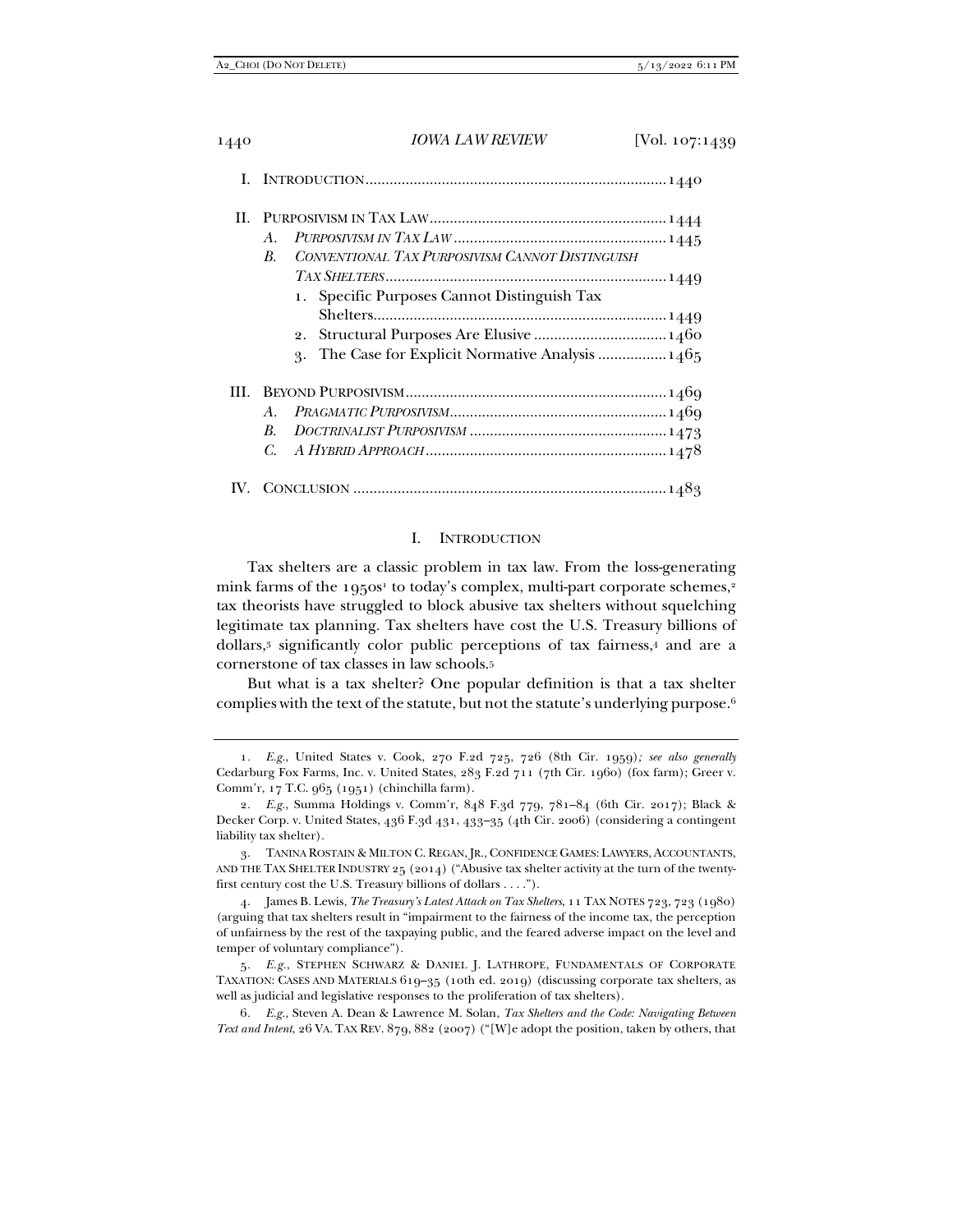And the obvious remedy is *purposivism*, which elevates purposes of statutes above mere text.7 While tax law contains a number of anti-abuse doctrines specifically designed to combat tax shelters, scholars have criticized these doctrines as inconsistent and ineffective, proposing instead that purposivism alone would be preferable.8

This Article argues that purposivism is not enough. The version of purposivism most common among tax scholars considers the "specific purpose" of the statute or "general principles" of tax law when no specific purpose seems applicable.9 It typically finds these general principles in the

Some theorists distinguish between intentionalism, focused on congressional intent, and purposivism, which focuses on statutory purposes more broadly construed. Theories focused on actual congressional intent have been out of favor for almost a hundred years; Max Radin famously argued that intentionalism of this sort was untenable due to individual congresspeople's lack of attention to specific factual situations, the difficulty of reconstructing specific intent from the historical record, and the impossibility of aggregating diffuse specific intents. Max Radin, *Statutory Interpretation*, 43 HARV. L. REV. 863, 870–71 (1930). *But see, e.g.*, J. P. Chamberlain, *The Courts and Committee Reports*, 1 U. CHI. L. REV. 81, 82 (1933) (arguing that "it is fair to assume that Congress has adopted as its intent the intent of the committee" that drafted the legislation); James M. Landis, *A Note on "Statutory Interpretation*,*"* 43 HARV. L. REV. 886, 888–89 (1930) (same). The new textualists have criticized intentionalism on similar grounds, informed by public choice theory. *E.g.*, Frank H. Easterbrook, *Some Tasks in Understanding Law Through the Lens of Public Choice*, 12 INT'L REV. L. & ECON. 284, 284 (1992) ("[T]he concept of 'an' intent for a person is fictive and for an institution hilarious."); Antonin Scalia, *Judicial Deference to Administrative Interpretations of Law*, 1989 DUKE L.J. 511, 517 ("[T]he quest for the 'genuine' legislative intent is probably a wild-goose chase anyway."). This Article consequently focuses on purposivism, which eschews inquiry into the specific intentions of legislators except as probative regarding broader statutory purposes. HENRY M. HART & ALBERT M. SACKS, THE LEGAL PROCESS: BASIC PROBLEMS IN THE MAKING AND APPLICATION OF LAW 1415–16 (William N. Eskridge & Philip P. Frickey eds., 1995) ("Evidence of specific intention with respect to particular application is competent only to the extent that the particular applications illuminate the general purpose and are consistent with other applications of it."). Many purposivists still consider legislative intent in the abstract, but they focus on the intent of the hypothetical "reasonable legislator" rather than the actual intent of actual legislators. *E.g.*, STEPHEN BREYER, ACTIVE LIBERTY: INTERPRETING OUR DEMOCRATIC CONSTITUTION 98–101 (2005).

7*. See* John F. Manning, *The New Purposivism*, 2011 SUP. CT. REV. 113, 113 ("Congress enacts statutes to achieve certain purposes, and . . . judges should construe statutory language to fulfill those purposes.").

8*. See generally* Leandra Lederman, *W(h)ither Economic Substance?*, 95 IOWA L. REV. 389 (2010) (advocating for replacing the economic substance doctrine with an inquiry into congressional intent). *See* McCormack, *supra* note 6, at 720–31. Sandra O'Neill has argued that these anti-abuse doctrines are simply purposivism by another name. Sandra Favelukes O'Neill, *Let's Try Again: Reformulating the Economic Substance Doctrine*, 121 TAX NOTES 1053, 1053 (2008) (describing the economic substance doctrine as "no more than a doctrine of purposeful statutory construction . . . .").

9. *See* McCormack, *supra* note 6, at 721–27; Lederman, *supra* note 8, at 398, 443.

tax shelters are generally characterized as transactions that appear to comply in a literal manner with the Code, but which are designed to reach a tax result that Congress would not have intended." (footnote omitted)); Shannon Weeks McCormack, *Tax Shelters and Statutory Interpretation: A Much Needed Purposive Approach*, 2009 U. ILL. L. REV. 697, 703 ("It is commonly agreed that tax shelters refer to transactions that are carefully designed to fit within the letter of the tax law to derive benefits that tax planners and taxpayers know are (or likely are) outside the purposes of the provisions on which they rely.").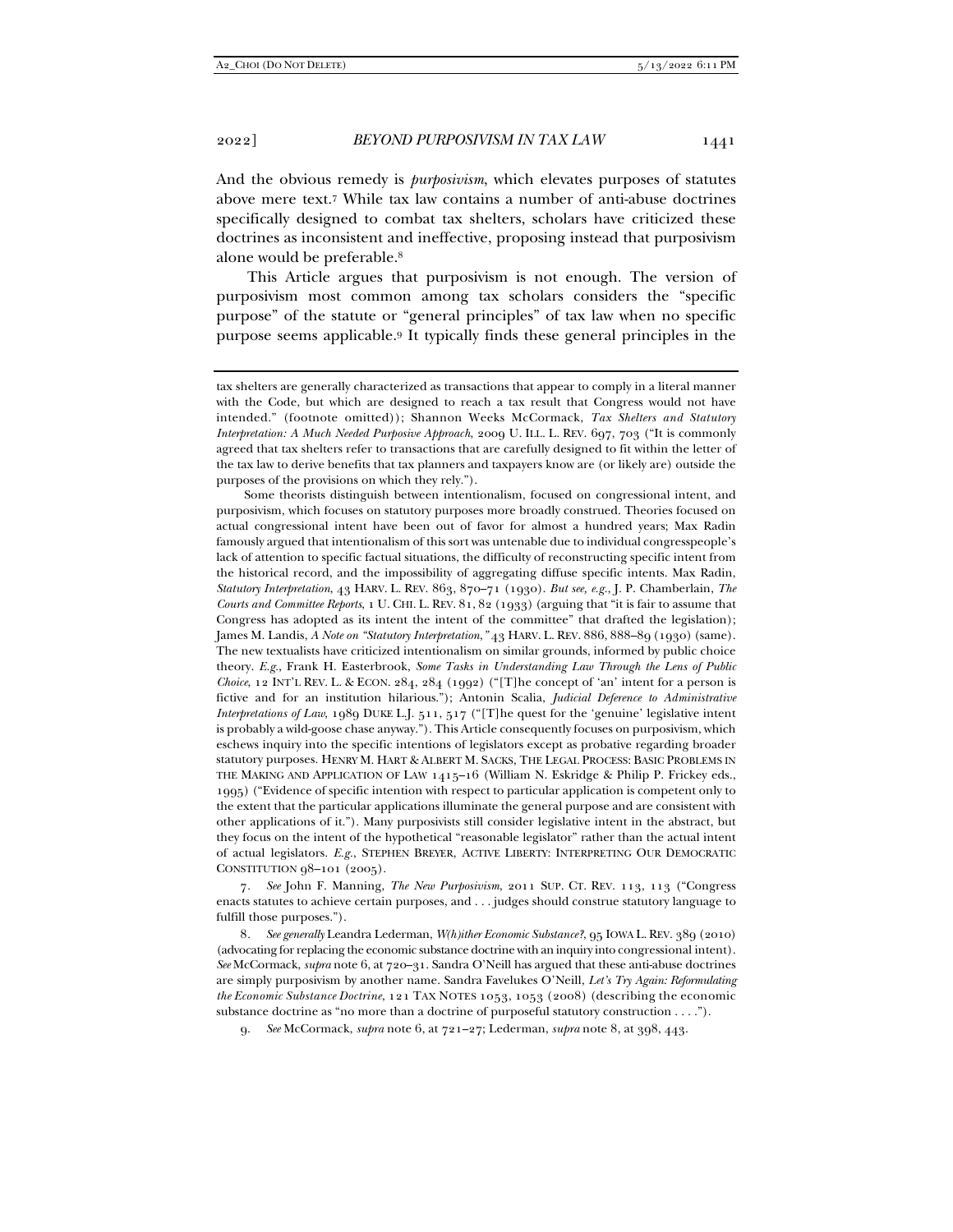structure of the tax code itself, like the realization requirement that gain or loss should only be recognized upon a sale or similar event.<sup>10</sup> But analysis of specific purposes and structural principles would also invalidate any number of tax structures widely considered legitimate.11 Thus the traditional approach to purposivism in tax law fails at the crucial task of separating valid tax strategies from abusive ones. Moreover, any attempt to rescue purposivism by finding structural principles of tax law<sup>12</sup> encounters several problems. Structural principles are practically difficult to ascertain and highly subjective; they are descriptively odd, given that the tax code was enacted piecemeal over time as a series of atomic political compromises; and they often attempt to cement contested or normatively questionable principles, like the realization principle itself.13

Much of purposivism's appeal in tax law is its ambition of fidelity to the legislature, which elevates the values reached through democratic deliberation and avoids criticisms of judicial legislation. But the definition of "tax shelters" that focuses on statutory purpose is ultimately both overinclusive and underinclusive.14 This Article argues that a better and more direct test of whether a transaction is a tax shelter is simply whether it violates the normative preferences of tax experts. While this definition does not achieve universal consensus, it better describes the underlying problem of tax shelters and resituates the conversation over abusive transactions as an explicit discussion of policy rather than faithful agency.

Armed with this normative approach, how should we go beyond purposivism as it presently stands in tax scholarship?15 This Article considers two possible alternatives: pragmatism and doctrinalism.16 Pragmatic purposivism frankly acknowledges situations where statutes lack specific purposes, filling

<sup>10</sup>*. See infra* notes 33–36 and accompanying text.

 <sup>11.</sup> The structures are double-dummy mergers, *see infra* notes 67–76 and accompanying text, as well as check-the-box elections, *see infra* notes 88–103 and accompanying text.

<sup>12</sup>*. Cf.* Deborah A. Geier, *Interpreting Tax Legislation: The Role of Purpose*, 2 FLA. TAX REV. 492, 497 (1995) ("Code provisions ought to be construed so as not to damage [their] fundamental structure, even if doing so requires that a statutory term be construed in a nonliteral (nontextual) fashion."); McCormack, *supra* note 6, at 731–42 (arguing for and applying a new framework to derive purposes of tax codes and regulations).

<sup>13</sup>*. See infra* Section II.B.2.

<sup>14</sup>*. See infra* Section II.B.1.

 <sup>15.</sup> This Article goes "beyond" purposivism in the sense that it takes an existing purposivist framework, elaborates it, and extends it. *Cf.* HUBERT L. DREYFUS & PAUL RAINBOW, MICHEL FOUCAULT:BEYOND STRUCTURALISM AND HERMENEUTICS (1982) (describing a theoretical evolution that goes "beyond" structuralism without necessarily contradicting structuralism). Note that while this Article goes beyond purposivism as currently understood among tax scholars, it does so in a way that is arguably consistent with the legal process purposivism espoused by Hart and Sacks. *See infra* notes 46–48, 156 and accompanying text.

<sup>16</sup>*. See infra* Part III.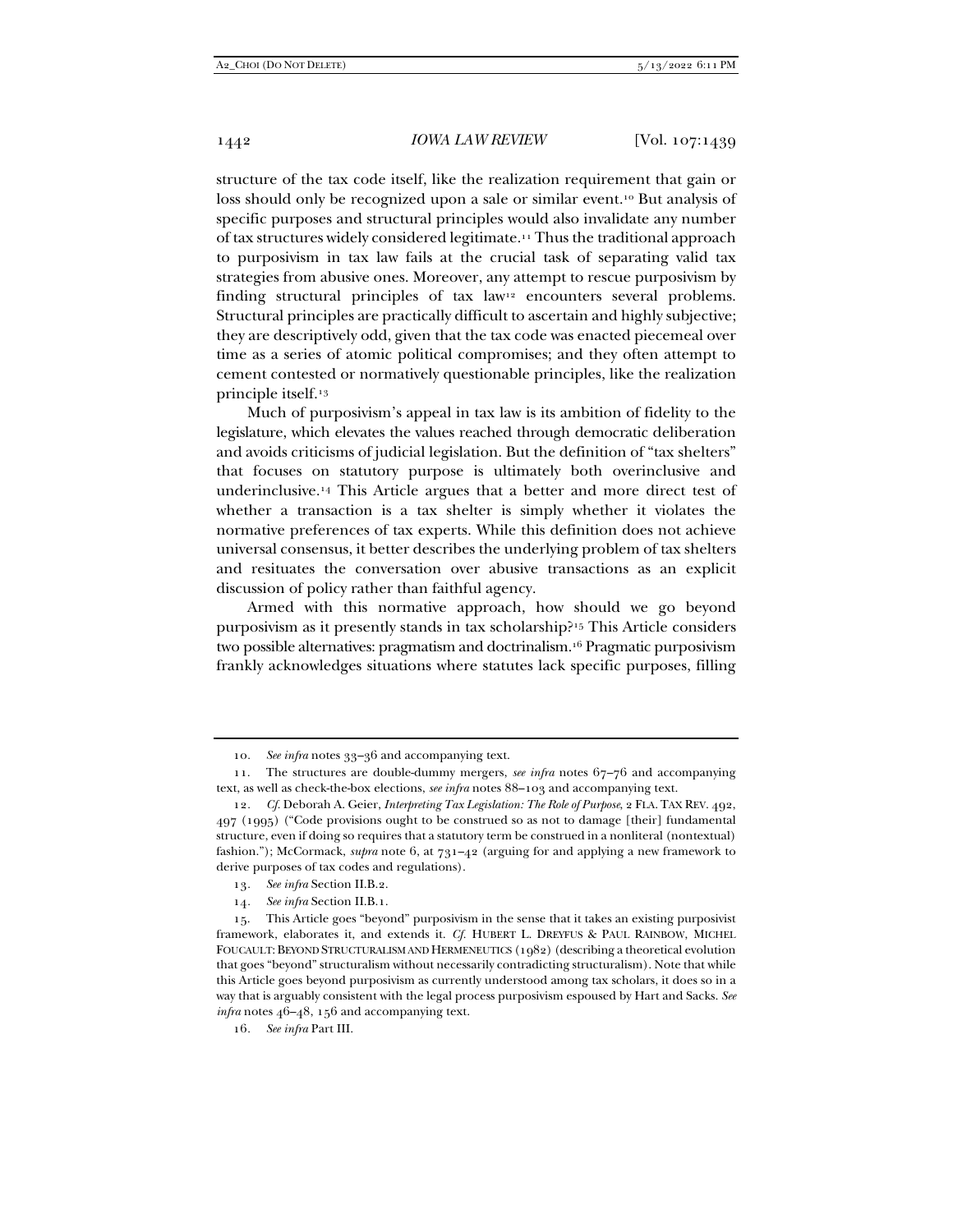the gaps with pragmatic judgments about the superior policy.17 Doctrinalist purposivism applies interpretive doctrines (like the economic substance doctrine) to resolve statutory ambiguities, leaving less room for case-by-case discretion but providing greater certainty to taxpayers.18 Policy considerations ultimately motivate both pragmatism and doctrinalism, but pragmatism moves more quickly by allowing interpreters to make normative judgments on specific legal questions, while doctrinalism moves more slowly (like the common law in general) based on judicial consensus regarding broad doctrines.

This Article advocates a hybrid of pragmatism and doctrinalism: a focus on pragmatism in ex ante agency rulemaking, and on doctrinalism in ex post adjudication. This split plays to the particular strengths of pragmatism and doctrinalism. Pragmatism allows the law to produce better social outcomes. Doctrinalism provides certainty and therefore makes tax planning easier and more predictable. But doctrinalism is unnecessary when agencies are issuing forward-looking guidance, which provides clear rules for taxpayers to follow. Pragmatic purposivism is thus best suited to this forward-looking Treasury guidance, while doctrinalist purposivism is best suited to adjudication of already-completed transactions.

This hybrid approach clarifies existing doctrine on the role of agencies and courts. Because agency guidance receives judicial deference under *Chevron*<sup>19</sup> and *Skidmore*,<sup>20</sup> agencies are permitted (and expected) to make rules on pragmatic grounds.21 Courts, in contrast, are bound by precedent and thus

 18. I discussed one doctrinalist approach in a recent article, although I did not label it "doctrinal" at the time. Jonathan H. Choi, *The Substantive Canons of Tax Law*, 72 STAN. L. REV. 195, 201 (2020) [hereinafter Choi, *Substantive Canons*].

20. Skidmore v. Swift & Co., 323 U.S. 134, 139–40 (1944).

 <sup>17.</sup> A similar but distinct school of thought is the "practical reason" school of interpretation, proposed by William Eskridge and Philip Frickey, and applied to tax law by Michael Livingston. Practical reason rejects "foundationalism" that focuses on any one theory of interpretation, instead proposing that each court consider a "broad range of textual, historical, and evolutive evidence when it interprets statutes." William N. Eskridge, Jr. & Philip P. Frickey, *Statutory Interpretation as Practical Reasoning*, 42 STAN. L. REV. 321, 322 (1990); *see* Michael Livingston, *Practical Reason, "Purposivism," and the Interpretation of Tax Statutes*, 51 TAX L. REV. 677, 679 (1996) [hereinafter Livingston, *Practical Reason*]. This Article speaks instead to those (like myself) who embrace purposivism, which is one of the "foundationalist" techniques criticized by Eskridge and Frickey, but emphasizes next steps when specific purpose runs out. In other words, this Article assumes that the specific purposes of statutes still control so long as those purposes can be determined, contra Eskridge, Frickey, and Livingston.

 <sup>19.</sup> Chevron U.S.A., Inc. v. Nat. Res. Def. Council, Inc., 467 U.S. 837, 844 (1984).

<sup>21</sup>*. See generally Chevron*, 467 U.S. (holding that an agency's interpretation of an ambiguous statute warrants deference so long as it represents a "reasonable policy choice"). *Cf.* Covad Commc'ns Co. v. F.C.C., 450 F.3d 528, 537 (D.C. Cir. 2006) (requiring the agency to "articulate a satisfactory explanation for its action including a rational connection between the facts found and the choice made" (quoting Motor Vehicle Mfrs. Ass'n v. State Farm Mut. Auto. Ins. Co., 463 U.S. 29, 43 (1983))); Jonathan H. Choi, *An Empirical Study of Statutory Interpretation in Tax Law*, 95 N.Y.U. L. REV. 363, 365–66 (2020) [hereinafter Choi, *Empirical Study*] ("[M]any have suggested that judicial deference regimes, like *Chevron* deference, empower agencies to make rules based on normative policy concerns, rather than merely seeking the 'best reading' of a statute (using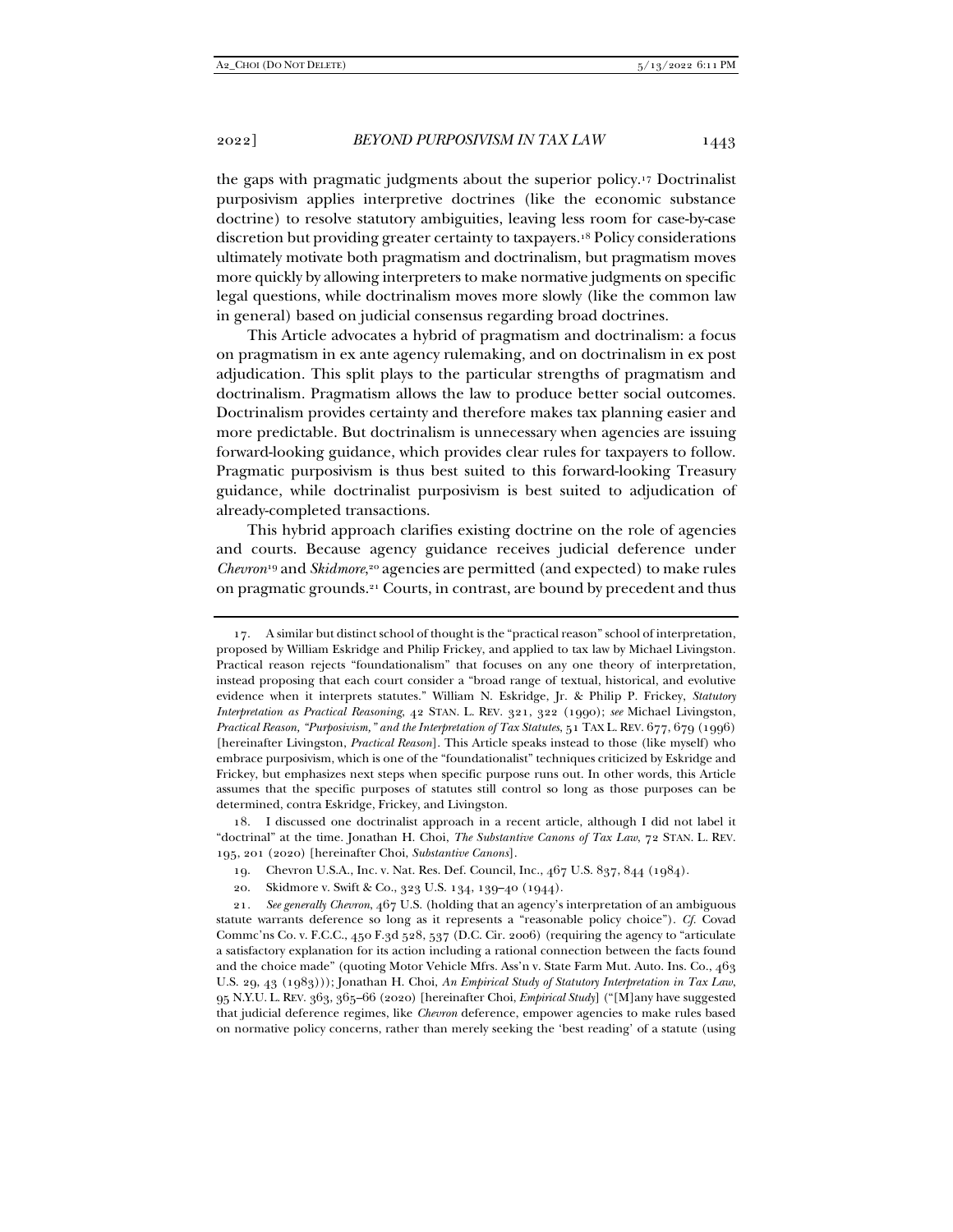by doctrines of interpretation. Under the status quo, agencies and courts alike employ both pragmatic and doctrinalist reasoning in their decisions. This Article argues that pragmatism and doctrinalism should be separated and explicitly analyzed. The ex ante/ex post split is both normatively preferable and consistent with current law.

Explicit discussion of theories beyond simple purposivism is especially crucial today. Absent such discussion, textualist judges and commentators have attacked our present ad hoc blend of pragmatic and doctrinalist purposivism as free-wheeling judicial policymaking, offending ideals of notice and procedural fairness.22 Focusing pragmatic purposivism on ex ante guidance gives it additional rigor and balances the predictability of doctrinalism with the effectiveness of pragmatism.

Part II of this Article describes the conventional argument for purposivism in the interpretation of tax statutes. It shows how that argument fails to distinguish between tax shelters and valid tax structures. Part III proposes two new variants of purposivism, pragmatism and doctrinalism. It then proposes a framework for the Treasury and the courts to go beyond purposivism, namely that they should emphasize pragmatism ex ante when issuing prospective guidance and doctrinalism ex post when considering novel fact patterns brought by taxpayers. Part III also connects this framework to existing practice by the Treasury and the courts, describing how it is consistent with judicial deference and stare decisis.

#### II. PURPOSIVISM IN TAX LAW

A huge quantity of tax scholarship considers methods of statutory interpretation, mostly concluding that tax statutes ought to be interpreted in a purposivist fashion.23 The conventional view in this literature is that

purposivism, textualism, or any other methodology)." (footnotes omitted)); Richard J. Pierce, Jr., *How Agencies Should Give Meaning to the Statutes They Administer: A Response to Mashaw and Strauss*, 59 ADMIN. L. REV. 197, 200 (2007) (arguing that, under *Chevron*, agencies can choose among permissible interpretations of a statute "only by engaging in a policymaking process"). *But see* Aaron Saiger, *Agencies' Obligation to Interpret the Statute*, 69 VAND. L. REV. 1231, 1232 (2016) ("In circumstances where a reviewing court is expected to defer to agency interpretation, the agency bears a legal and ethical duty to select the *best* interpretation of its governing statute.").

 <sup>22.</sup> Summa Holdings, Inc. v. Comm'r, 848 F.3d 779, 782, 786–89 (6th Cir. 2017); Benenson v. Comm'r, 910 F.3d 690, 699 (2d Cir. 2018); *see* Gitlitz v. Comm'r, 531 U.S. 206, 219–20 (2001).

 <sup>23.</sup> For some examples of scholarship arguing in favor of a purposivist approach to tax law interpretation, see generally Noël B. Cunningham & James R. Repetti, *Textualism and Tax Shelters*, 24 VA. TAX REV. 1 (2004); Geier, *supra* note 12; Mary L. Heen, *Plain Meaning, the Tax Code, and Doctrinal Incoherence*, 48 HASTINGS L.J. 771 (1997); Lederman, *supra* note 8; Richard Lavoie, *Analyzing the Schizoid Agency: Achieving the Proper Balance in Enforcing the Internal Revenue Code*, 23 AKRON TAX J. 1 (2008); Michael Livingston, *Congress, the Courts, and the Code: Legislative History and the Interpretation of Tax Statutes*, 69 TEX. L. REV. 819 (1991) [hereinafter Livingston, *Congress*]; McCormack, *supra* note 6; Lawrence Zelenak, *Thinking About Nonliteral Interpretations of the Internal Revenue Code*, 64 N.C. L. REV. 623 (1986); and Livingston, *Practical Reason*, *supra* note 17; *see also generally* Andre L. Smith, *The Deliberative Stylings of Leading Tax Law Scholars*, 61 TAX LAW. 1, 19 (2007) ("Textualism's capacity for producing undesirable or absurd consequences is well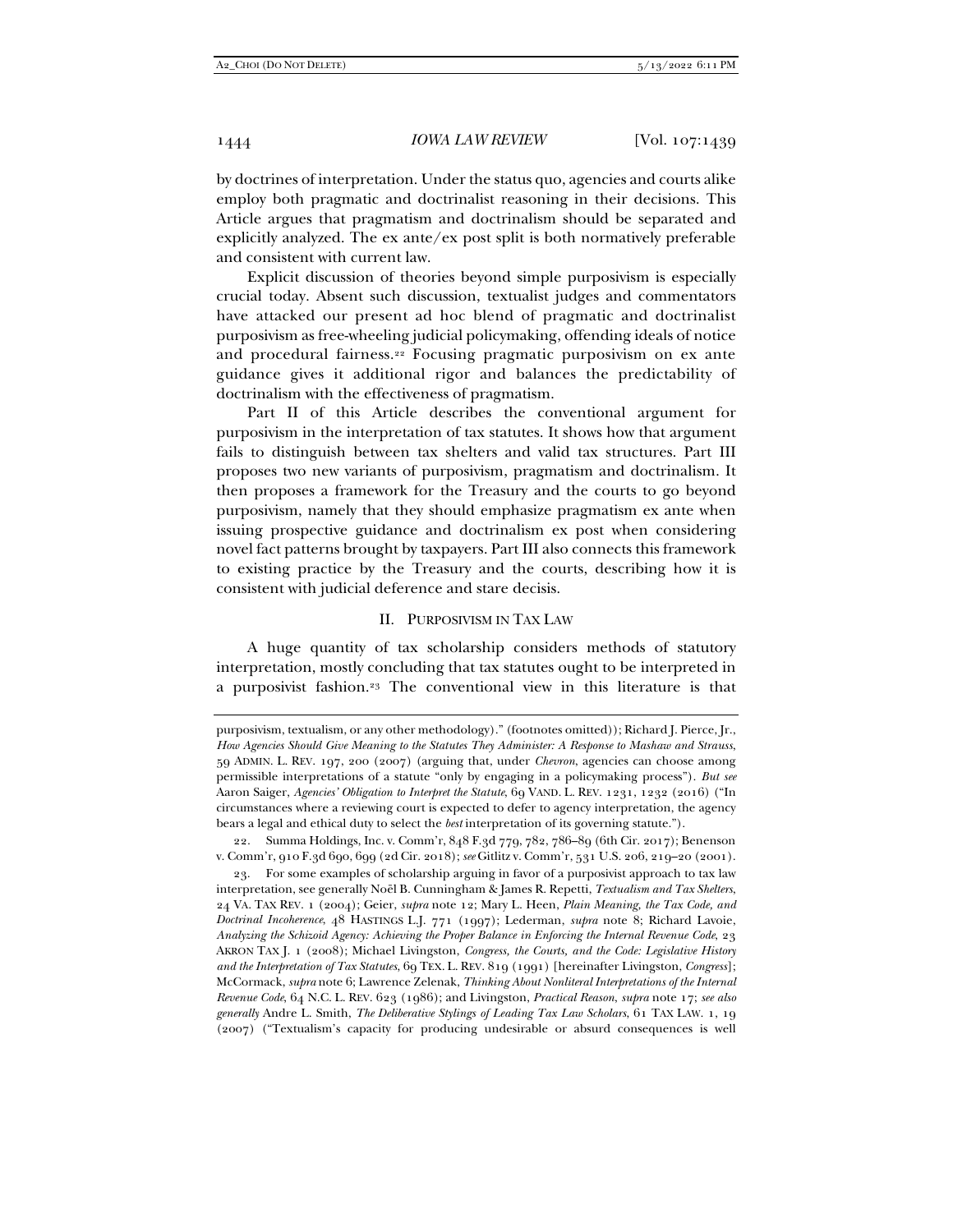textualism leaves the tax code more vulnerable to tax shelters, which are designed to comply with the literal text of tax statutes.24 On this view, tax shelters can be rejected on purposivist grounds because they are inconsistent with the underlying purposes of tax statutes. But this easy solution overestimates the role of purposivism as it is usually understood by tax scholars. This Part surveys theories of purposivism in tax scholarship and discusses their limitations. Like the rest of this Article, this Part focuses on purposivism and is addressed primarily to proponents of purposivism, rather than advocating for the abandonment of purposivism in favor of another methodology, like textualism.

#### *A. PURPOSIVISM IN TAX LAW*

Purposivism is an expansive concept, and one prone to misuse. A judge could defend any ruling by generically declaring it consistent with the purpose of the statute, without providing any evidence of that purpose. Or, a tax scholar unfamiliar with statutory interpretation might believe that any application of the business *purpose* doctrine is an instance of purposivist reasoning. But neither of these approaches reflects "purposivism" as generally understood in statutory interpretation, either in theory or in practice.

This Article focuses specifically on the most comprehensive statement of purposivism in tax scholarship to date, as described by Shannon McCormack. McCormack proposed a system of purposivist interpretation that borrows from the legal process theory of Henry Hart and Albert Sacks. McCormack argues that a tax strategy should be permitted or denied based on the "specific purpose" of the statute in question, as well as "general principles of tax law."25

According to McCormack, the specific purpose of a statute is "what [it] is trying to achieve."26 For example, "[t]he specific purpose of the casualty loss deduction is clearly to compensate taxpayers for the diminution in the value of personal property caused by certain events, such as an automobile accident."27 Specific purposes are similar to what Hart and Sacks called the "immediate purpose of a statute"<sup>28</sup> and presumably can be investigated using

27*. Id.*

explored by Zelenak, Geier, Heen, Cunningham & Repetti, and Lavoie."). All of the authors cited by Smith favor purposivism, except for Cunningham and Repetti, who sometimes favor intentionalism. In contrast, tax scholars that favor textualism are relatively rare. *See generally* John F. Coverdale, *Text as Limit: A Plea for a Decent Respect for the Tax Code*, 71 TUL. L. REV. 1501 (1997) (defending a textualist approach to tax code interpretation); Edward A. Zelinsky, *Text, Purpose, Capacity and* Albertson's*: A Response to Professor Geier*, 2 FLA. TAX REV. 717 (1996) (same).

 <sup>24.</sup> For a discussion of how textualism leaves the tax code vulnerable to tax shelters, see generally Cunningham & Repetti, *supra* note 23; Lederman, *supra* note 8; and McCormack, *supra* note 6.

 <sup>25.</sup> McCormack, *supra* note 6, at 721–27.

<sup>26</sup>*. Id.* at 722.

 <sup>28.</sup> HART & SACKS, *supra* note 6, at 1380.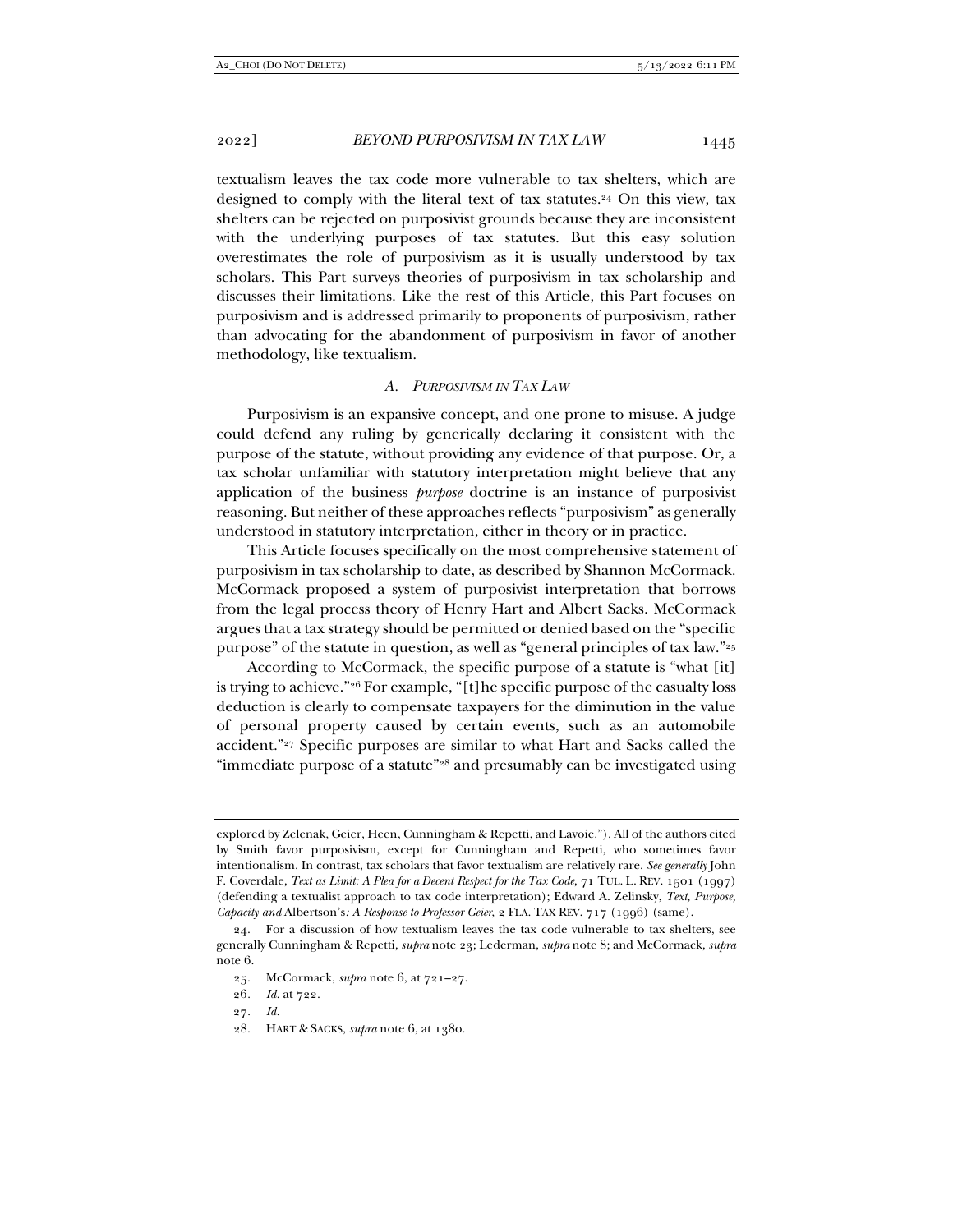similar evidence: formally enacted statements of purpose,<sup>29</sup> the nature of the problem the enactment attempted to address,<sup>30</sup> contextual aids from the time of enactment (like legislative history),31 and contextual aids after enactment.32

General principles are trickier.33 According to McCormack, these are "overarching theoretical constructs throughout the entire [Internal Revenue] Code [(the 'Code')] that are intended to be captured by its individual provisions."34 Examples include "the concept that one's basis in an asset should reflect one's economic investment in that asset" and "the . . . realization requirement, which generally holds that gain or loss should not be recognized until a qualifying event occurs (such as a sale)."35

Although McCormack does not elaborate on the source of these general principles, they largely resemble a kind of "structural" purposivism, which finds general principles in the overall structure of the tax code.36 Through close reading of the Code as a whole and experience with how its various provisions interact, structural purposivists purport to extract principles underlying all of tax law, allowing them to decide cases where specific purposes are silent.37

Structural purposivists maintain that structural purposes in tax law are both objectively determinate and practically useful in blocking tax shelters. Articles in the structural purposivist genre cite historic tax shelters in order to demonstrate that these tax shelters violate the fundamental structure of the Code. These principles can be very broad: Deborah Geier, for instance, lists as principles that "the same dollars should not be taxed to the same person more than once or deducted by the same person more than once"38 (a principle that McCormack endorses as well)<sup>39</sup> and "that what we are trying to

34. McCormack, *supra* note 6, at 723.

35. *Id.*

 36. The term "structural purposivism" comes from a recent article of mine discussing scholars who "argue that the structure of the Code itself should be read to imply certain principles that overcome statutory text." Choi, *Substantive Canons*, *supra* note 18, at 241.

<sup>29</sup>*. Id.* at 1377.

<sup>30</sup>*. Id.* at 1378 ("call[ing] for a close look at the 'mischief' thought to inhere in the old law and at 'the true reason of the remedy' provided by the statute for it.").

<sup>31</sup>*. Id.* at 1379.

<sup>32</sup>*. Id.* at 1380.

 <sup>33.</sup> Hart and Sacks also believed that sometimes the immediate purpose of the statute would fail to decide the case at hand, noting the importance of "more general and thus more nearly ultimate purposes of the law." *Id.* at 148. But their account of how to determine general purposes "[wa]s notably incomplete." Vincent A. Wellman, *Dworkin and the Legal Process Tradition: The Legacy of Hart & Sacks*, 29 ARIZ. L. REV. 413, 432–33 (1987). The Legal Process tradition is arguably compatible with structuralism, doctrinalism, and pragmatism, which I describe in further detail below. *See infra* notes 43–48, 156 and accompanying text.

<sup>37</sup>*. See id.* at 241–42 & nn. 235–38.

 <sup>38.</sup> Geier, *supra* note 12, at 497.

 <sup>39.</sup> McCormack, *supra* note 6, at 723.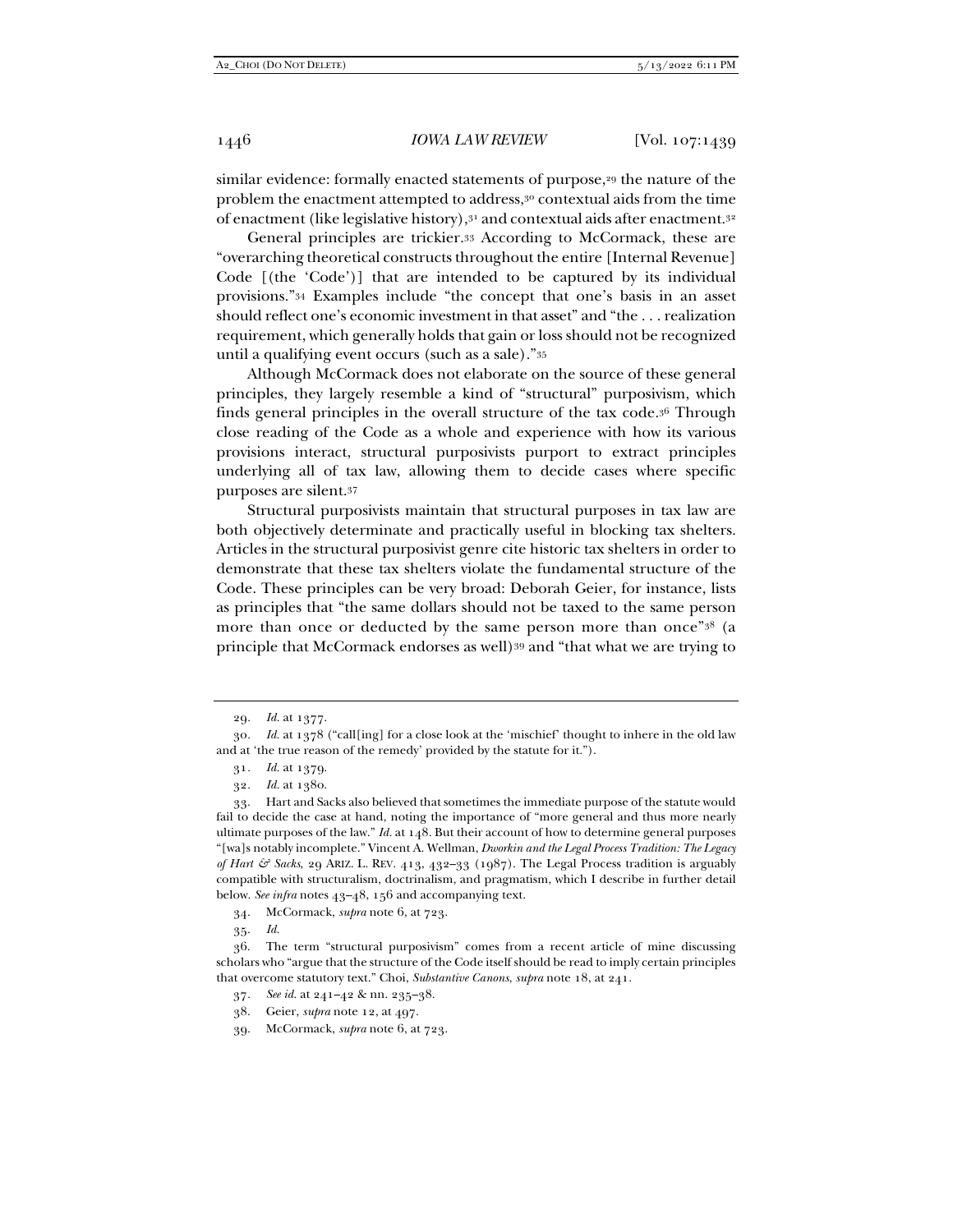reach under an income tax is, essentially, consumption and net increases in wealth."40

Structural purposivists assert that these principles are not merely normatively desirable, but objectively verifiable. In theory, by careful study, any interpreter should come to the same conclusion about the structure of the tax code. This idea is not new. Midcentury tax scholar Stanley Surrey attributed most of his work to the discovery of a "rational framework" in tax law, divined from a close reading of the tax code at the age of 23.41 Structural purposivism therefore mixes the objective and the esoteric: It claims that structural principles are found, not invented, but these structural principles are generally only available to those experienced enough to internalize the norms of "tax logic."42

By emphasizing the internal coherence of tax law, structural purposivism embraces some strands of Hart and Sacks's thinking and departs from others.43 Hart and Sacks argued that an ambiguous statute should be read "so as to harmonize it with more general principles and policies."44 Other thinkers have developed these ideas further, most prominently Ronald Dworkin. Dworkin proposed what he called "constructive interpretation," in which interpreters "impos[e] purpose on an object or practice in order to make of it the best possible example of the form or genre to which it is taken to belong."45 This philosophy parallels the structuralism of Geier and others by attempting to extract general purposes from a potentially contradictory body of law. However, it represents just one part of the jurisprudence of Hart and Sacks. At other times, Hart and Sacks embraced the kind of pragmatic

 <sup>40.</sup> Geier, *supra* note 12, at 497*; see also generally* JOSEPH M. DODGE, THE LOGIC OF TAX (1989) (describing the federal tax code using broad conceptual themes similar to Geier's).

 <sup>41.</sup> STANLEY S. SURREY, A HALF-CENTURY WITH THE INTERNAL REVENUE CODE: THE MEMOIRS OF STANLEY S. SURREY 7 (Lawrence Zelenak & Ajay K. Mehrotra eds., 2022) ("I surveyed almost the entire structure of the income tax . . . . A rational framework could be devised for the structure . . . . I saw the income tax not as a random body of rules and edicts but as an internally consistent framework. All of my later work has been dominated by that approach."). Of course, even if this approach was feasible in Surrey's time, the modern tax code is vastly different: more complex and written without the spirit of consensus that tended to characterize midcentury politics.

 <sup>42.</sup> Livingston, *Congress*, *supra* note 23, at 829; Livingston, *Practical Reason*, *supra* note 17, at 683–84.

 <sup>43.</sup> McCormack acknowledges that her proposal diverges in some respects from legal process purposivism—in particular, she believes that her use of general principles may require more radical departures from statutory text than Hart and Sacks would accept. McCormack, *supra* note 6, at 723 n.138 ("Hart and Sacks oppose this concept entirely . . . .").

 <sup>44.</sup> HART & SACKS, *supra* note 6, at 148. This appeal to coherence is part of Hart and Sacks's theory of "reasoned elaboration" by which statutes ought to be interpreted. Theodore W. Jones, *Textualism and Legal Process Theory: Alternative Approaches to Statutory Interpretation*, 26 J. LEGIS. 45, 53 (2000) (providing a structuralist perspective based on Hart and Sacks's theory of "reasoned elaboration"); HART & SACKS, *supra* note 6, at 143–58 (applying reasoned elaboration in statutory interpretation).

 <sup>45.</sup> RONALD DWORKIN, LAW'S EMPIRE 52 (1986).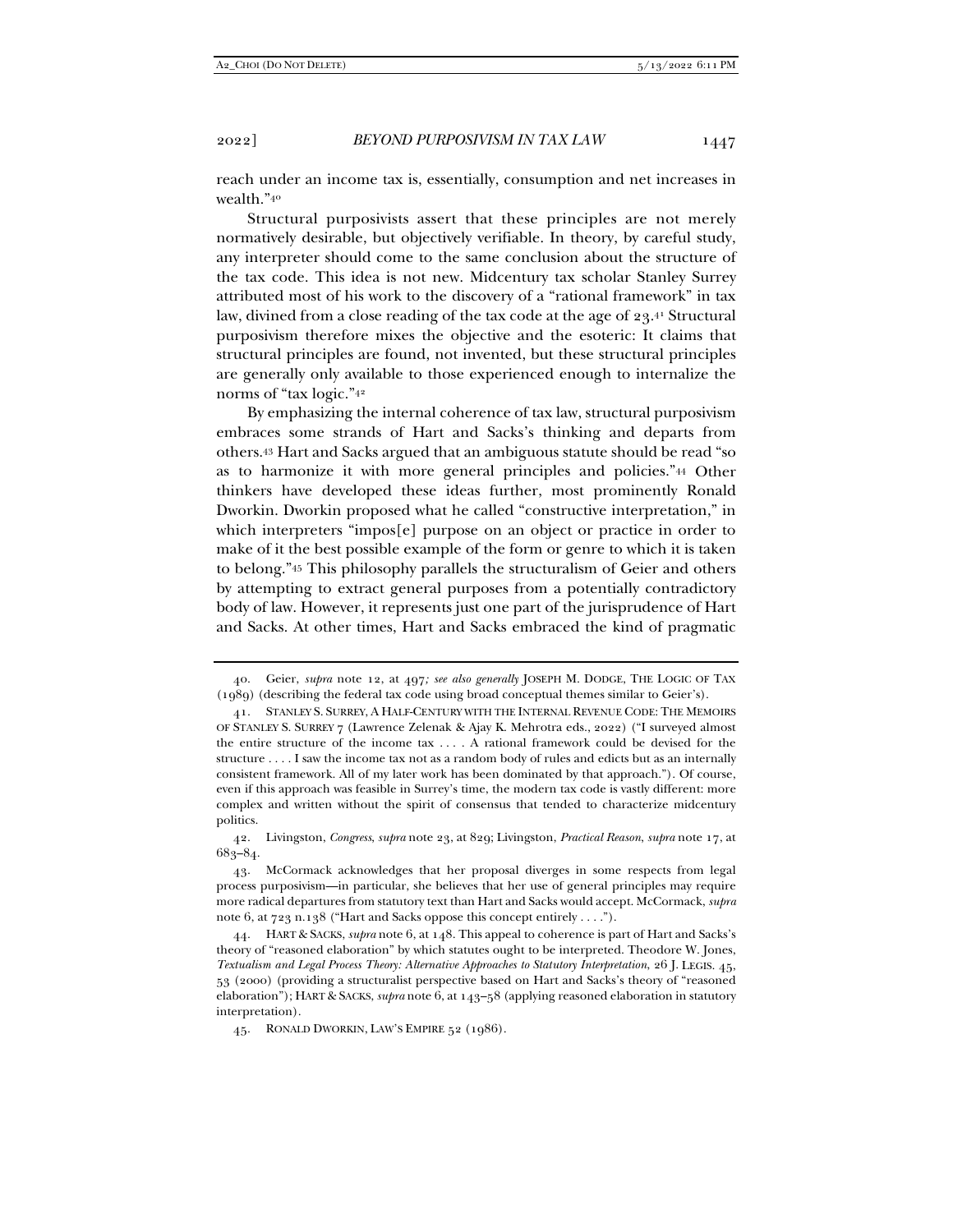broad normative inquiry46 and the doctrinalist canons of construction that this Article ultimately endorses.47 Each of these approaches is consistent with Hart and Sacks's theory of "more general and thus more nearly ultimate purposes of the law."48

Because it focuses on specific purposes and general principles that theoretically exist independently of the case at hand, purposivism in tax law has largely followed the "faithful agent" model of purposivism, where interpreters subordinate their judgments to the will of the legislature.49 For faithful agents, statutory purpose is not made or invented by the interpreter; it is *found*, either in legislative history and other materials surrounding the original enactment, or through an objective process of reasoned elaboration using the tax code as a whole. Faithful agency is a popular defense against the accusations of interpretive activism frequently lobbed by modern textualists.50 But as we will see, the objectivity of faithful agency comes at a cost.

 47. *See* John F. Manning, *What Divides Textualists from Purposivists?*, 106 COLUM. L. REV. 70, 89 n.67 (2006) ("Among other things, the Legal Process approach gave unflinching effect to the sort of substantive canons that judges have developed over time 'to promote objectives of the legal system which transcend the wishes of any particular session of the legislature.'" (quoting HART & SACKS, *supra* note 6, at 1376)); HART & SACKS, *supra* note 6, at 1376–77, 1380 (instructing interpreters to apply clear statement rules and presumptions).

48. HART & SACKS, *supra* note 6, at 148.

49*. E.g.*, Michael Herz, *Purposivism and Institutional Competence in Statutory Interpretation*, 2009 MICH. ST. L. REV. 89, 92 ("[P]urposivism is grounded on, respects, and seeks to advance legislative preferences; it is a form of faithful agency."); Peter J. Smith, *Textualism and Jurisdiction*, 108 COLUM. L. REV. 1883, 1899 (2008) ("Intentionalism and purposivism proceeded from the premise of legislative supremacy: If, in a constitutional democracy, judges must be faithful agents of Congress, then judges must attempt to decipher as accurately as possible Congress's statutory instructions."). One prominent alternative to the faithful-agent model was proposed by Justice Harlan Stone, who argued against the "illusion that in interpreting [statutes] our only task is to discover the legislative will," suggesting that judges "treat a statute much more as we treat a judicial precedent, as both a declaration and a source of law, and as a premise for legal reasoning." Harlan F. Stone, *The Common Law in the United States*, 50 HARV. L. REV. 4, 13, 15 (1936). However, Stone's proposal is "not the prevalent view today." JOHN F. MANNING & MATTHEW C. STEPHENSON, LEGISLATION AND REGULATION: CASES AND MATERIALS 303 (4th ed. 2021).

 50. MANNING & STEPHENSON, *supra* note 49, at cxxv–cxxxiv. The new textualism is an umbrella term for the revival of textualist thought over the past four decades, spearheaded by figures like Justice Scalia. The new textualism was initially characterized by its particular skepticism of legislative history. *See* William N. Eskridge, Jr., *The New Textualism*, 37 UCLA L. REV. 621, 623 (1990) ("The new textualism posits that once the Court has ascertained a statute's plain meaning, consideration of legislative history becomes irrelevant."). *But see* John F. Manning, *Textualism as a Nondelegation Doctrine*, 97 COLUM. L. REV. 673, 731–37 (1997) (defending certain textualist uses of legislative history). Of course, as textualism has garnered more adherents, many branches

 <sup>46.</sup> HART & SACKS, *supra* note 6, at 102 (describing the ultimate purpose of all statutory interpretation as "establishing, maintaining and perfecting the conditions necessary for community life to perform its role in the complete development of man"). To be sure, Hart and Sacks were far from thoroughgoing pragmatists, and their intent was to craft a *legal process* whose neutral principles would legitimate interpretation above mere appeals to interpreters' personal normative preferences. But by narrowly endorsing pragmatic purposivism in the context of agency interpretation, I also attempt to constrain normative judgments in a process-driven way.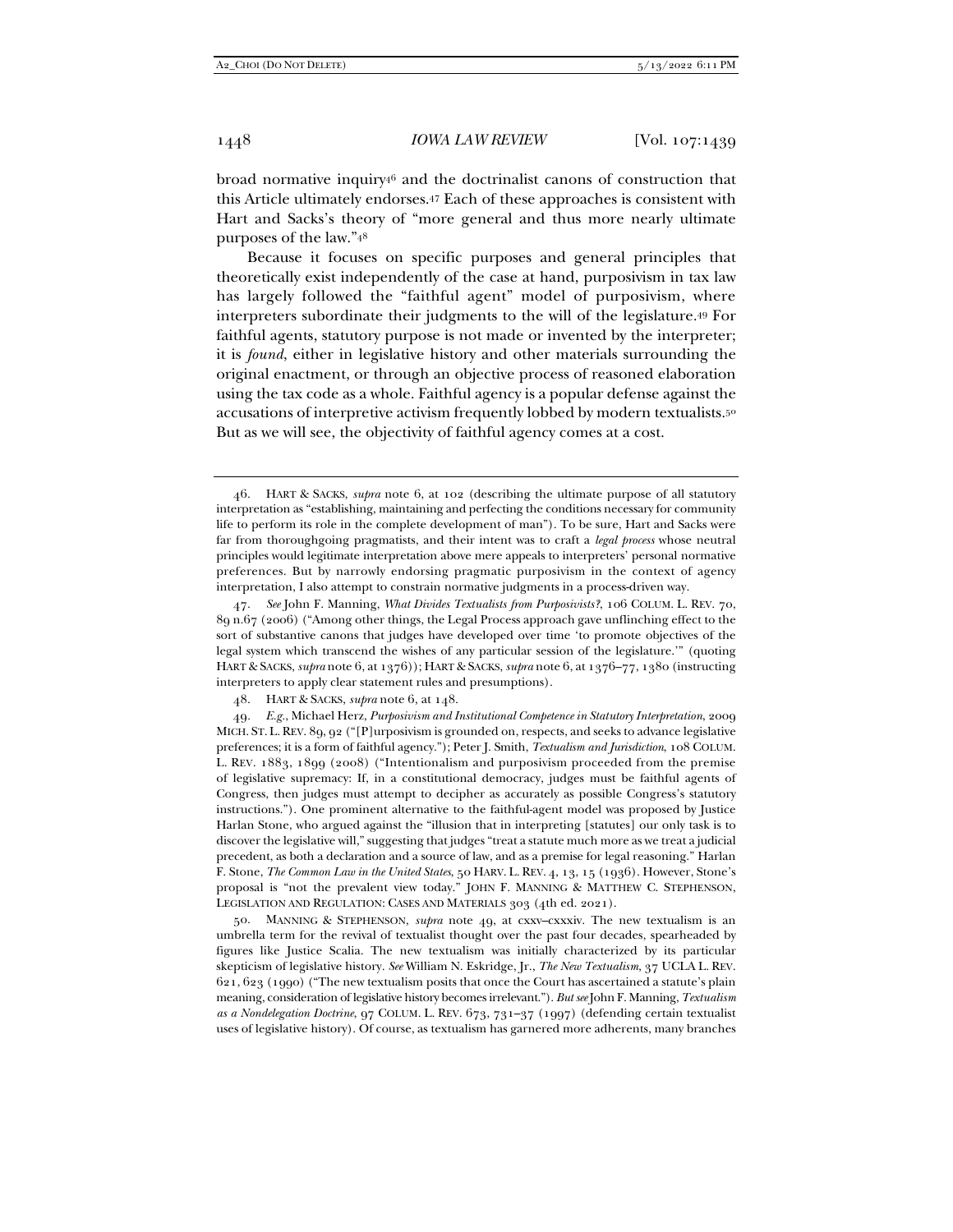## *B. CONVENTIONAL TAX PURPOSIVISM CANNOT DISTINGUISH TAX SHELTERS*

## 1. Specific Purposes Cannot Distinguish Tax Shelters

In many ordinary tax cases, the specific purpose of the relevant statute might be sufficient to make its meaning clear.51 But in many other cases, a court might be left scratching its head, even after careful review of the statute, legislative history, and context of enactment.52 This criticism is not new; William Eskridge has argued that purposivism can be indeterminate in important cases,53 and other scholars of statutory interpretation have made similar arguments for more than a hundred years.54 But while it is well-known in the statutory interpretation literature, most tax law scholars who advocate purposivism have not addressed this important shortcoming.55

Because modern tax law is so complicated, tax planning frequently combines sections of the tax code in a manner that falls outside the specific purpose of any particular statute. Advocates of purposivism in tax law often claim that tax shelters can be repudiated whenever they exceed the specific purposes of tax statutes.56 But this is true *both* of legitimate tax planning and illegitimate tax shelters, and one cannot be rejected without rejecting the other.

 $53.$  WILLIAM N. ESKRIDGE, JR., DYNAMIC STATUTORY INTERPRETATION  $29-30$  (1994); WILLIAM N. ESKRIDGE, JR., PHILIP P. FRICKEY & ELIZABETH GARRETT, LEGISLATION AND STATUTORY INTERPRETATION 230 (2d ed. 2006) ("Purposivism does not yield determinate answers when there is no neutral way to arbitrate among different purposes. Even if there were agreement as to which purpose should be attributed to a statute, the analysis in the hard cases might still be indeterminate. Often an attributed policy purpose is too general and malleable to yield interpretive closure in specific cases, because its application will depend heavily upon context and the interpreter's perspective.").

 54. Marcus P. Knowlton, *Legislation and Judicial Decision: In Their Relations to Each Other and to the Law*, 11 YALE L.J. 95, 100 (1901).

55*. But see* Livingston, *Practical Reason*, *supra* note 17, at 679 (arguing against conventional purposivism in favor of the "practical reason" approach advanced by Eskridge). As discussed above in note 17, this Article differs from Livingston's and Eskridge's prescriptions in that it suggests that courts remain faithful to statutory purposes when they can be discerned.

56*. See, e.g.*, *infra* notes 61–66 and accompanying text.

of textualism have emerged with more complex commitments than mere skepticism regarding legislative history.

<sup>51</sup>*. E.g.*, Laue v. Comm'r, No. 3842-18S, 2020 WL 1929271, at \*2 (T.C. Apr. 20, 2020) (applying an example from legislative history speaking directly to the facts of the case).

 <sup>52.</sup> For example, section 7502 of the Code provides that the date of a tax filing's "postmark ... shall be deemed to be the date of the delivery." I.R.C.  $\S$  7502(a)(1). But what should the date of delivery be if the post office fails to apply a postmark? Was the statute's reference to a postmark a mere oversight, or an attempt to force taxpayers to send important filings by certified mail (where a postmark is guaranteed)? The legislative history was not particularly clear, and the Tax Court ultimately addressed this uncertainty through its own estimate of when the filing was most likely mailed. Seely v. Comm'r, 119 T.C.M. (CCH) 1031, 2020 WL 201751, at \*2; *see also* Bryan Camp, *Lesson from the Tax Court: The Common Law Mailbox Rule Lives!*, TAXPROF BLOG (Feb. 3, 2020), https://taxprof.typepad.com/taxprof\_blog/2020/02/lesson-from-the-tax-court-the-com mon-law-mailbox-rule-lives.html [https://perma.cc/3BH3-5LMK] (describing the common law rule as "a backstop to fill in gaps in the statutory and regulatory scheme").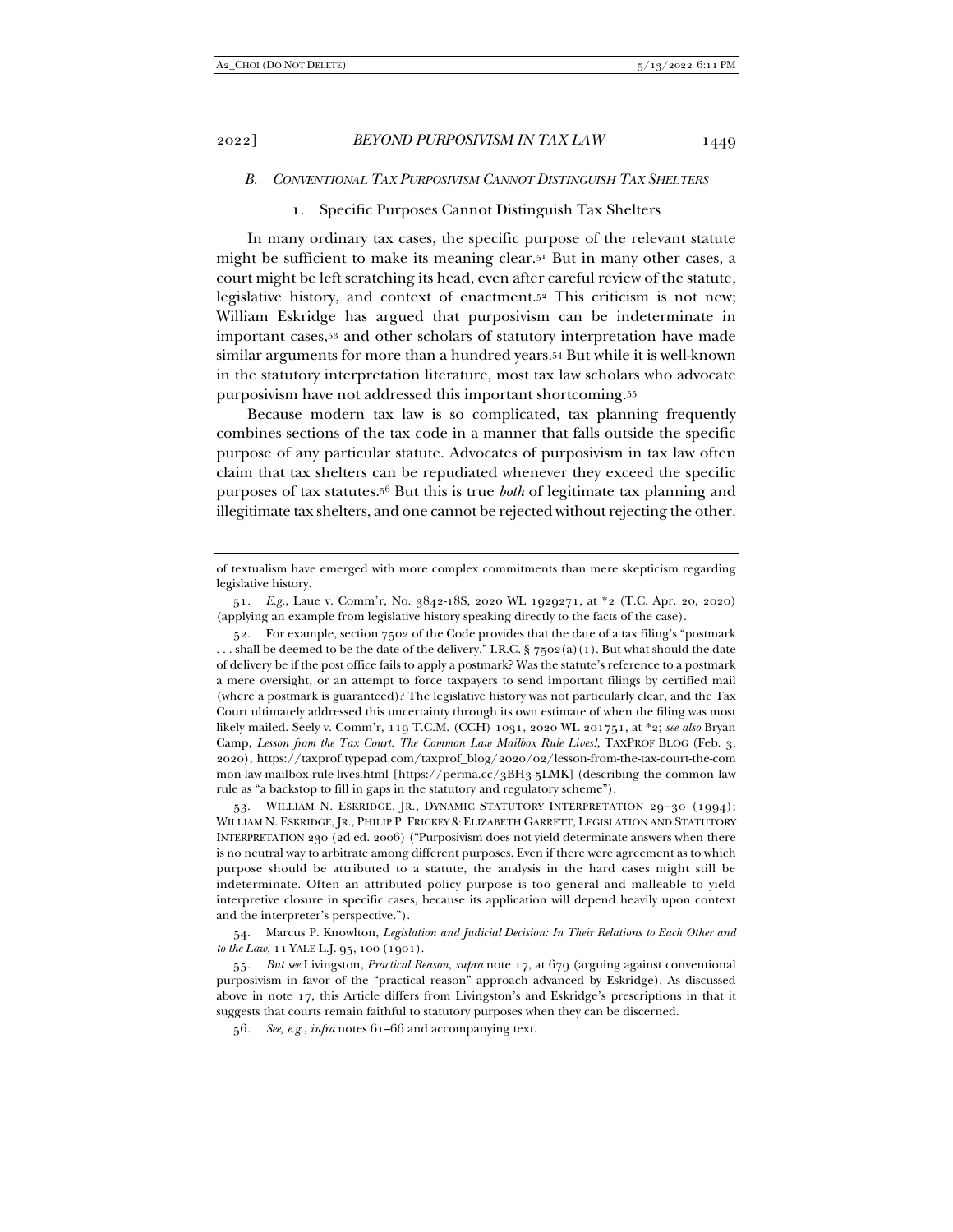First consider what may be the most famous modern tax shelter: the contingent liability shelter litigated in *Black & Decker*.57 In that transaction, Black & Decker contributed \$561 million of cash and roughly \$560 million of contingent liabilities to a newly formed corporation, so that the new corporation's net value was approximately \$1 million. Black & Decker then sold the corporation to a third party for \$1 million. Black & Decker structured the transaction to qualify under sections  $357(c)(3)$  and  $358(d)(2)$  of the Code, so that it would have basis in the new corporation's stock equal to the cash contributed.58 Given its roughly \$561 million basis in the new corporation at the time of the sale for \$1 million, Black & Decker claimed a tax loss of around \$560 million, which allowed it to pay no taxes on its income for the year and even claim a \$57 million refund.59 But the economic justification for this substantial tax loss was thin; Black & Decker had merely reshuffled its assets and liabilities and sold some of them off at fair market value.<sup>60</sup>

At the time, most commentators agreed that Black & Decker's transaction was a tax shelter. Many argued that the shelter should be disallowed on purposivist grounds.61 The argument focused on specific purposes: The loss should be disallowed because "Congress never contemplated that section  $357(c)(3)$  would apply" in the manner that Black & Decker proposed.<sup>62</sup> The government took up this argument in its briefs before the Fourth Circuit, emphasizing the specific mischief that Congress sought to remedy with the statute: "to protect a parent corporation from a tax double whammy when transferring both assets and associated liabilities to a subsidiary in exchange for stock."63 McCormack, applying her purposivist test to *Black & Decker*, similarly concluded that the transfer of liabilities separate from the underlying business was "not the situation the deductible liability exception sought to address."64 Because Black & Decker had transferred only liabilities and cash, without associated assets, it departed from the prototypical, "routine" transaction

59*. Black & Decker*, 436 F.3d at 434.

 <sup>57.</sup> Black & Decker Corp. v. United States, 436 F.3d 431, 432 (4th Cir. 2006); *see also* I.R.S. Notice 2001-17, 2001-9 C.B. 730 (describing the contingent liability tax shelter).

 <sup>58.</sup> If sections 357(c)(3) and 358(d)(2) had not applied, then *Black & Decker*'s basis in the new corporation would have been reduced by the amount of the liabilities assumed, meaning that it would have had near-zero basis in the new corporation and would not have subsequently recognized a loss upon selling the new corporation.

 <sup>60.</sup> The statute has since been amended to explicitly block contingent liability tax shelters like the *Black & Decker* transaction. I.R.C. § 358(h).

<sup>61</sup>*. See infra* notes 62–66.

 <sup>62.</sup> Karen C. Burke, *Deconstructing Black & Decker's Contingent Liability Shelter: A Statutory Analysis*, 108 TAX NOTES 211, 212 (2005).

<sup>63</sup>*. Black & Decker*, 436 F.3d at 436–37 (emphasis omitted).

 <sup>64.</sup> McCormack, *supra* note 6, at 749.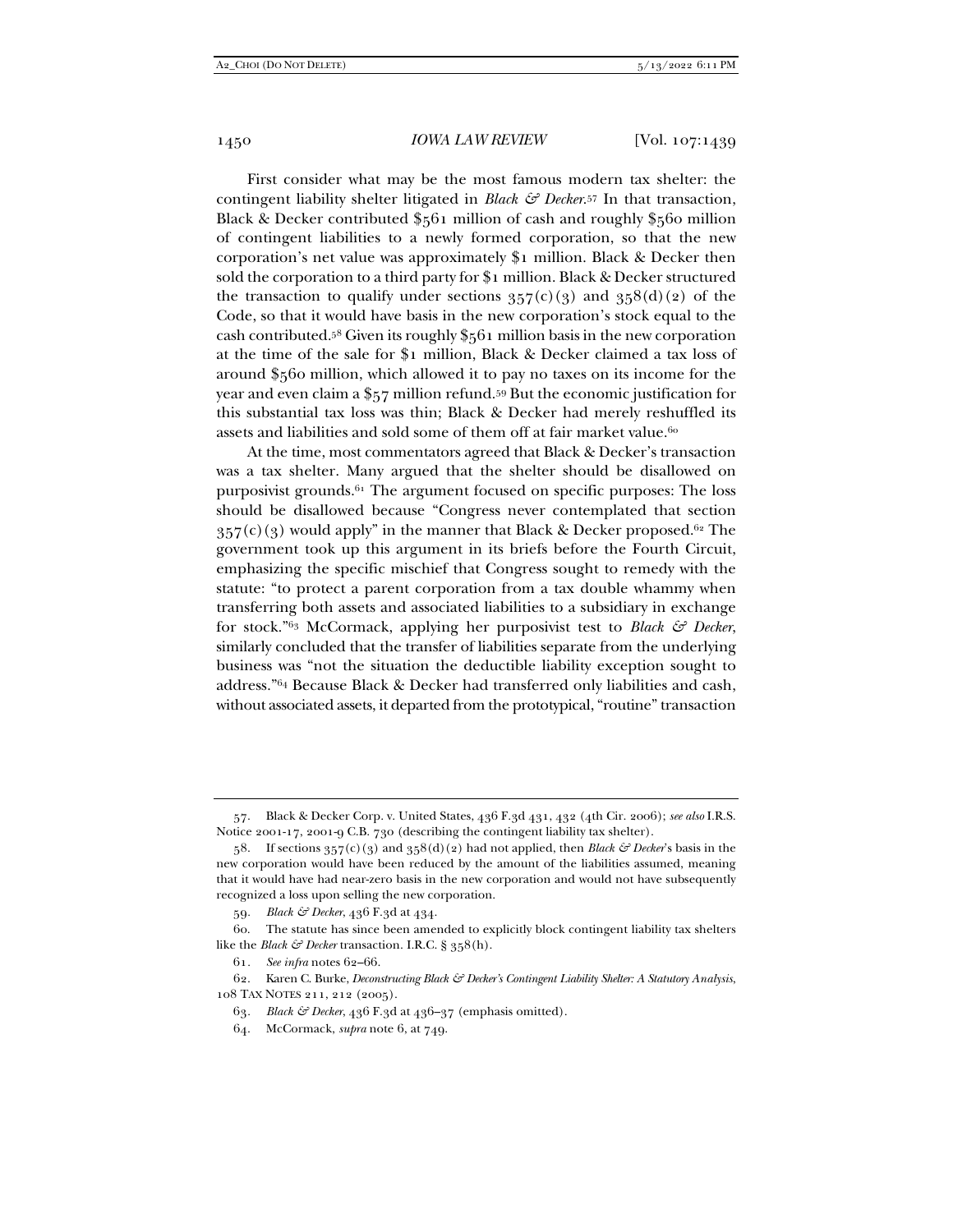that Congress had in mind.65 Thus the loss should be disallowed as falling outside this prototypical transaction.<sup>66</sup>

This narrow view of specific purposes would indeed bar strategies like the *Black & Decker* shelter. But as a broader survey of tax law will show, this argument proves too much. Just as Congress had not considered the *Black & Decker* shelter, Congress cannot feasibly anticipate every possible application of a draft tax statute, either in the statutory text or in relevant legislative history. The mere fact that Congress has not contemplated a particular structure cannot imply that structure is invalid. This is true of all sorts of tax provisions—there are various generally accepted strategies that taxpayers can use to reduce their tax liability, even though the strategies cannot be supported by specific statutory purpose or Congressional intent.

One example of a permissible non-abusive tax strategy that falls outside a statute's specific purpose is the corporate double-dummy merger, which combines two preexisting corporations under a newly formed holding corporation. In a double-dummy merger, shareholders of each preexisting corporation contribute their shares to the new holding company in exchange for holding company stock. Thus, before the merger, the shareholders separately own stock of two independent corporations; after the merger, they all own stock in the joint holding company.67

A properly executed double-dummy merger is tax-free.68 However, the section of the tax code dealing with typical reorganizations does not exempt

 <sup>65.</sup> Burke, *supra* note 62, at 214.

 <sup>66.</sup> Arguing from a more textualist perspective, the IRS also cited section 357(b) of the Code, which treats the assumption of a liability as "'money received' by the taxpayer on the exchange," *Black & Decker* 436 F.3d at 438, "for purposes of section 351 or 361," I.R.C. § 357(b)(1)(B), so long as the "principal purpose of the taxpayer . . . was . . . to avoid Federal income tax . . . or . . . was not a bona fide purpose," *id.* The IRS first argued that a bad purpose under section 357(b) would require Black & Decker to decrease its basis in the new corporation by the amount of the assumption of the liability, under section 358(a)(1). *Black & Decker*, 436 F.3d at 438. The Court rejected this argument, emphasizing that a provision that applied "for purposes of section 351 or  $361$ ," I.R.C. §  $357(b)(1)(B)$ , could not apply to section  $358(a)(1)$  without more explicit statutory language. *Black & Decker*, 426 F.3d at 438–39. The IRS also attempted to argue that a transaction that failed the anti-abuse language in section  $357(b)$  could not qualify under section  $357(c)(3)$ (and therefore would not qualify for the exception from basis reduction in section  $358(d)(2)$ ), because section  $357(c)(2)$  barred transactions that failed section  $357(b)$  from qualifying for section  $357(c)(1)$ . *Id.* The Court rejected this argument too, observing that  $357(c)(1)$  was distinct from  $357(c)(3)$ , and pointing out that if Congress had wanted a similar carve-out from section  $357(c)(3)$  it should have added one. *Id.* at  $439-40$ .

 <sup>67.</sup> The double-dummy merger differs from some more conventional merger methods, in which one company merges into the other or into a subsidiary of the other. A straightforward merger of one corporation into another is a straightforward "A reorganization," named after the section of the tax code granting this sort of merger tax-free treatment. I.R.C.  $\S$   $368(a)$  (2020). Another popular style of merger is the "reverse triangular merger" or " $(a)(2)(E)$ " merger, again named after the relevant section of the tax code. I.R.C.  $\S 368(a)(2)(E)$ .

 <sup>68.</sup> More specifically, it will be a nonrecognition event for federal income tax purposes.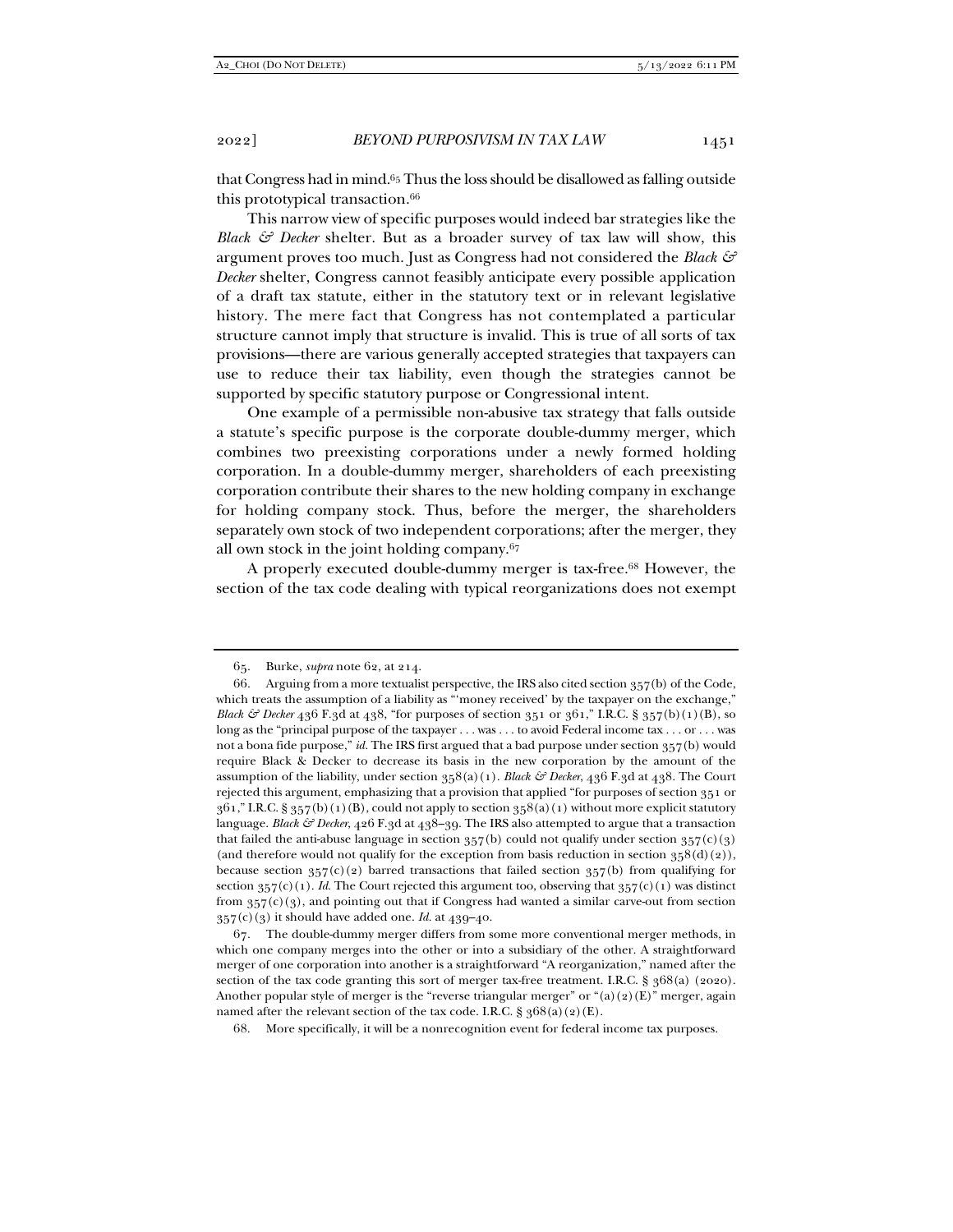double-dummy mergers.69 Instead, these mergers rely on section 351, the part of the Code prototypically addressing the formation of new corporations.70 Because the shareholders in a double-dummy merger contribute their old stock in exchange for control of a new corporation, they satisfy the literal requirements of § 351 in the same way that a taxpayer would upon contributing property to a new corporation.71

But does the *specific purpose* of section 351 support a double-dummy merger? The prototypical section 351 transaction involves a single business—either the incorporation of a new business or the transfer of new property into corporate form.72 A double-dummy merger, on the other hand, involves the reorganization of multiple existing businesses already in corporate form. While this does not contradict the specific purpose of section 351, it is also not a natural corollary of that purpose.

One could argue that since the specific purpose of section 351 is to leave mere changes in form tax-free, transactions like double-dummy mergers that leave assets within corporate solution are consistent with that purpose.73 On the other hand, Congress probably did not intend for this purpose to be

 72. Marvin A. Chirelstein, *Tax Pooling and Tax Postponement—The Capital Exchange Funds*, 75 YALE L.J. 183, 190 (1965) ("What is undoubtedly conceived of as typical of section 351 is a relatively small-volume transaction involving either the incorporation of an existing business by its owners or the establishment of a new business by a limited number of individuals desiring to combine their capital and skills.").

 73. The Senate and House reports for the 1921 bill that introduced the predecessor to section 351 emphasized the prior law under which taxpayers may be taxed on gain even if they "actually realize[] no cash profit." S. REP. NO.  $67-275$ , at  $11-12$  (1921); and H.R. REP. NO.  $67-$ 350, at 10 (1921). They noted that nonrecognition "w[ould], by removing a source of grave uncertainty $[,$  ... not only permit business to go forward with the readjustments required by existing conditions but also w[ould] considerably increase the revenue by preventing taxpayers from taking colorable losses in wash sales and other fictitious exchanges." S. REP. NO. 67-275, at 11–12; H.R. REP. NO. 67-350, at 10.

 One in-depth comparison of the legislative histories behind the treatment of corporate formations and reorganizations concludes:

[T]hat the predominant congressional concern in enacting the nonrecognition provisions for both reorganizations and certain transfers of property to corporations was the need to stimulate the economy after World War I by both removing any tax disincenties and providing tax incentives for a variety of corporate activities, including corporate combinations and the incorporation of ongoing or new businesses.

Kathryn L. Powers, *"Decontrol" of Section 351 of the Internal Revenue Code: Facilitating Capital Formation by Small Corporations*, 31 CASE W. RSRV. L. REV. 814, 830–31 (1981). But this more realistic interpretation of the broader purposes behind nonrecognition of formations and reorganizations is unworkably broad as the basis for a purposivist analysis; it would fail to prohibit any corporate tax shelter, since tax shelters do generally incentivize corporate activities.

 <sup>69.</sup> *See* I.R.C. §§ 354, 368.

<sup>70</sup>*. See id.* § 351.

 <sup>71.</sup> In particular, because the shareholders as a group have "control" of the holding corporation after the merger is complete, they satisfy the requirements of  $\S$  351(a) of the Code. *Id.* § 351(a).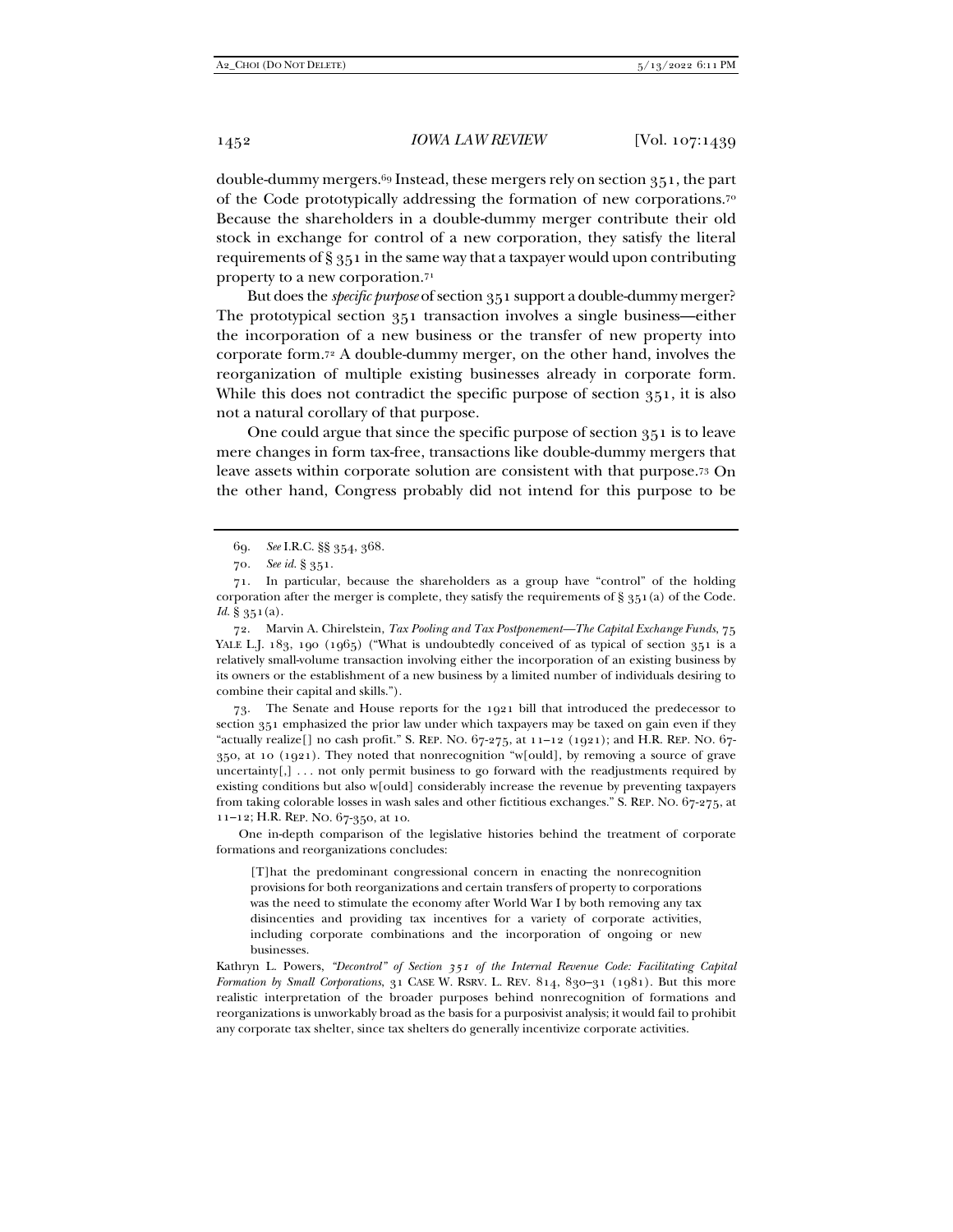achieved at all costs and in all situations; and the existence of a separate section of the Code (section 368) specifically dedicated to mergers arguably suggests that section 351 should not be read to facilitate mergers.74 The tension between the potential competing interpretations underscores the difficulty in reading ancient legislative history—the earliest predecessor to section 351 was added to the Code in 1918,75 long before the first doubledummy merger. Again, specific purpose simply does not give a clear answer. Yet despite this ambiguity, double-dummy mergers are widely used and have been accepted by the Treasury and courts.76

A second example is the prepayment of expenses by cash-method taxpayers. Cash-method taxpayers generally recognize income only when cash is received and take deductions only when cash is paid.77 They can exploit this system by prepaying expenses; for example, a taxpayer might prepay rent for January 2022 in December 2021, even though the rent is not due until January. By doing so, the taxpayer can deduct the rental expense a year earlier, in their tax return for 2021 rather than 2022.

How does this strategy align with the specific purposes of the tax code? The cash method itself is as old as the modern income tax; it was the only method available in the Revenue Act of 1913.78 From the start, the statute has

 Moreover, sections 351 (on corporate formations) and 368 (on corporate reorganizations) were enacted by different Congresses with subtly different rationales for enactment. The Senate Bill that ultimately led to the Revenue Act of 1918 originally provided for both tax-free reorganizations and tax-free exchanges of property for stock, the latter being what we would now recognize as a section 351 formation. The Senate Report argued that the purpose of both these provisions was "to negative the assertion of tax in the case of certain purely paper transactions." S. REP. NO. 65-617, at 5 (1918). However, nonrecognition for contributions to new corporations (the antecedent to section 351) was later deleted, leaving only nonrecognition for corporate reorganizations (the antecedent to section 368). Revenue Act of 1918, Pub. L. No. 65-254, ch. 18, 40 Stat. 1057 (1919). Three years later, nonrecognition for formations was added in the Revenue Act of 1921.

75. Revenue Act of 1918 § 202(b).

 76. *See* Rev. Rul. 84-71, 1984-1 C.B. 106 (reversing Rev. Ruls. 80-284, 1980-2 C.B. 117; and 80-285, 1980-2 C.B. 119 to permit acquisitive section 351 transactions).

77*. See* I.R.C. § 446(c)(1) (permitting use of "the cash receipts and disbursements method").

78. Alan Gunn, *Matching of Costs and Revenues as a Goal of Tax Accounting*, 4 VA. TAX REV. 1,

4 (1984) ("The Revenue Act of 1913 required the use of cash-method accounting by all taxpayers."). Even earlier, the Excise Tax Act of 1909, which applied solely to corporations, also

 <sup>74.</sup> As additional evidence against the argument that section 351 may appropriately address any mere changes in the form of an investment, section  $368(a)(1)(F)$  classifies as a reorganization any "mere change in identity, form, or place of organization of one corporation." I.R.C. §  $368(a)(1)(F)$ . The categorization of some mere changes in form as reorganizations could again be taken as indirect evidence that transactions not listed in the statute should not be considered reorganizations and therefore should not be accorded nonrecognition treatment, under the principle that *expressio unius est exclusio alterius* (i.e., the express mention of one thing excludes others that are not mentioned). WILLIAM N. ESKRIDGE, JR., PHILIP P. FRICKEY, ELIZABETH GARRETT & JAMES J. BRUDNEY, CASES AND MATERIALS ON LEGISLATION AND REGULATION: STATUTES AND THE CREATION OF PUBLIC POLICY 668 (5th ed. 2014).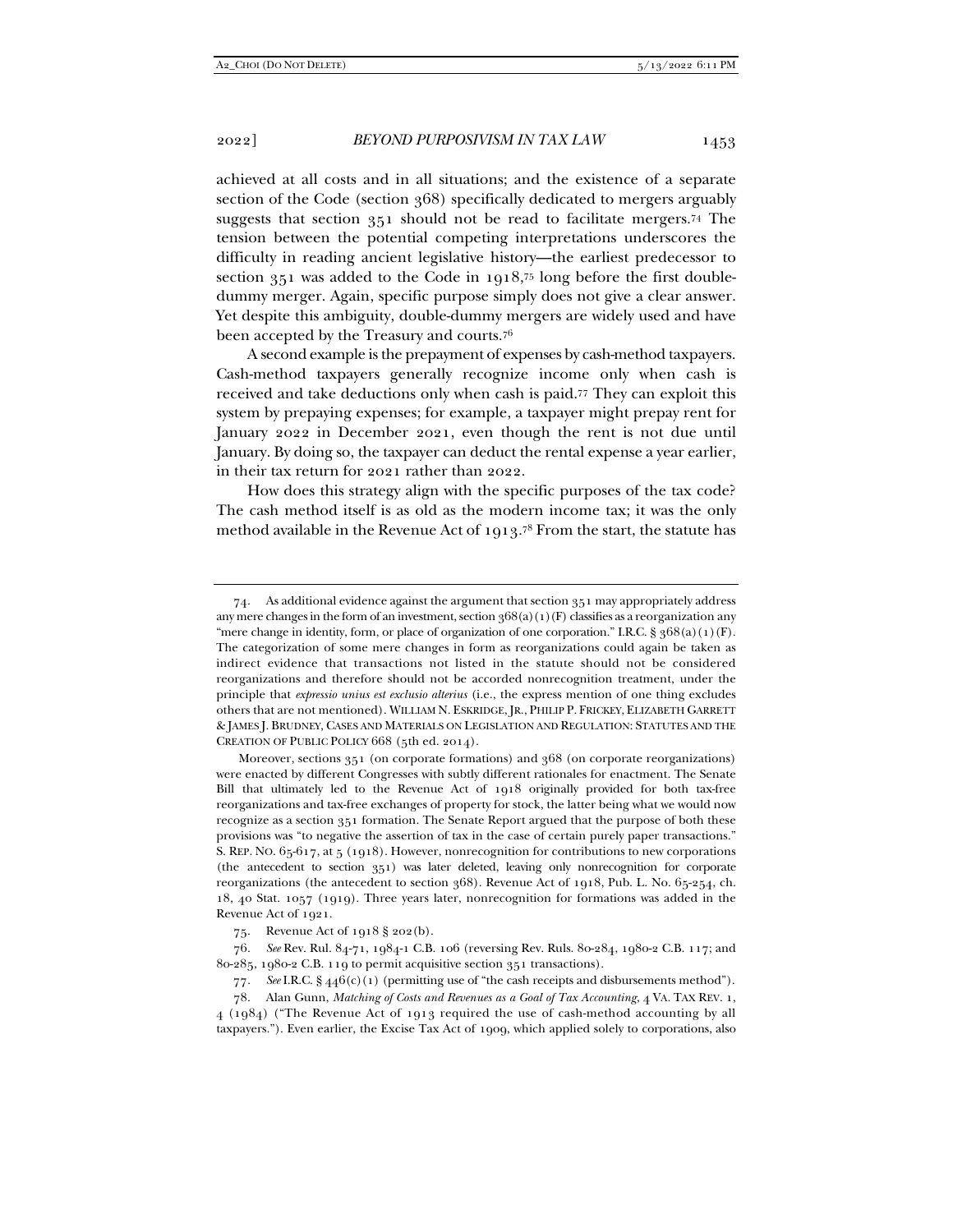consistently allowed a deduction for business expenses like rent. In 1913, this included "the necessary expenses actually paid in carrying on any business,"79 with similar language surviving in the modern tax code.<sup>80</sup> The Revenue Act of 1918 imposed a new requirement that the taxpayer's method of accounting "clearly reflect the income,"81 which again has survived in similar form in the modern tax code.82

What specific purposes can we infer from the text and legislative history of the Act? On one hand, prepayment might be a necessary concession to taxpayers of a piece with the cash method's general departure from economic reality. We could argue, perhaps, that the purpose of the cash method is administrative simplicity, and that opportunities for gamesmanship are an accepted cost of that simplicity. On the other hand, we could also argue that the purpose of the cash method is specifically to prevent this kind of gamesmanship—to avoid abuse by tying deductions to actual outlays of cash. From this perspective, to allow a different kind of gamesmanship would be a violation of the statute's specific purpose.

Similarly, what should we make of the requirement that the method of accounting "clearly reflect the income"? Arguably, the purpose of this provision is to prevent taxpayers exploiting accounting methods to artificially defer or eliminate tax liability. But, also arguably, it was surely apparent that the cash method might sometimes allow deferral of tax liability relative to the more economically grounded accrual method, and Congress in 1918 gave no indication that the clear-reflection requirement prohibited the use of the cash method in general.83

In reality, there is little evidence for any of these perspectives in the historical record. The legislative histories of the 1913 Act and the 1918 Act include few technical accounting details. The President of the American Association of Public Accountants in 1913 criticized the codification of the cash method on the grounds that business accounts were generally kept (then

imposed an income tax solely on a cash basis. Corporation Excise Tax Act of 1909, Pub. L. No. 61- 5, ch. 6, § 38(2)(d), 36 Stat. 11, 112–17 (1909).

 <sup>79.</sup> Higgins v. Comm'r, 312 U.S. 212, 215 (1941) (citing Revenue Act of 1913, Pub. L. No. 63-16, § 2(b), 38 Stat. 114, 167 (1913)).

 <sup>80.</sup> I.R.C. § 162(a) ("There shall be allowed as a deduction all the ordinary and necessary expenses paid or incurred during the taxable year in carrying on any trade or business . . . .").

 <sup>81.</sup> Revenue Act of 1918, H.R. 12863, 65th Cong. § 212(b) (1918) ("[I]f the method employed does not clearly reflect the income, the computation shall be made upon such basis and in such manner as in the opinion of the Commissioner does clearly reflect the income.").

 <sup>82.</sup> I.R.C. § 446(b) ("[I]f the method used does not clearly reflect income, the computation of taxable income shall be made under such method as, in the opinion of the Secretary, does clearly reflect income.").

 <sup>83.</sup> STEPHEN F. GERTZMAN, FEDERAL TAX ACCOUNTING ¶ 3.02 (2021) ("[T]here was nothing in the 1918 Act that suggested that Congress believed that the cash method did not clearly reflect income or that its use should be discouraged.").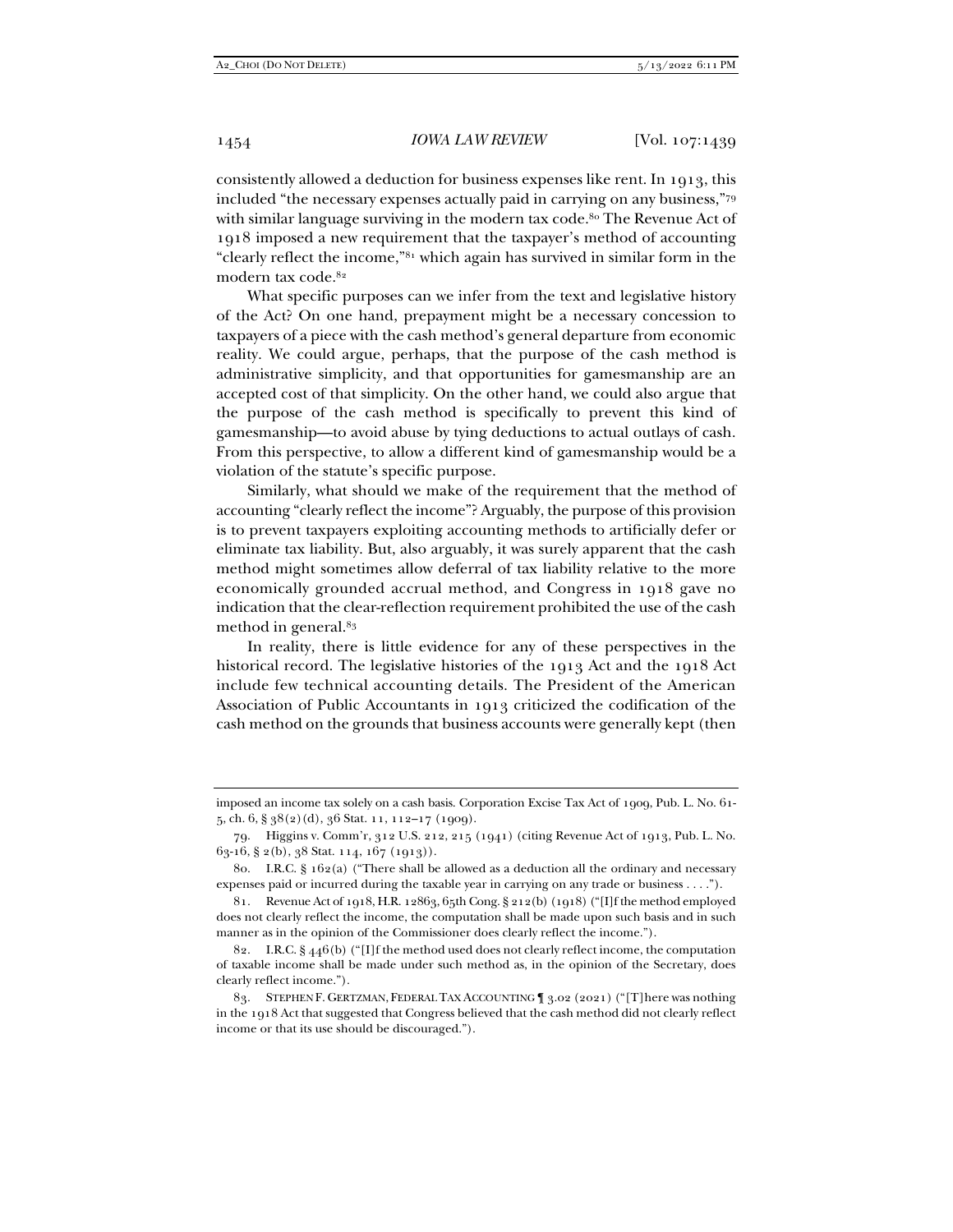as now) using the accrual method;84 his suggestions were entered into the Congressional Record, but neither discussed nor acted upon. Indeed, members of Congress at the time did not always fully grasp the difference between the cash method and the accrual method at all.85 Further, the requirement that method of accounting clearly reflect income is notoriously ambiguous—it was never clearly defined and has been called "one of the most perplexing of all tax accounting requirements."86

Thus, specific purposes again give no clear answer. It is impossible to say how Congress expected prepayments of rent to be treated; the historical record is so thin that it is even difficult to imaginatively reconstruct how Congress *would* have wanted the prepayments to be treated if they were *hypothetically* confronted with the issue. But despite the lack of support from specific purposes, it is clear based on decades of case law that this prepayment strategy is allowed.87

A third example is the check-the-box election. Unlike the prior two examples, the check-the-box election is the product of Treasury regulations rather than clever planning by taxpayers. However, because courts only give Treasury regulations *Chevron* deference when the underlying statutes are

 85. H.R. Rep. No. 922, 64th Cong., 1st Sess. 4 (1916) (describing the Revenue Act of 1913 as a tax "on the accrued basis"). Alan Gunn notes that this "seems to have been a mistake, perhaps inspired by the regulations and forms, which did require a sort of accrual accounting." Gunn, *supra* note 78, at 5 n.18.

86. GERTZMAN, *supra* note 83, ¶ 2.02[2].

 The question of whether a prepayment is a capital expenditure is separate from the more fundamental question of whether the purpose of the cash method is consistent with prepayment of expenses by taxpayers, which is implicitly accepted in much of this case law. Because the capital expenditure issue is a straightforward interpretive question regarding the meaning of section  $263(a)$ , I do not consider it in the body of this Article.

 <sup>84.</sup> Specifically, Robert Montgomery argued that the phrase "actually paid" in the act, which implied that deductions could only be taken on a cash basis, should be substituted with "losses actually ascertained" or "interest actually accrued," in order to authorize the use of what we would now call accrual-basis accounting. *Tariff Hearings: Hearing Before the H. Comm. on Ways & Means*, 62d Cong. 6285 (1913) (statement of Robert H. Montgomery, President, American Association of Public Accountants). These changes were not made. However, regulations issued shortly after permitted taxpayers to file their taxes using the same method with which they keep their books. Gunn, *supra* note 78, at 5 n.19.

 <sup>87.</sup> Historically, the IRS primarily challenged prepayments on the grounds that they are capital expenditures (and thus give rise to assets with basis, rather than an immediate deduction) if they have benefits relating to future taxable years. *See* I.R.C. § 263(a) (denying deductions for "[a]ny amount paid out for new buildings or for permanent improvements or betterments made to increase the value of any property or estate"). However, a long line of cases has held that prepayments are immediately deductible, even if they relate to expenses attributable to a future taxable year, so long as the expense is incurred within one year. This is known as the "one-year rule." *E.g.*, Hotel Kingkade v. Comm'r, 180 F.2d 310, 312–13 (10th Cir. 1950); United States v. Akin, 248 F.2d 742, 744 (10th Cir. 1957); Zaninovich v. Comm'r, 616 F.2d 429, 432 (9th Cir. 1980); Agro-Jal Farming Enters., Inc. v. Comm'r, 145 T.C. 145, 151–52 (2015). The Treasury finalized regulations endorsing the one-year rule in 2004. Treas. Reg. §  $1.263(a)-4(f)$  (2020).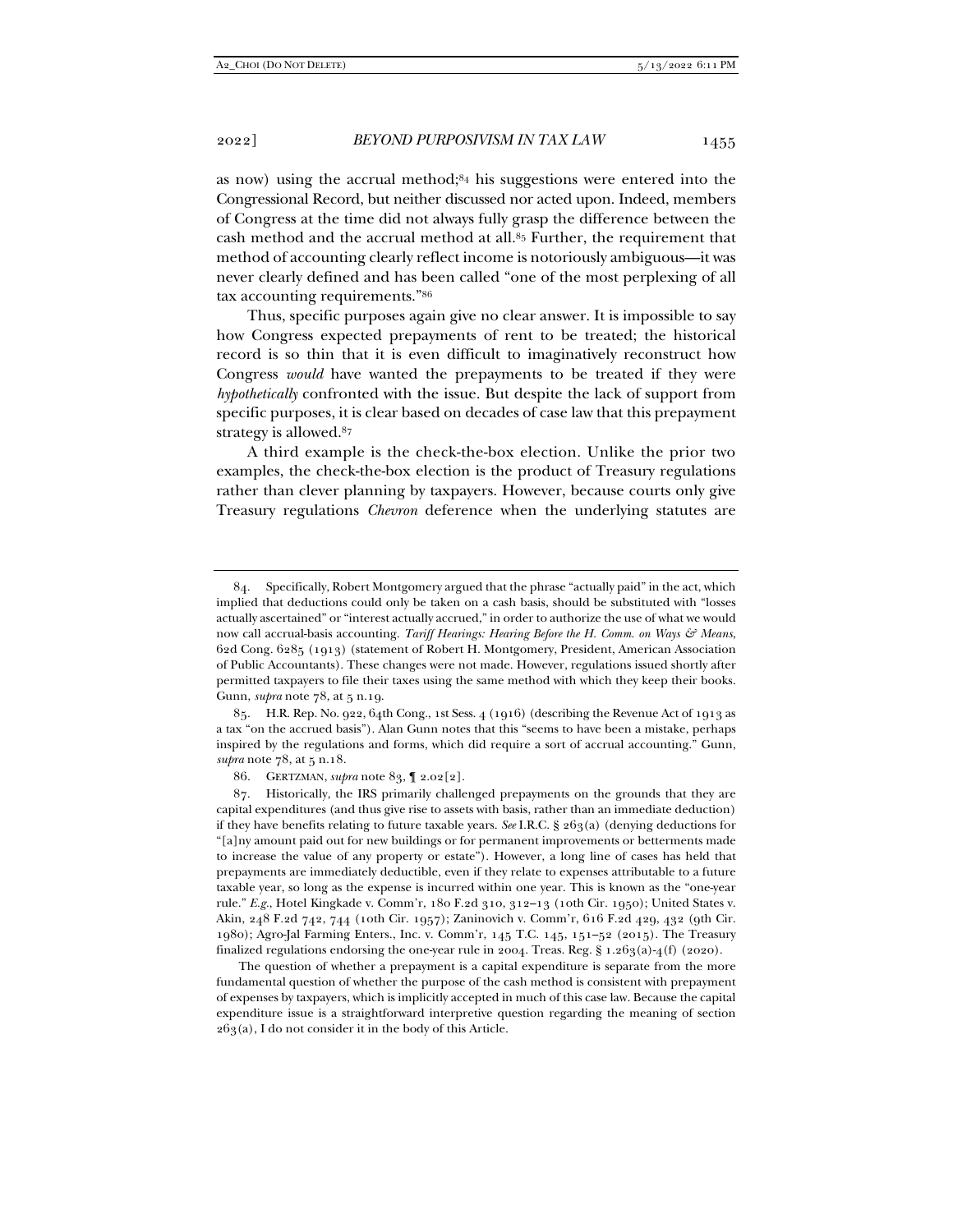unclear,88 the election is another example of tax law operating within statutory ambiguities, and it is a good example of the kind of pragmatic purposivism discussed in Part III.A.

Under current law, many business entities—including most limited liability companies ("LLCs") and limited liability partnerships ("LLPs")—may elect to be taxed either as corporations or partnerships for federal income tax purposes.89 Check-the-box elections were introduced in 1996 to simplify entity classification, which had previously relied on a complex multi-factor test interpreting the term "corporation" in the tax code.90 By 1996, this multifactor test had become ineffective and needlessly costly: As the Joint Committee on Taxation ("JCT") noted, "the entity classification regulations in effect prior to the check-the-box regulations were manipulable and were effectively elective for well-advised taxpayers."91 The old rules therefore required taxpayer acrobatics and advantaged those with legal resources, without substantially altering results compared to an explicitly elective regime. As a solution to this problem, the check-the-box rule was widely praised by commentators when first introduced.92 Although they have caused some consternation among international tax practitioners for facilitating "hybrid" entities (which have different tax classifications under U.S. and foreign law) that can facilitate tax avoidance,93 there seems little doubt today that the check-the-box regime is valid law.94

 91. STAFF OF THE J. COMM. ON TAX'N, 105TH CONG., REVIEW OF SELECTED ENTITY CLASSIFICATION AND PARTNERSHIP TAX ISSUES 17 (1997).

92*. E.g.*, WILLIAM S. MCKEE, WILLIAM F. NELSON & ROBERT L. WHITMIRE, FEDERAL TAXATION OF PARTNERSHIPS AND PARTNERS ¶ 3.06[1] (2021) ("The simplicity and flexibility of the check-abox Regulations have evoked virtually universal approbation and support from private practitioners and taxpayers."); Am. Bar Ass'n Section of Tax'n, *Comments on Notice 95-14, 1995-14 I.R.B. 7, Proposed Revisions to the Entity Classification Rules*, TAX NOTES TODAY (1995); N.Y. STATE BAR ASS'N TAX SECTION, REPORT ON THE "CHECK THE BOX" ENTITY CLASSIFICATION SYSTEM PROPOSED IN NOTICE 95-14, at 19–37 (1995); Victor E. Fleischer, Note, *"If It Looks Like a Duck": Corporate Resemblance and Check-the-Box Elective Tax Classification*, 96 COLUM. L. REV. 518, 529–32 (1996).

93*. See* William J. Bricker, Jr., Karen B. Brown, Alan W. Granwell & Paul R. McDaniel, *Use of Hybrids in International Tax Planning: Past, Present and Future*, 13 ST. JOHN'S J. LEGAL COMMENT. 79, 82 (1998).

 94. Gregg Polsky has criticized the check-the-box regulations as inappropriate in light of Supreme Court precedent establishing criteria for what constitutes an "association," as set out in the 1935 case of *Morrissey v. Commissioner*, 296 U.S. 344, 356–58 (1935). *See generally* Gregg D. Polsky, *Can Treasury Overrule the Supreme Court?*, 84 B.U. L. REV. 185 (2004) (arguing that checkthe-box regulations are invalid). However, current Supreme Court doctrine gives agencies deference when they override a prior court ruling, so long as the ruling did not establish that the statute

<sup>88</sup>*. See* Chevron U.S.A., Inc. v. Natural Res. Def. Council, Inc., 467 U.S. 837, 844–45 (1984).

 <sup>89.</sup> Treas. Reg. § 301.7701-3 (2020).

 <sup>90.</sup> Treas. Reg. §§ 301.7701-1–11 (1996); T.D. 6503, 1960-2 C.B. 409. These regulations were known as the "*Kintner* regulations," after a Ninth Circuit ruling that classified a professional organization as a corporation for tax purposes. *Kintner* in turn relied on the Supreme Court's ruling in *Morrissey v. Commissioner*, which addressed whether a golf club should be considered a corporation for federal income tax purposes. *See* United States v. Kintner, 216 F.2d 418, 421–24 (9th Cir. 1954); Morrissey v. Comm'r, 296 U.S. 344, 350–56 (1935).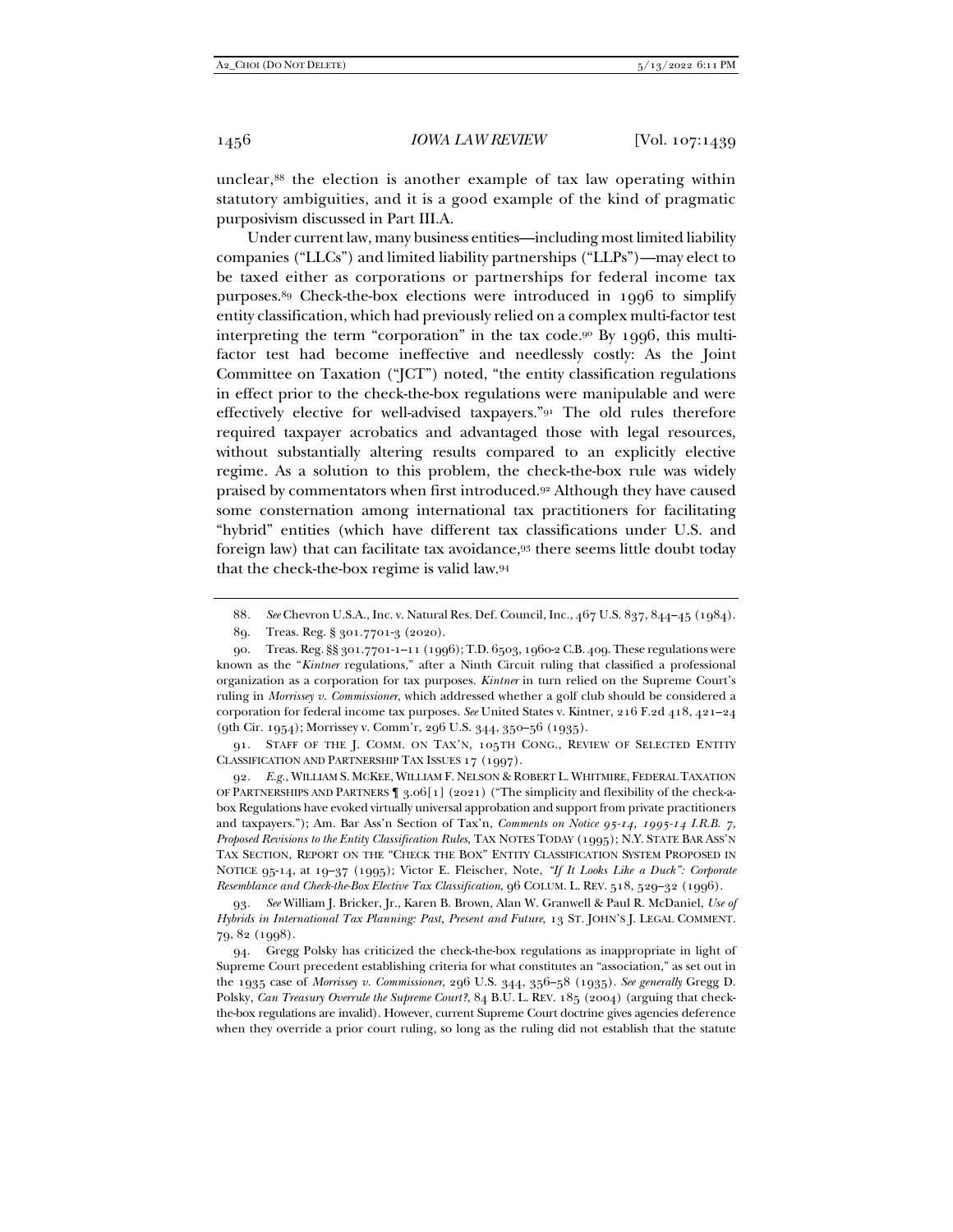However, the check-the-box election does not follow from statutory purpose. The key statute is section  $7701(a)(3)$  of the Internal Revenue Code (the Code), which defines "corporation" to include "associations."95 The word "association" is famously ambiguous; one early case described its interpretation as "seemingly in a hopeless state of confusion."96 In the absence of a compelling plain meaning, most purposivists would turn to other tools, like legislative history and statutory context, to determine whether the check-thebox regulations appropriately implement the statute. The question becomes: What was the purpose of the corporate income tax? What were the objectives of that statute, what mischief did it seek to remedy, and what sorts of entities was it meant to target?

One conventional answer, proposed by President Taft in the 1909 letter to Congress that ultimately led to the modern corporate income tax,97 is that the corporate income tax imposes a charge for "the privilege of doing business as an artificial entity and of freedom from a general partnership liability

 *Brand X* was decided the year after Polsky's article; Polsky felt that this doctrinal shift was "unlikely," but said that if it were to happen, "assuming that the check-the-box regulations were issued in a form that qualifies for *Chevron* deference under *Mead*, the regulations would be upheld if they pass *Chevron*'s two step analysis." Polsky, *supra*, at 231–32 (footnote omitted). Thus, it seems that Polsky's objection based on *Morrissey* no longer applies under current administrative law. Polsky also averred that he "does not dispute the prevailing opinion that the regulations represent good tax policy." *Id.* at 188.

was "unambiguous." Nat'l Cable & Telecomms. Ass'n. v. Brand X Internet Servs., 545 U.S. 967, 982 (2005) ("A court's prior judicial construction of a statute trumps an agency construction otherwise entitled to *Chevron* deference only if the prior court decision holds that its construction follows from the unambiguous terms of the statute and thus leaves no room for agency discretion."). This is important to the interaction between *Morrissey* and the check-the-box regulations because the *Morrissey* Court acknowledged the ambiguity in the mere term "association." *Morrissey*, 296 U.S. at 356–57. What's more, the Court even suggested (almost fifty years before *Chevron*) that in light of the statutory ambiguity, the Treasury was authorized to fill in the gaps with regulations, which provides the modern reader a further hint that *Chevron* step one (statutory ambiguity) was satisfied and that *Brand X* therefore would warrant deference to a subsequent agency determination, even if contrary to the *Morrissey* ruling. *See id.* at 354–55 ("As the statute merely provided that the term 'corporation' should include 'associations,' without further definition, the Treasury Department was authorized to supply rules for the enforcement of the Act within the permissible bounds of administrative construction.").

 <sup>95.</sup> I.R.C. § 7701(a)(3) (2018).

 <sup>96.</sup> Coleman-Gilbert Assocs. v. Comm'r, 76 F.2d 191, 193 (1st Cir. 1935).

 <sup>97.</sup> The Payne-Aldrich Tariff Act of 1909, Pub. L. No. 61-5, 36 Stat. 11, 112 (1909), imposed an excise tax on corporate income that was functionally equivalent to an income tax but was phrased as an excise tax in order to avoid the constitutional challenge that had defeated the Wilson-Gorman Tariff Act. The Wilson-Gorman Tariff Act had imposed income taxes (including a corporate income tax) in 1894 but was struck down by the Supreme Court in *Pollock*. *See generally* Pollock v. Farmers' Loan & Tr. Co., 157 U.S. 429 (1895) (invalidating the Wilson-Gorman Tariff Act). The excise tax on corporate income was later folded into the federal income tax after the passage of the Sixteenth Amendment, which authorized a federal income tax. *See* U.S. CONST. amend. XVI.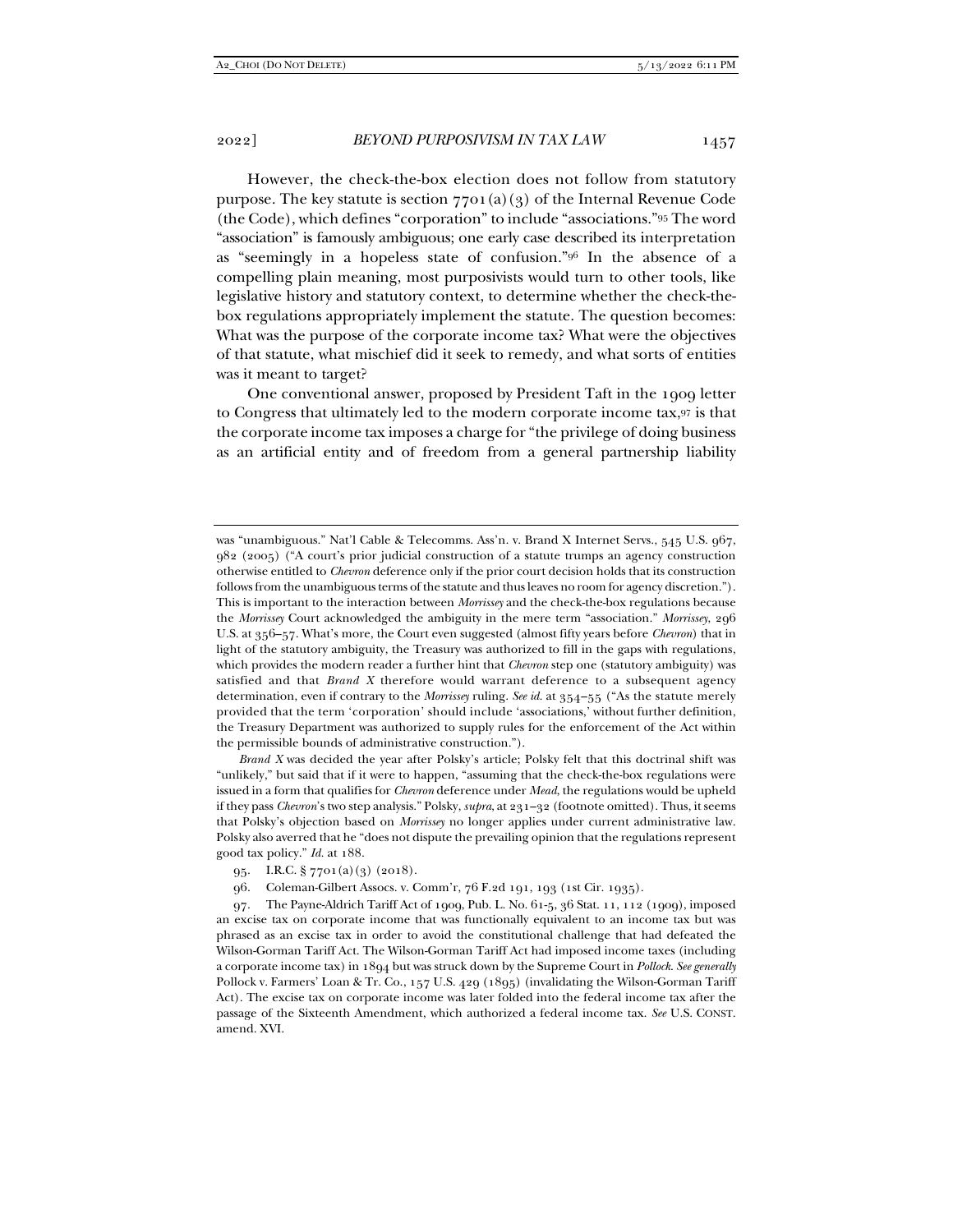enjoyed by those who own the stock."98 This view suggests that, rather than freely electing entity type, LLCs and LLPs should be taxed as corporations, since they are artificial entities immune from general partnership liability. Another answer, suggested by Steven Bank, is "that the corporate income tax was originally adopted as a substitute or 'proxy' for taxing corporate shareholders directly."99 On this view, the distinction between corporations and partnerships was largely one of administrative convenience, that "corporate dividends were visible and easy to track" while "[p]artnerships divided their earnings on an irregular basis and without formal notice."100 This answer might support corporate treatment of LLCs and partnership treatment of LLPs, but again it would not support an elective regime.<sup>101</sup>

The best answer is simply that statutory purpose provides little guidance on modern-day entity classification. The first state law authorizing LLCs was enacted in Wyoming in 1977.102 Contemporary double-taxation of corporations (one tax on corporate profits, another on shareholder dividends) did not exist until the shareholder dividend exemption was repealed in 1936.103 The primary distinction between partnerships and corporations today, and thus

The House version reflects the grant or concession theory's emphasis on the corporation's special privilege of limited liability, while the Senate version taxes all corporations regardless of their individual attributes. The enactment of the latter version thus appears to lend credence to a natural entity rather than an artificial entity or grant/concession theory explanation.

Bank, *supra*, at 497 (footnote omitted).

100. Bank, *supra* note 99, at 524.

 101. Another view, proposed by Marjorie Kornhauser, is that the corporate income tax was intended as a "corporate regulatory measure." Marjorie E. Kornhauser, *Corporate Regulation and the Origins of the Corporate Income Tax*, 66 IND. L.J. 53, 53 (1990). Kornhauser argues that the federal government essentially used the corporate income tax as a means to collect information on corporations: "[T]he tax enabled the government to acquire information to help it legislate more knowledgeably . . . ." *Id.* at 54. This approach gives little guidance on the interpretation of the term "association" today, however, because both partnerships and corporations file returns that provide similar amounts of information to the federal government.

 102. Susan Pace Hamill, *The Limited Liability Company: A Catalyst Exposing the Corporate Integration Question*, 95 MICH. L. REV. 393, 399–400 (1996).

103. Revenue Act of 1936, Pub. L. No. 74-740, 49 Stat. 1648.

 <sup>98.</sup> Charles W. Pierson, *Is the Federal Corporation Tax Constitutional?*, 39 NAT'L CORP. REP. 544, 545 (1910).

 <sup>99.</sup> Steven A. Bank, *Entity Theory as Myth in the Origins of the Corporate Income Tax*, 43 WM. & MARY L. REV. 447, 452 (2001). Bank relies in part on evidence from the legislative history of the Wilson-Gorman Tariff Act, which was overturned in *Pollock*. The Act imposed an income tax on "all other corporations, companies, or associations doing business for profit in the United States, no matter how created and organized, but not including partnerships." Act of Aug. 27, 1894, Pub. L. No. 53-349, § 32, 28 Stat. 509, 556 (1894). This language matches the Senate's version of the Act; however, an earlier House draft had imposed the tax on all "corporations or associations organized for profit by virtue of the laws of the United States or of any State or Territory, by means of which the liability of the individual stockholders is anywise limited." Bank argues that: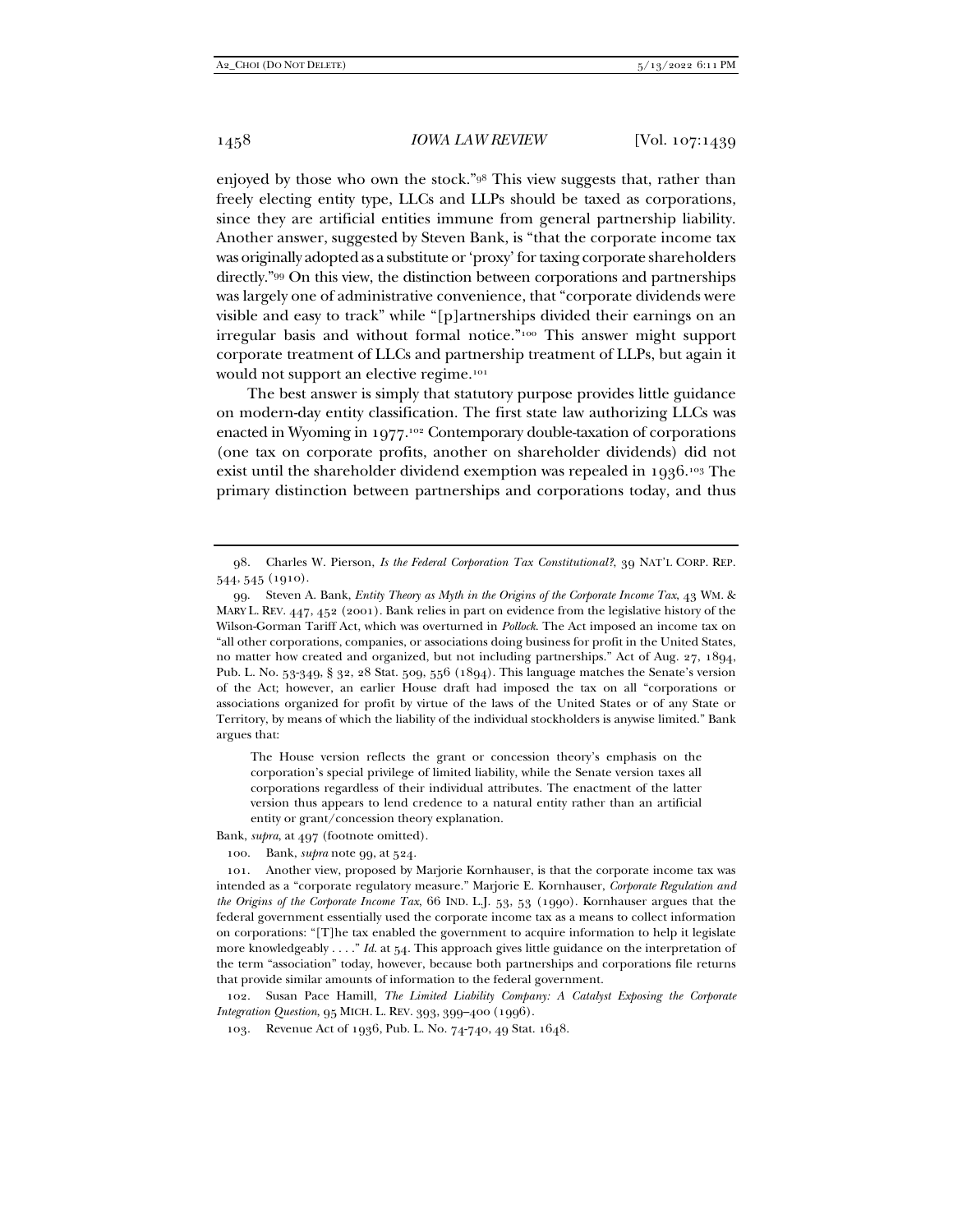the central issue in entity classification, is the double tax.104 Because the tax statutes dictating entity classification rules far predate the policy facts most relevant to those rules today, it makes little sense to investigate specific purpose through legislative history or an inquiry into the mischief the statute sought to remedy.

In this example as elsewhere, static specific purposes fall flat; they do not provide an adequate guide to the scope of modern corporate tax law. The purpose of the original statute has only a limited relationship to its current use, so it is hardly surprising that today's elective regime is not supported by the original purpose of a statute enacted more than a century ago. A court reviewing the check-the-box regulations agreed, ruling that the regulations were a "reasonable response to the changes in the state law industry of business formation," despite their apparent disconnect from the statute's specific purpose.105

All these examples interpret the tax code in ways that arguably fall outside the specific purposes of the relevant statute; none are regarded as abusive.106 What separates them from the tax shelters that have been the subject of so much scholarly criticism? Not their relationship to congressional intent; not their relationship to specific statutory purpose. Because specific statutory purposes are essentially static and originalist, they cannot provide guidance on new questions in a constantly changing interpretive landscape.107

 106. Other examples of transactions that appear to fail this purposivist test but are nonetheless allowed under current law are the *Cottage Savings* transaction, *infra* notes 132–34 and accompanying text, and umbrella partnership real estate investment trusts ("UPREITs"), which combine a real estate investment trust ("REIT") with a partnership in order to generate tax benefits for investors with legacy real estate assets. UPREITs are highly technical workarounds to the gain recognition rule in Section  $351(e)$ , but they have been expressly blessed by Treasury regulations. Treas. Reg. § 1.701-2, ex. 4 (1994).

One response might be that each of these transactions is in fact illegitimate, but that they have survived because no litigant has had standing to challenge them. This is part of a generally observed problem in tax law, that taxpayers may sue for overtaxation, but that no citizen has standing to sue in cases of *undertaxation*, even though in theory the undertaxation of one taxpayer necessitates increased taxes on all other taxpayers. Polsky, *supra* note 94, at 238–43; Lawrence Zelenak, *Custom and the Rule of Law in the Administration of the Income Tax*, 62 DUKE L.J. 829, 847 –53 (2012). Proponents of this line of thought might happily discard check-the-box elections and double-dummy mergers, or at least might have been happy to discard these structures at their birth, prior to the development of reliance interests. *See infra* Section III.B. (describing strict constructionist approaches that would reject these structures alongside conventional tax shelters).

 107. Many others have made the same critique of static intentionalism and purposivism. *See, e.g.*, ESKRIDGE, *supra* note 53, at 14–34; T. Alexander Aleinikoff, *Updating Statutory Interpretation*, 87 MICH. L. REV. 20, 33–37 (1988).

 <sup>104.</sup> SCHWARZ & LATHROPE, *supra* note 5, at 6 ("The concept at the heart of Subchapter C is the double taxation of corporate income.").

 <sup>105.</sup> Littriello v. United States, No. 04CV-143-H, 2005 WL 1173277, at \*3 (W.D. Ky. 2005), *aff'd*, 484 F.3d 372 (6th Cir. 2007), *cert. denied*, 552 U.S. 1186 (2008). As Part III will discuss, the ambiguity of specific purpose gives the Treasury latitude to interpret the statute on policy grounds rather than focusing solely on fidelity to originalist purposes.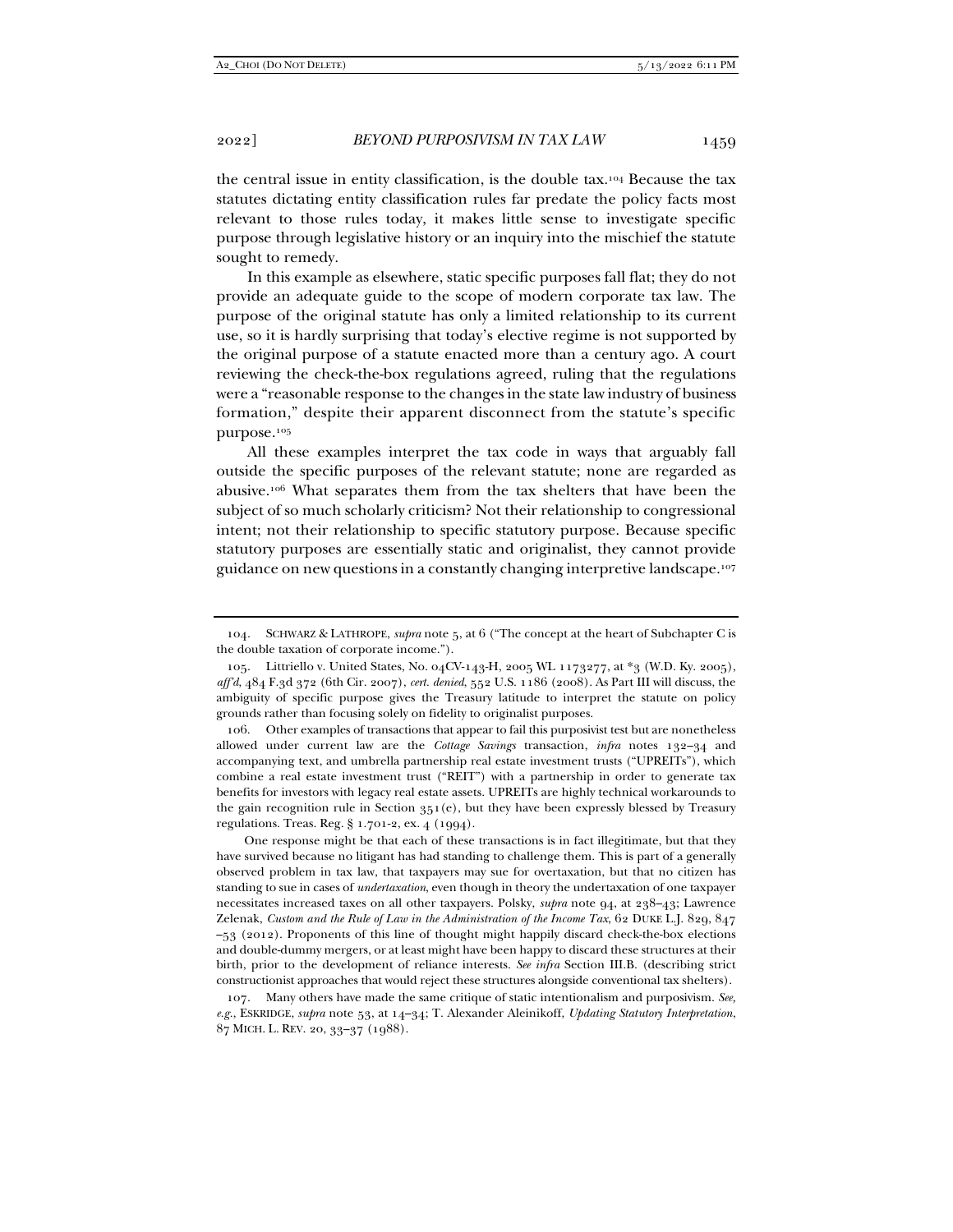Moreover, the problem is becoming worse over time. We have increasingly entered an era of "unorthodox lawmaking,"108 where lawmakers eschew the careful deliberation portrayed in *Schoolhouse Rock!* in favor of emergency bills, last-minute revisions, and provisions meant to win key stakeholders (like the crucial 50th senator who can break the filibuster in a reconciliation bill).109 This new regime permits significantly less public debate prior to the passage of statutes. That means less legislative history for interpreters to use in teasing out statutory purpose; it also renders statutory purpose less coherent and less clear in general. Tax laws have especially suffered under this new regime because tax laws are often passed through omnibus reconciliation bills meant to address many different policy goals. Several recent tax reforms were the product of truncated congressional debate, including the Affordable Care Act<sup>110</sup> and the Tax Cuts and Jobs Act of  $2017$ ,<sup>111</sup> which contained drafting oversights that caused significant headaches for interpreters after they were signed into law.<sup>112</sup>

The overall picture for specific purposes is therefore bleak. Congress has always struggled to anticipate just how tax statutes will apply in practice, and unorthodox lawmaking has made the struggle more difficult than ever. The specific purposes of old statutes shed little light on modern interpretive problems, and new statutes present fewer cognizable specific purposes because of the modern Congress's truncated deliberative process. Specific purpose alone therefore provides little help in separating legitimate and illegitimate tax structuring.

# 2. Structural Purposes Are Elusive

If specific purposes are inadequate against tax shelters, can general principles come to the rescue?

The search for a general principle in *Black & Decker* illustrates just how tricky and controversial that search can be. One potential general principle might be that a contributor's basis in a new corporation ("Newco") following a section 351 contribution should not exceed Newco's economic value at the

<sup>108</sup>*. See generally* BARBARA SINCLAIR, UNORTHODOX LAWMAKING: NEW LEGISLATIVE PROCESSES IN THE U.S. CONGRESS (5th ed. 2017) (coining the term "unorthodox lawmaking").

<sup>109</sup>*. See* Abbe R. Gluck, Comment, *Imperfect Statutes, Imperfect Courts: Understanding Congress's Plan in the Era of Unorthodox Lawmaking*, 129 HARV.L.REV. 62, 99 (2015) (discussing the implications of Congress's truncated deliberative process in the context of *King v. Burwell*).

 <sup>110.</sup> Patient Protection and Affordable Care Act, Pub. L. No. 111-148, 124 Stat. 119 (2010).

 <sup>111.</sup> Tax Cuts and Jobs Act, Pub. L. No. 115-97, 131 Stat. 2054 (2017).

 <sup>112.</sup> Justice Roberts's majority opinion in *King v. Burwell* chided the Affordable Care Act for "more than a few examples of inartful drafting," including the apparent typo that the Court overrode in that case. King v. Burwell, 576 U.S. 473, 491 (2015). The Tax Cuts and Jobs Act was arguably even worse, and congresspeople have been debating "technical corrections" to correct drafting errors ever since the original act was passed. JANE G. GRAVELLE, CONG. RSCH. SERV., R46754, "TECHNICAL CORRECTIONS" AND OTHER REVISIONS TO THE 2017 TAX REVISION (P.L. 115- 97), at 1 (2021).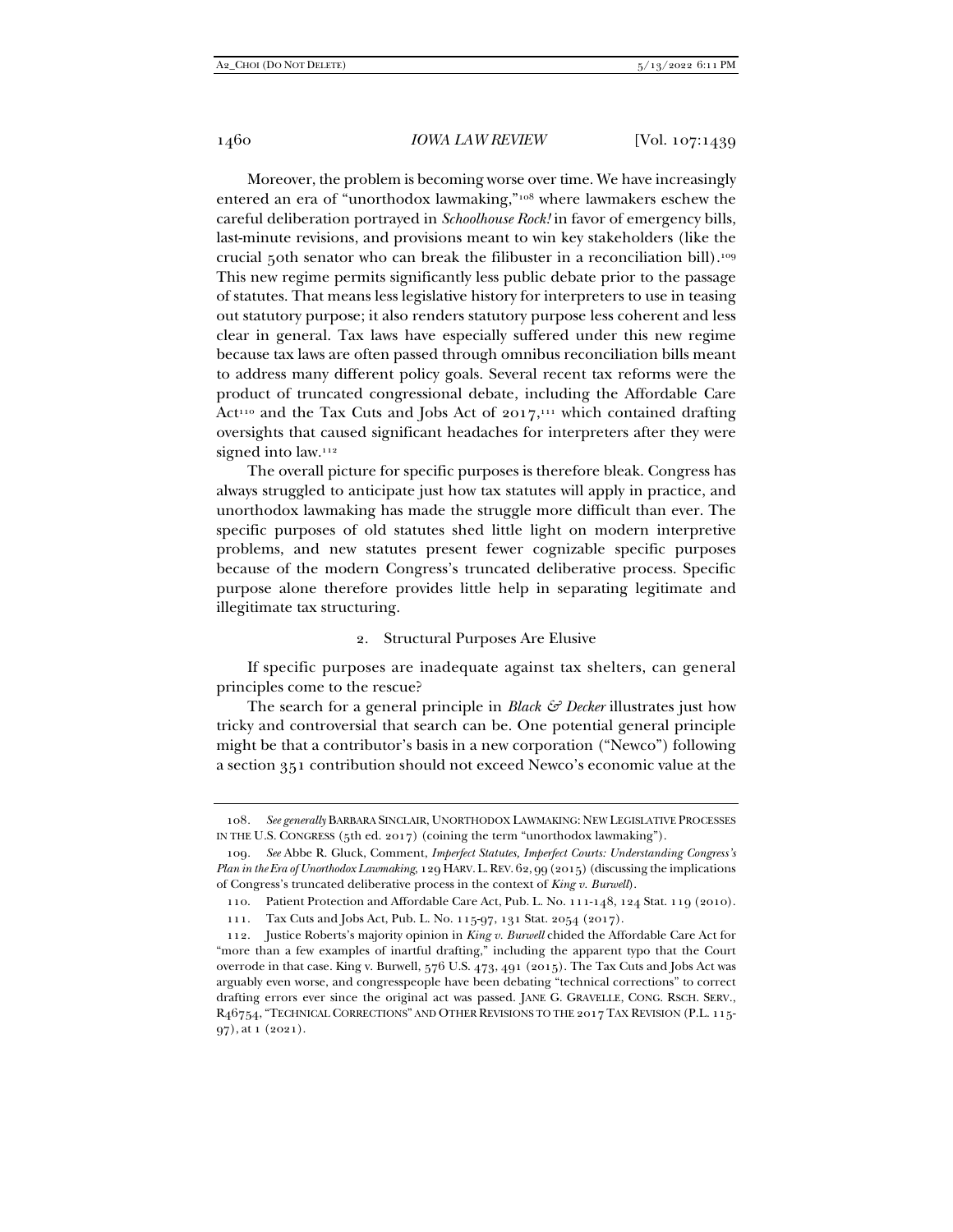time of the contribution.113 But this proposed general principle does not apply in all cases—for one, a contribution of loss property would result in basis exceeding Newco's fair market value.<sup>114</sup> If this is acknowledged as an exception to the general principle, the principle begins to seem more like a situation-specific statement of one's own preferences.

Moreover, structural purposivists must contend with a range of structural principles that occasionally may contradict each other. Black & Decker's strategy seems like a straightforward case of selective realization in line with the realization principle. It is uncontroversial that an investor may sell stocks with built-in losses and retain stocks with built-in gains; why should Black & Decker not be able to do the same with respect to liabilities that it has paid a third party to assume in an economically legitimate transaction?

Even if we were to agree that some determinate general principle weighs against Black & Decker, specific statutory purpose trumps it. Consider the contribution of assets and contingent liabilities of a going concern, which critics of Black & Decker acknowledged as the prototypical, non-abusive case where sections  $357(c)(3)$  and  $358(d)(2)$  should apply to give the taxpayer higher basis.<sup>115</sup> If Taxpayer Terry were to contribute her entire business, including \$100 of assets and \$50 of related liabilities, to Newco, the economic value of Newco would be \$50, but it is clear that Terry would have a basis of \$100 in Newco under Sections  $357(c)(3)$  and  $358(d)(2)$ .<sup>116</sup> Thus the general principle that basis cannot exceed economic value probably does not exist, but *especially* does not apply to this case, where it conflicts with the specific purpose of the statutes in question.

But perhaps we need to think bigger. What if the right general principle is something like Geier's statement "that what we are trying to reach under an

<sup>113</sup>*. See* Marvin A. Chirelstein & Lawrence A. Zelenak, *Tax Shelters and the Search for a Silver Bullet*, 105 COLUM. L.REV. 1939, 1964 (2005) ("As a matter of tax logic, the basis of stock received in a § 351 incorporation cannot exceed the value of that stock—\$1 million in *Black & Decker* —unless the value of the property transferred had declined in the hands of the transferor prior to the transfer"); McCormack, *supra* note 6, at 751.

 <sup>114.</sup> Chirelstein and Zelenak acknowledge this exception in their discussion of "tax logic." Chirelstein & Zelenak, *supra* note 113, at 1964. By default, the corporation's "inside" basis with respect to the loss assets would be reduced to the fair market value of the assets at the time of the contribution, so the loss would not be duplicated. I.R.C. §  $362(e)$  (2018). If *Black & Decker* were thought to give rise to a double tax benefit, a general principle against double tax benefits might be cited. However, based on case law at the time, it was unclear whether Black & Decker would be able to deduct the contingent expenses as they came due. *See* Ethan Yale, *Reexamining Black & Decker's Contingent Liability Tax Shelter*, 108 TAX NOTES 223, 223 (2005); McCormack, *supra* note 6, at  $752-53$ . The rule against double tax benefits is sufficiently widely known that I have called it a canon of construction elsewhere, so that this rule is included in doctrinalist purposivism, as discussed below.

 <sup>115.</sup> Burke, *supra* note 62, at 214, 216.

 <sup>116.</sup> McCormack, *supra* note 6, at 751–52. The example of Taxpayer Terry is based on a thoughtful example that McCormack provides in her article.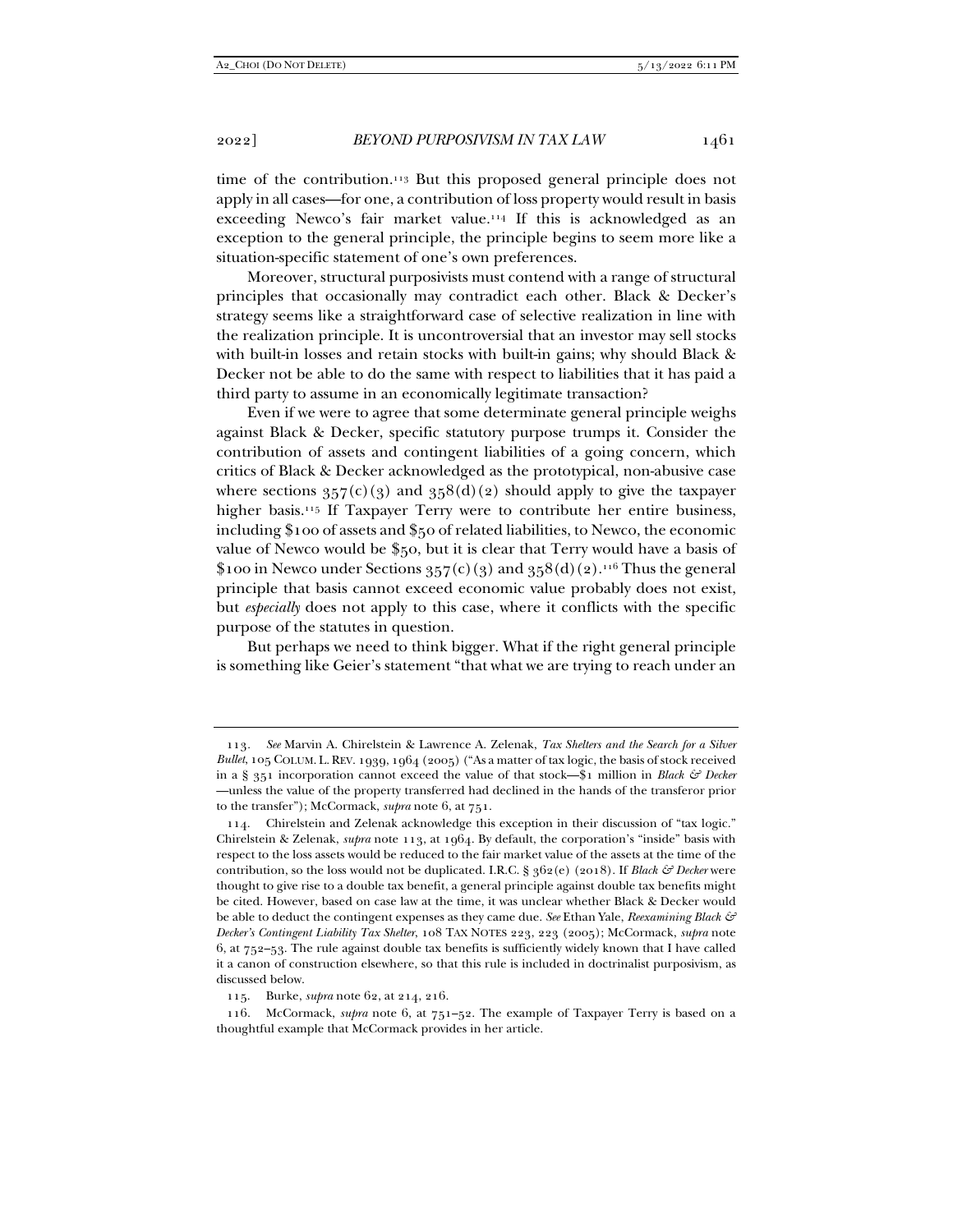income tax is, essentially, consumption and net increases in wealth $[?]$ "<sup>117</sup> This principle might bar the *Black & Decker* shelter because the shelter generated paper losses without any real economic losses.

But where do these principles come from? The answer seems to be the policy preferences of the interpreter rather than any actual structural features of tax law.118 Geier's principle that income should equal consumption plus increases in wealth is stated nowhere in the tax code—it is, in fact, a restatement of the Haig-Simons definition of income.119 The tax code notoriously contains so many "tax expenditures," incentive programs that give tax benefits unmoored from the measurement of income,120 that it cannot be said to have been drafted with any fidelity to Haig-Simons income.

Moreover, these principles are debatable even normatively. David Weisbach famously argued that lines around what is or is not income should be drawn based on policy grounds (like efficiency) rather than an abstract platonic ideal of income,121 an idea that has since become widely accepted among tax scholars. Should the Haig-Simons principle therefore be abandoned? Should it be replaced with a principle that income equals whatever is most efficient?

It is easy to say that some policy preference is a structural principle when using that principle to rebut a tax shelter one dislikes. But it is harder to argue that these principles are comprehensively reflected in the tax code. They are more often asserted than proven, and it is not clear how they could be disproven. And even if they are useful for tax scholars, they are difficult for judges to wield, especially generalist judges who lack the necessary familiarity with the structure of tax law.<sup>122</sup>

 <sup>117.</sup> Geier, *supra* note 12, at 497.

<sup>118</sup>*. See generally* Choi, *Substantive Canons*, *supra* note 18 (discussing differences in judicial and scholar interpretation of tax statutes); Zelinsky, *supra* note 23 (offering a rebuttal to Geier's preference for courts acting proactively in tax controversies); Livingston, *Practical Reason*, *supra* note 17 (discussing judicial interpretation of tax statutes).

 <sup>119.</sup> JOEL SLEMROD & JON BAKIJA, TAXING OURSELVES: A CITIZEN'S GUIDE TO THE DEBATE OVER TAXES 28 (4th ed. 2008) ("Economists' standard definition [of income]—called *Haig-Simons income* after the two people who first developed it—is 'the increase in an individual's to consume during a given period of time.' In other words, your annual income is the value of the goods and services you consume during a year, plus the net change in your wealth (saving) that occurs in that year.").

<sup>120</sup>*. E.g.*, Kristin E. Hickman, *Administering the Tax System We Have*, 63 DUKE L.J. 1717, 1721  $-22$  (2014) ("The I.R.C. now contains hundreds of tax expenditure items representing more than \$1 trillion of indirect government spending each year.").

<sup>121</sup>*. See* David A. Weisbach, *Line Drawing, Doctrine, and Efficiency in the Tax Law*, 84 CORNELL L. REV. 1627, 1627–28 (1999) ("[L]ine drawing in the tax law can and should be based on the efficiency of competing rules rather than on doctrinal concerns or traditional tax policy").

 <sup>122.</sup> As a cultural aside, it may be unsurprising that tax professors are the most enthusiastic proponents of structuralism since their work requires them to distill complicated tax statutes into simple organizing principles for the benefit of students. Even if structuralism is descriptively incorrect, it may still be a useful pedagogical tool for students, as evidenced by Geier's excellent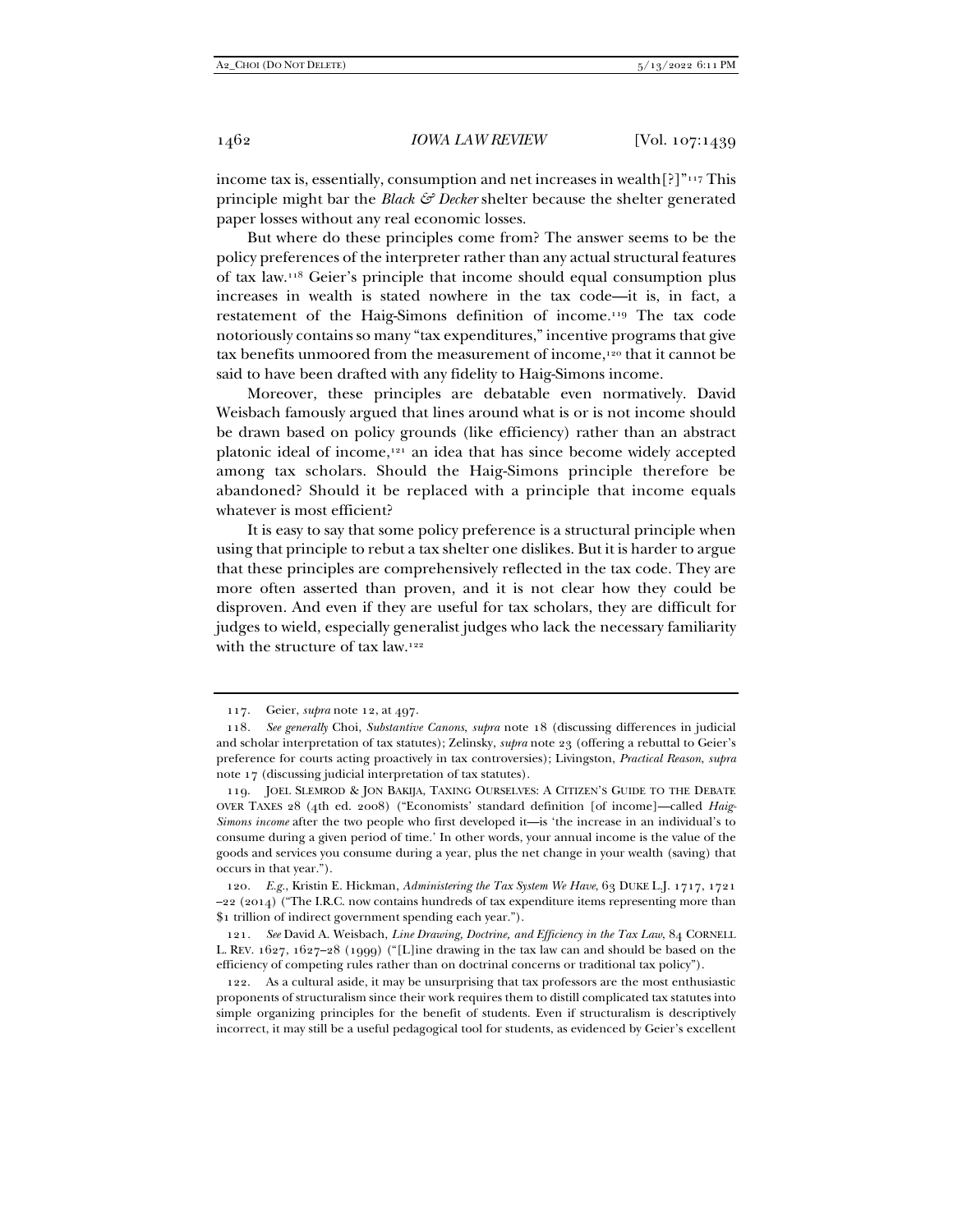Moreover, these very broad general principles seem to reflect an unrealistic view of the legislative process. Borrowing from the political science and public choice literatures, scholars like William Eskridge and Philip Frickey argued in the 1980s and 1990s that statutes did not actually have a single idealized purpose,<sup>123</sup> but rather reflected "backroom deals" between legislators and interest groups with diffuse, contradictory, and often selfish goals.124

If single statutes arguably lack determinate purposes, the problem is vastly worse for the tax code as a whole. Some statutes set a baseline level of tax; some statutes are intended to incentivize prosocial behavior; some statutes are bald giveaways to favored interest groups, perhaps as the price of buying those prosocial statutes. The tax code was enacted piecemeal, by many different Congresses, over many different periods. As Eskridge notes with respect to statutory interpretation in general: "[T]here are few if any principles or policies that we accept at any and all cost, some principles and policies may be in tension with one another, and given this complexity it is hard for an interpreter to weigh these competing concerns determinately."<sup>125</sup> Given the multiplicity of different purposes and policies, how can a coherence-based theory extract a single overarching structural purpose in any particular case?

One answer might be that even if structural purposivism is not descriptively true, it is a useful legal fiction that rationalizes the tax code.126 But this response just shines harsher light on the arbitrariness involved in discerning these structural principles. If they rely, as they must, on the policy preferences of the interpreter, it would be better for those policy preferences to be stated explicitly. Otherwise, structuralism simply serves as a confusing fiction, and one that is strictly inferior to pragmatism; structural principles

casebook. *See generally* DEBORAH A. GEIER, U.S. FEDERAL INCOME TAXATION OF INDIVIDUALS 2022 (2022) (reviewing the U.S. federal income tax code through a structural lens).

 <sup>123.</sup> Eskridge and Frickey argued that statutory purpose was frequently "indeterminate": that statutes reflect "complex compromises" between "a range of interest groups, each of which will have their own reasons for supporting, or at least not opposing, the statute." Eskridge & Frickey, *supra* note 17, at 335.

<sup>124</sup>*. See* Livingston, *Practical Reason*, *supra* note 17, at 681–82. Michael Livingston applied this general argument specifically to tax law, arguing "statutes have multiple purposes, and . . . purposive analysis is likely to be indeterminate in hard cases." *Id.* at 706.

 <sup>125.</sup> ESKRIDGE,*supra* note 53, at 148 (1994). Eskridge discussed how "public values," as reflected in canons of construction, provide an alternative to coherence-based theories of interpretation. *Id.* at 148–51.

 <sup>126.</sup> This parallels similar arguments made by proponents of legal-process purposivism against the classic public choice critique. *See generally* HART & SACKS, *supra* note 6 (describing the "benevolent presumption . . . that the legislature is made up of reasonable men pursuing reasonable purposes reasonably").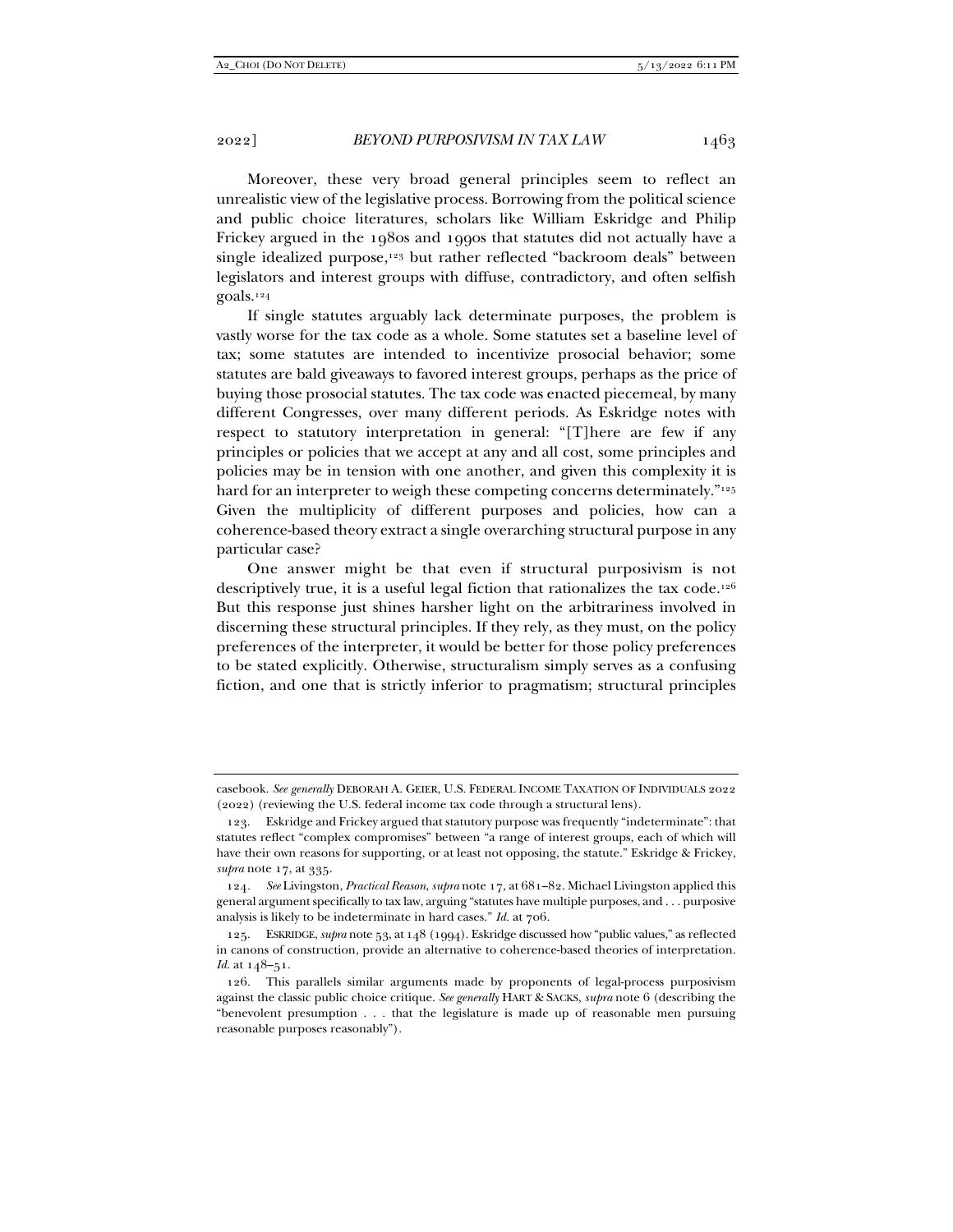that nicely resolve one case might lead to the wrong result in another, so that an interpreter's commitment to those principles comes at the cost of flexibility.127

Even if we can agree on what general principles exist, we may not agree on whether these principles are normatively desirable. Consider again the realization principle. As a descriptive matter, it is subject to several important exceptions—for example, broker-dealers are required to account for the value of their securities on a mark-to-market basis, meaning that brokerdealers will recognize any gains or losses regardless of realization.128 But the realization principle encounters normative problems as well. Many scholars have argued that mark-to-market taxation should become the general rule;<sup>129</sup> in a recent survey, a slight majority of tax professors agreed.130 In practice, as the *Black & Decker* case shows, application of the realization principle to complement specific purposes would tend to exacerbate the problem of tax shelters rather than relieving it. Thus, even if we assume arguendo that the realization principle is a valid one, treating it as a general principle may ossify it in a way that does more harm than good.

A final problem with general principles is that they are often uninformative. General principles are *general*—they do not allow us to draw specific lines in difficult cases,<sup>131</sup> which are the cases that are actually litigated and which are sufficiently ambiguous that general principles are necessary. Take the example of *Cottage Savings*, in which the taxpayer exchanged a portfolio of mortgages for a technically different but economically similar portfolio of other mortgages.132 Was this trade a "disposition of property" under section 1001(a) of the Code? The specific purpose of the statute was ambiguous; and the realization principle that "gain or loss should not be recognized until a qualifying event occurs (such as a sale),"133 provides no guidance as to what that "qualifying event" should be. Thus, in the absence of purposive guidance,

 <sup>127.</sup> Of course, this argument against structural purposivism in tax law is not a general argument against Dworkinian constructive interpretation. *Cf*. DWORKIN, *supra* note 45, at 52 (discussing constructive interpretation). An advocate of constructive interpretation in all areas of law might argue that its prescriptions carry into tax law as well. This Article makes a more modest argument against *sui generis* structural purposivism in tax law.

 <sup>128.</sup> I.R.C. § 475(a) (2020).

 <sup>129.</sup> Ari Glogower, *Taxing Capital Appreciation*, 70 TAX L. REV. 111, 128–33 (2016) (describing past proposals for mark-to-market taxation).

 <sup>130.</sup> Jonathan H. Choi, *A Survey of Law Professors on Tax Reform*, YALE J. REG.: NOTICE & COMMENT (2021), https://www.yalejreg.com/nc/a-survey-of-law-professors-on-tax-reform [htt  $ps://perm.ac/TNT2-S<sub>5</sub>Y<sub>4</sub>]$ . Note that a majority of professors who expressed an opinion agreed; counting those who indicated they were neutral or had no opinion, slightly less than 50 percent of professors agreed. *Id.* 

<sup>131</sup>*. See* Weisbach, *supra* note 121, at 1633–37 (arguing that the platonic concept of realization is uninformative in determining which actual transactions are or are not realization events).

 <sup>132.</sup> Cottage Sav. Ass'n v. Comm'r, 499 U.S. 554, 556–57 (1991).

 <sup>133.</sup> McCormack, *supra* note 6, at 723.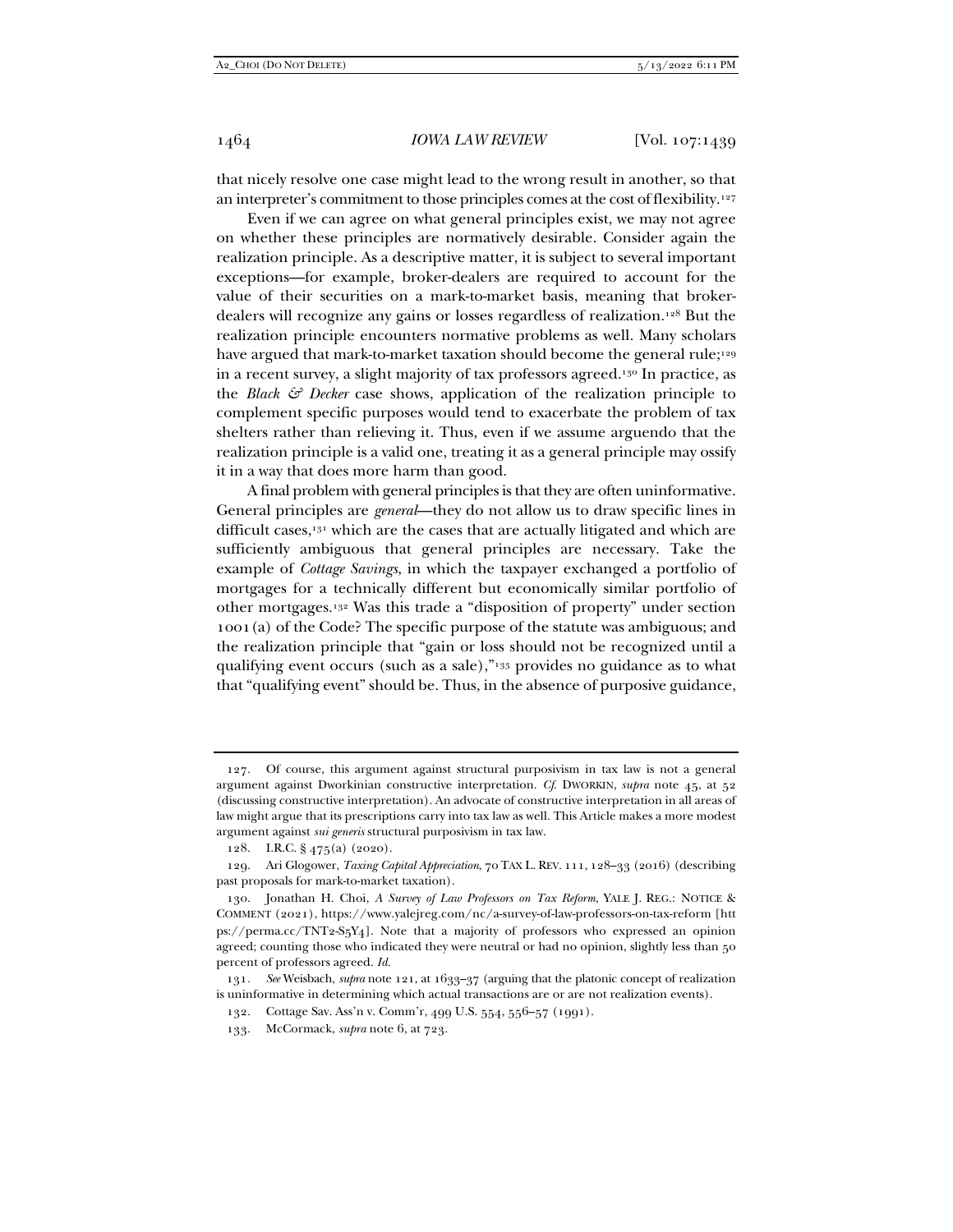the Court instead decided *Cottage Savings* based on the language of relevant regulations and judicial deference to the Treasury.134

The great ambition of structuralism, of course, is fidelity to the law as written.135 The hope is that judges can avoid allegations of loose construction or judicial activism by inferring structural principles from the law itself, rather than bringing their own policy preferences to bear. But in reality, any judge claiming to apply structural principles inevitably finds principles consistent with their own policy preferences. In contrast, pragmatism and doctrinalism more overtly reflect normative goals that may not be found within the statutes themselves. They are ultimately more ambitious, but also more transparent.

#### 3. The Case for Explicit Normative Analysis

Because both specific and general purposes can remain ambiguous, purposivism, honestly applied, may not catch out structures generally regarded as abusive. Consider the transaction in *Compaq Computer Corp.*,136 where Compaq bought and immediately resold stock of Royal Dutch Petroleum.137 Compaq bought the stock "cum dividend" (i.e., with the right to receive a forthcoming dividend) for \$887.6 million and resold the stock "ex-dividend" (i.e., without the right to receive the dividend) for \$868.4 million, buying and selling from the same counterparty. Compaq paid \$1.5 million in transaction costs in the transaction and also became entitled to a \$22.5 million dividend from Royal Dutch, on which it paid \$3.4 million in withholding taxes to the Netherlands, leaving it with a net dividend of \$19.2 million.138 Crucially, though, Compaq was entitled to a foreign tax credit in its U.S. tax return equal to the \$3.4 million that it paid to the Dutch government. After the dust settled, and including the benefit of the foreign tax credit, Compaq made  $1.25$  million on the purchase and resale.<sup>139</sup>

How was this possible? The key was that the spread between the value of the stock cum and ex-dividend was only the net value of the dividend, not the

<sup>134</sup>*. Cottage Sav.*, 499 U.S. at 560–62. *Cottage Savings* is another example of a transaction with shelter-like qualities that might have been deemed illegitimate by tax purposivists but was ruled legitimate by the Supreme Court, which found in favor of the taxpayer.

 <sup>135.</sup> Anthony J. Sebok, *Reading* The Legal Process, 94 MICH. L. REV. 1571, 1574 (1996) (Book Review ) ("Hart and Sacks's theory of statutory interpretation . . . depended critically on the presumption that procedures existed that could identify the purposes selected by the legislature without actually substantively evaluating those purposes."); *Cottage Sav.*, 499 U.S. at 568.

 <sup>136.</sup> Compaq Computer Corp. v. Comm'r, 277 F.3d 778, 779 (5th Cir. 2001), *rev'g* 113 T.C. 214 (T.C. 1999).

<sup>137</sup>*. Id.* at 779–80. Technically, Compaq bought and sold American Depository Receipts ("ADRs"), which represent ownership of foreign corporation stock. "Foreign stocks are customarily traded on U.S. stock exchanges using ADRs." *Id.* at 779.

<sup>138</sup>*. Id.* at 780.

 <sup>139.</sup> The post-tax profit was not as simple as canceling the loss from the sale against the net dividend and then subtracting the \$1.5 million in transaction costs from the \$3.4 million foreign tax credit, because Compaq was obligated to pay U.S. tax on the gross dividend, rather than the net dividend. McCormack, *supra* note 6, at 763 & n.390.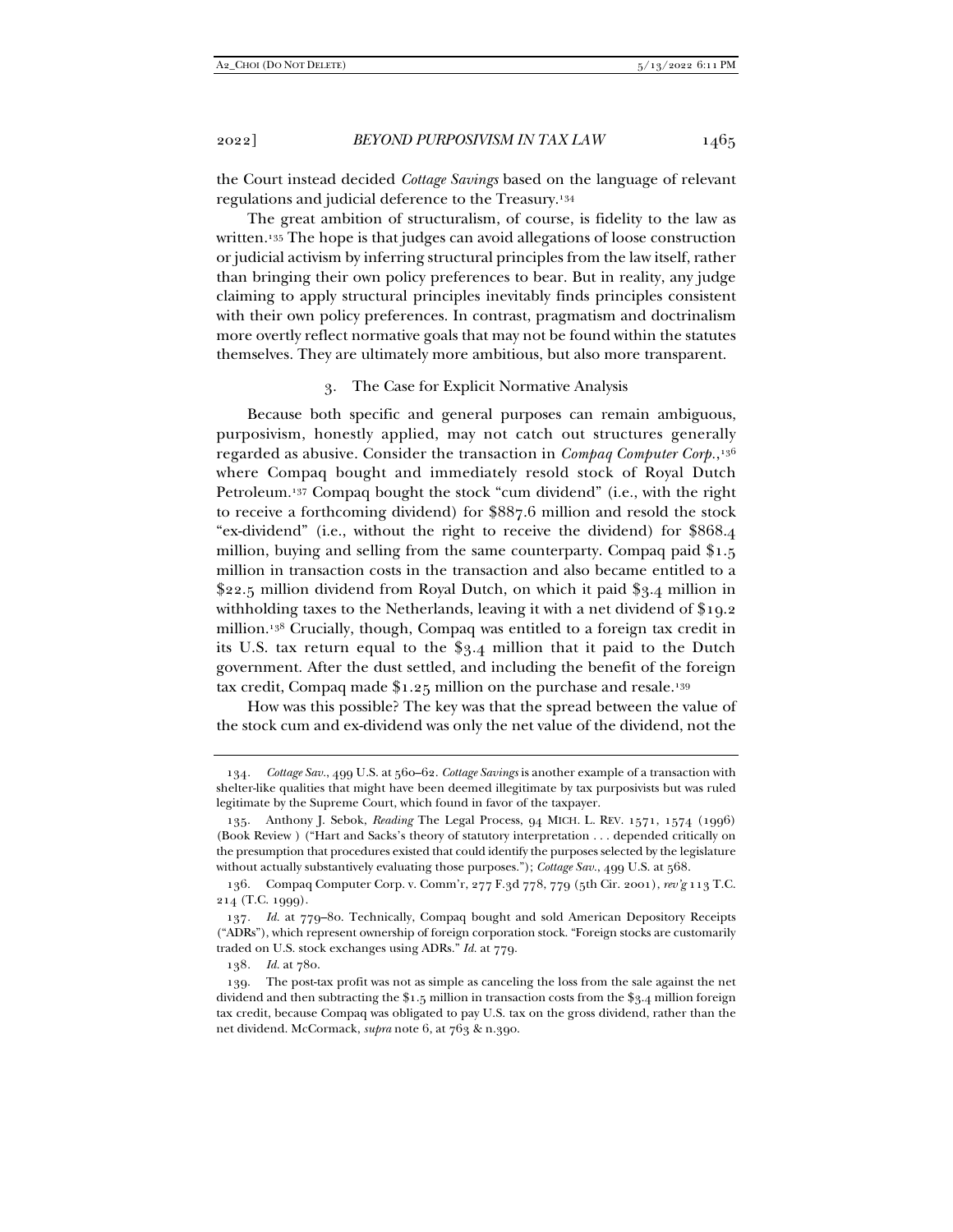gross value. This was because most shareholders could not take advantage of the foreign tax credit from Dutch withholding tax. Thus, Compaq engaged in a form of tax arbitrage—"the transactions were essentially transfers of foreign tax credits from owners who could not use them to taxpayers who could."140

McCormack considers the *Compaq* transaction in a detailed analysis of statutory purposes. After finding that "th[e *Compaq*] transaction does not flout any general principles," she focuses on evidence of specific statutory purposes.141 She observes that, according to the legislative history, "[t]he purpose of the foreign tax credit generally is to eliminate the possibility of double taxation (once by the foreign jurisdiction and again by the United States) on the foreign source income of a U.S. person."142 And she reasons that, since "it is quite difficult to determine who actually bears the economic incidence of a tax,"143 and given Congress's apparent decision to choose a potentially overinclusive, easy-to-administer bright line rule, it is within the statutory purpose to allow the nominal payor of withholding tax (Compaq) to take the foreign tax credit.144 McCormack concludes that the *Compaq* transaction is not an abusive tax shelter at all, and that "it is inappropriate to deny *Compaq* the claimed credits."145

McCormack's statutory analysis is deep and careful and is probably the best answer for a coherence theorist using tools rooted solely in statutory purposes. But in doing so, it illustrates the potential shortcomings with that approach. While McCormack does her best to extract statutory purposes from the materials available to her, a simpler answer may be that Congress could not have anticipated that the foreign tax credit would be used in this way and left insufficient clues in the legislative history for us to reconstruct statutory purposes that cast light on this particular case. In situations like these, as I have argued, we must look elsewhere to resolve statutory ambiguities.

More importantly, McCormack's response talks past the essentially normative concerns of other critics who saw the *Compaq* transaction as wasteful tax planning.146 To these critics, the problem was never simply that Compaq was reaping a statutory benefit Congress had not intended; the fundamental issue was that Compaq had engaged in purely wasteful tax arbitrage. Compaq had incurred \$1.5 million in transaction costs merely by shuffling paper

145*. Id.* at 770.

146*. See* Daniel N. Shaviro & David A. Weisbach, *The Fifth Circuit Gets it Wrong in* Compaq v. Commissioner, 94 TAX NOTES 511, 513–14 (2002).

 <sup>140.</sup> George K. Yin, *The Problem of Corporate Tax Shelters: Uncertain Dimensions, Unwise Approaches*, 55 TAX L. REV. 405, 407 (2002).

 <sup>141.</sup> McCormack, *supra* note 6, at 765.

<sup>142</sup>*. Id.* (internal quotation marks omitted) (quoting S. REP. NO. 106-120, at 135 (1999)).

 <sup>143.</sup> *Id.* at 765–66.

<sup>144</sup>*. Id.* at 764–68. McCormack also argues that the statutory purpose of the foreign tax credit does not prohibit Compaq from recouping the cost of the foreign tax elsewhere. *Id.* at 769–71.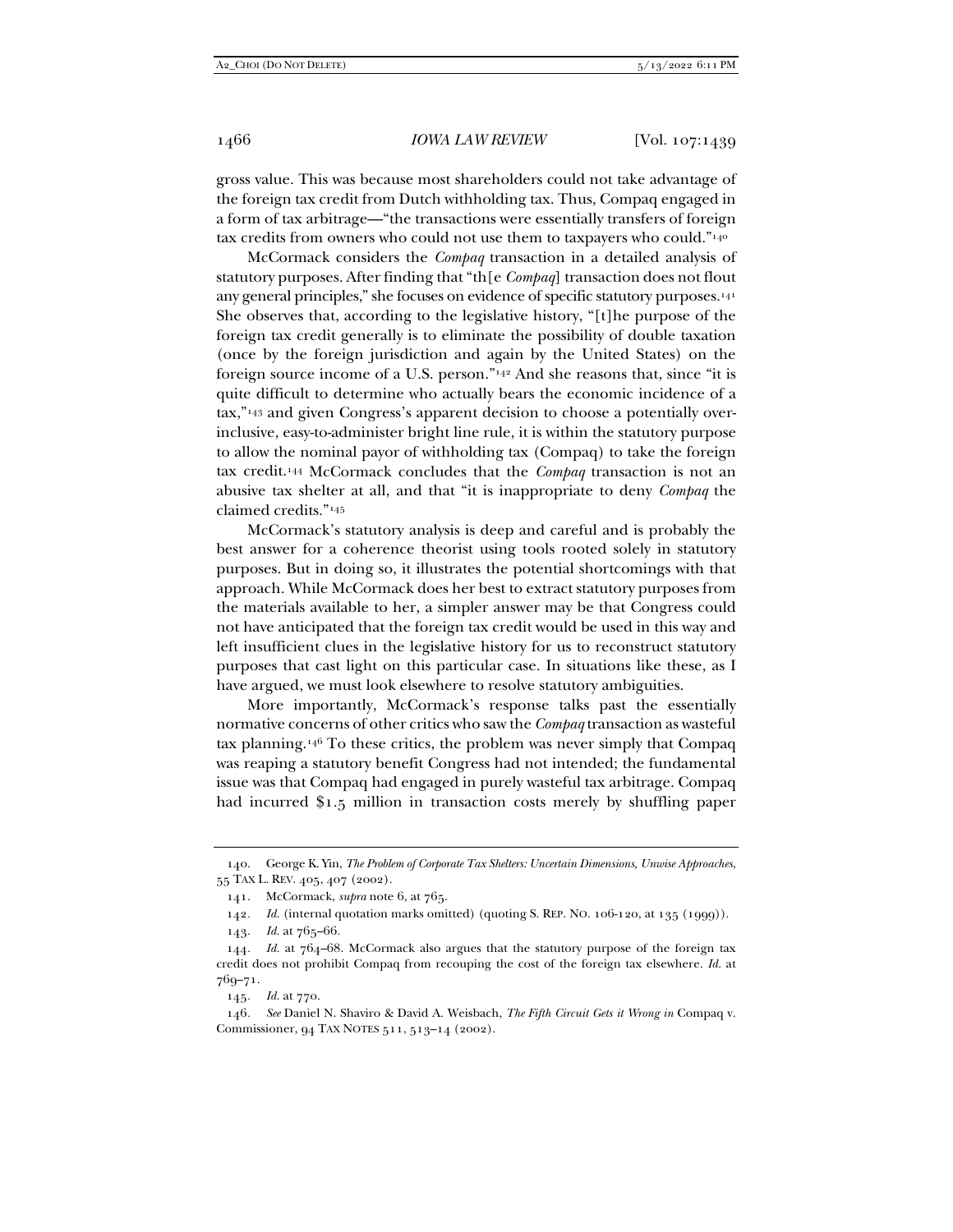around, with the costs ultimately borne by the U.S. government and by other taxpayers. And it had done so in a purely artificial transaction totally detached from its ordinary course of business. If this was not a tax shelter, then nothing is! And a theory that fails to categorize a transaction like this one as abusive seems to misunderstand what we mean when we talk about tax shelters.

So what really separates tax shelters from legitimate transactions? Simply that tax shelters are *too good to be true*.147 Tax shelters violate principles of fairness and equity. They generate huge tax losses without any underlying economic activity;148 they allow savvy taxpayers to avoid taxation entirely.149 In short, tax shelters are tax shelters not because they contradict statutory purpose, but because they contradict the *normative preferences of tax experts*.

Rather than debating what is or is not a tax shelter, we should therefore take a more explicitly normative view of tax law.150 Tax experts will never reach complete agreement about what qualifies as a tax shelter, since this assessment will depend on personal policy preferences. Instead, the interpretation of the tax code should be analyzed with normative goals in mind: efficiency, fairness, process, fidelity to Congress, the institutional capacities of the courts and the Treasury, and more. The idea that tax law should target tax shelters, however defined, is only a proxy for what should ultimately be a normative inquiry.151

In the current judicial climate of strict construction and fidelity to text, scholars might be afraid of advocating any interpretive method that incorporates normative preferences. While these are reasonable concerns, they are unavoidable. If double-dummy mergers, prepayments, and check-thebox elections are to be separated from tax shelters, it cannot be based on legislative history and other conventional purposivist tools alone. Tax interpretation must go beyond purposivism in this everyday sense.

To be clear, the problem is not just that purposivism gives the wrong result, but rather that it often gives *no* result. Conventional structural purposivist tools are indeterminate in a wide variety of important cases,

<sup>147</sup>*. Cf.* MICHAEL J. GRAETZ, 100 MILLION UNNECESSARY RETURNS: A SIMPLE, FAIR, AND COMPETITIVE TAX PLAN FOR THE UNITED STATES 116 (2010) ("[A] tax shelter is a deal done by very smart people that, absent tax considerations, would be very stupid.").

<sup>148</sup>*. See, e.g.*, Black & Decker Corp. v. United States, 436 F.3d 431, 432 (4th Cir. 2006).

 <sup>149.</sup> For an example of such tax avoidance, see the factual recitation in *Gitlitz v. Comm'r*, 531 U.S. 206, 210 (2001).

 <sup>150.</sup> Other scholars have also criticized analysis of whether a structure is a "tax shelter" as a trivial semantic debate. *E.g.*, Lederman, *supra* note 8, at 402 ("[T]he real question is not whether a transaction is a 'tax shelter' but rather whether the claimed tax results are consistent with the intent of Congress.").

 <sup>151.</sup> This argument parallels David Weisbach's influential thesis that lines should be drawn between different activities (for example, whether an instrument is debt or equity) on grounds of efficiency rather than on conventional doctrinalist grounds (for example, whether the instrument meets the general legal definition of debt). *See* Weisbach, *supra* note 121, at 1627–31.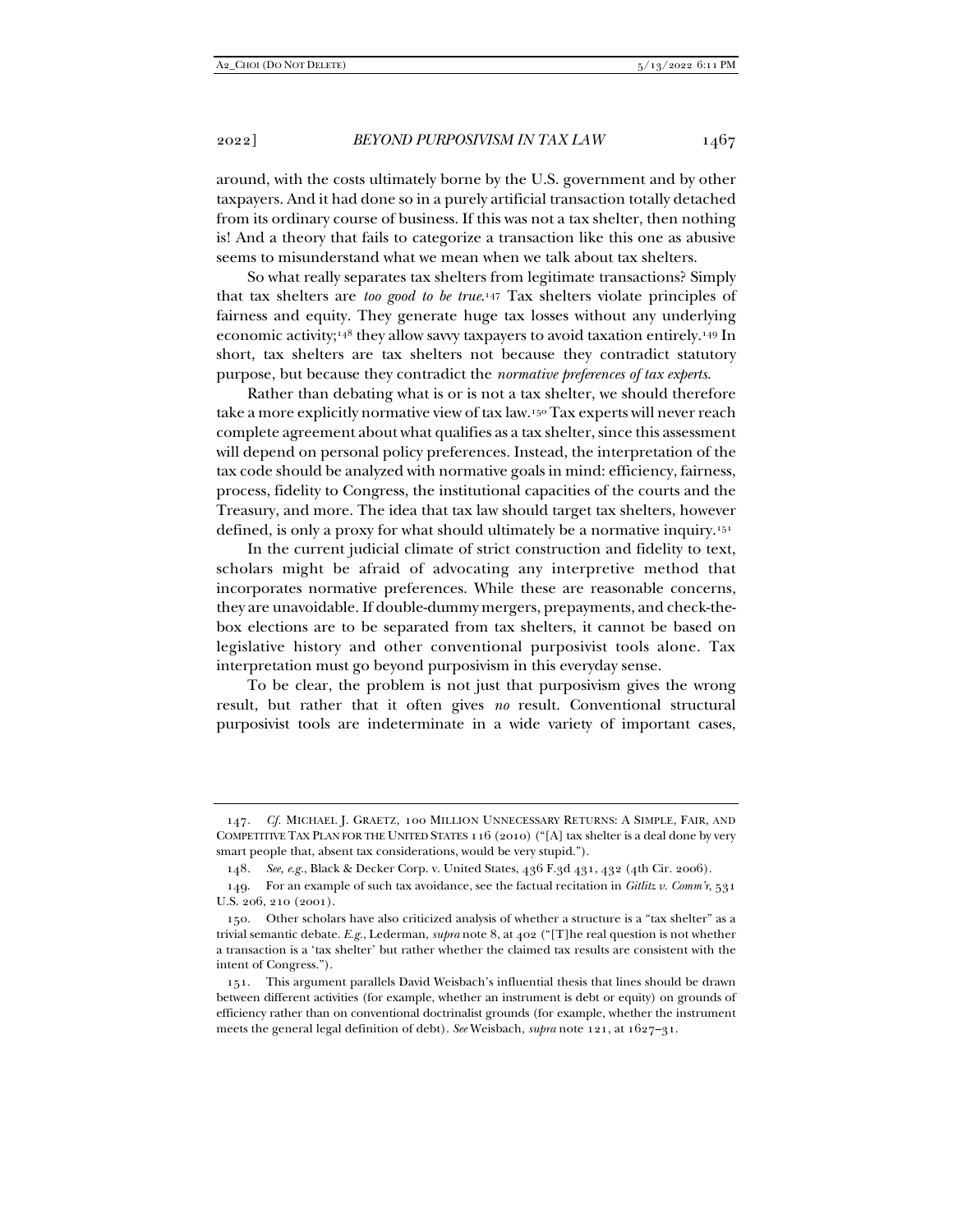including those involving most tax shelters.152 Promoters of tax shelters attempt to claim benefits that Congress did not contemplate, which are not entailed by the specific purpose of the underlying tax statute, and which no general principle seems to legitimize. But the same is true of structures like double-dummy mergers, prepayments, and check-the-box elections; we cannot conclude from the mere absence of specific purpose or a general principle that a tax benefit should not be allowed.

One solution might be simply to adopt a rule of strict construction when purposively interpreting tax benefits. This rule would be distinct from a version of strict constructionism that urges judges to stick to the text of the statute, which usually means more generous distribution of tax benefits.153 It would instead place statutory purpose first and foremost, while prohibiting any tax benefit not entailed by immediate statutory purpose. This is the approach that many tax purposivists seem to already apply under the status quo.154

Strict construction of tax benefits imposes a clear-cut rule when ambiguity remains about statutory purposes. Importantly, it does not distinguish between the benign and abusive tax shelters discussed above—so it would prohibit double-dummy mergers, prepayments, and check-the-box elections along with contingent liability tax shelters. This might be acceptable in practice since Congress could enact a statutory remedy if it felt that any tax benefit truly ought to have been granted. The asymmetric rule against tax benefits might suit our modern era of tax shelters, where the primary concern of many tax scholars is the protection of revenue.

In addition to placing a greater onus on Congress to reenact non-abusive tax structures, however, strict constructionism requires a disregard for statutory text that many modern interpreters might find uncomfortable. Tax shelters are typically constructed to comply with the literal language of tax statutes. Thus, in order to be effective against tax shelters, strict constructionism must prohibit tax benefits even when they are consistent with the text of the statute and not inconsistent with the specific purpose of the statute.155 Few modern

 <sup>152.</sup> Some purposivists might take subsequent legislative inaction as tacit approval of an interpretation of the tax code. Thus, although check-the-box elections and double-dummy mergers may not have been legitimate at the outset, they may have been implicitly legitimized over time because they were not legislatively overturned.

<sup>153</sup>*. See* Zelenak, *supra* note 23, at 666–70 (discussing a sample of cases where the government mostly argued in favor of "nonliteral" interpretations, while the taxpayer mostly relied on the plain text of the statute to try to claim benefits). Examples from case law include the recent *Summa Holdings* and *Benenson* cases, in which several circuit courts blessed a seemingly abusive tax shelter on textualist grounds. Summa Holdings, Inc. v. Comm'r, 848 F.3d 779, 789–90 (6th Cir. 2017); Benenson v. Comm'r, 887 F.3d 511, 523 (1st Cir. 2018); Benenson v. Comm'r, 910 F.3d 690, 698–700 (2d Cir. 2018).

<sup>154</sup>*. See supra* Section II.B.1.

 <sup>155.</sup> In this sense, strict constructionism differs from the existing widely recognized rule against implied tax exemptions. Choi, *Substantive Canons*, *supra* note 18, at 251–54 (describing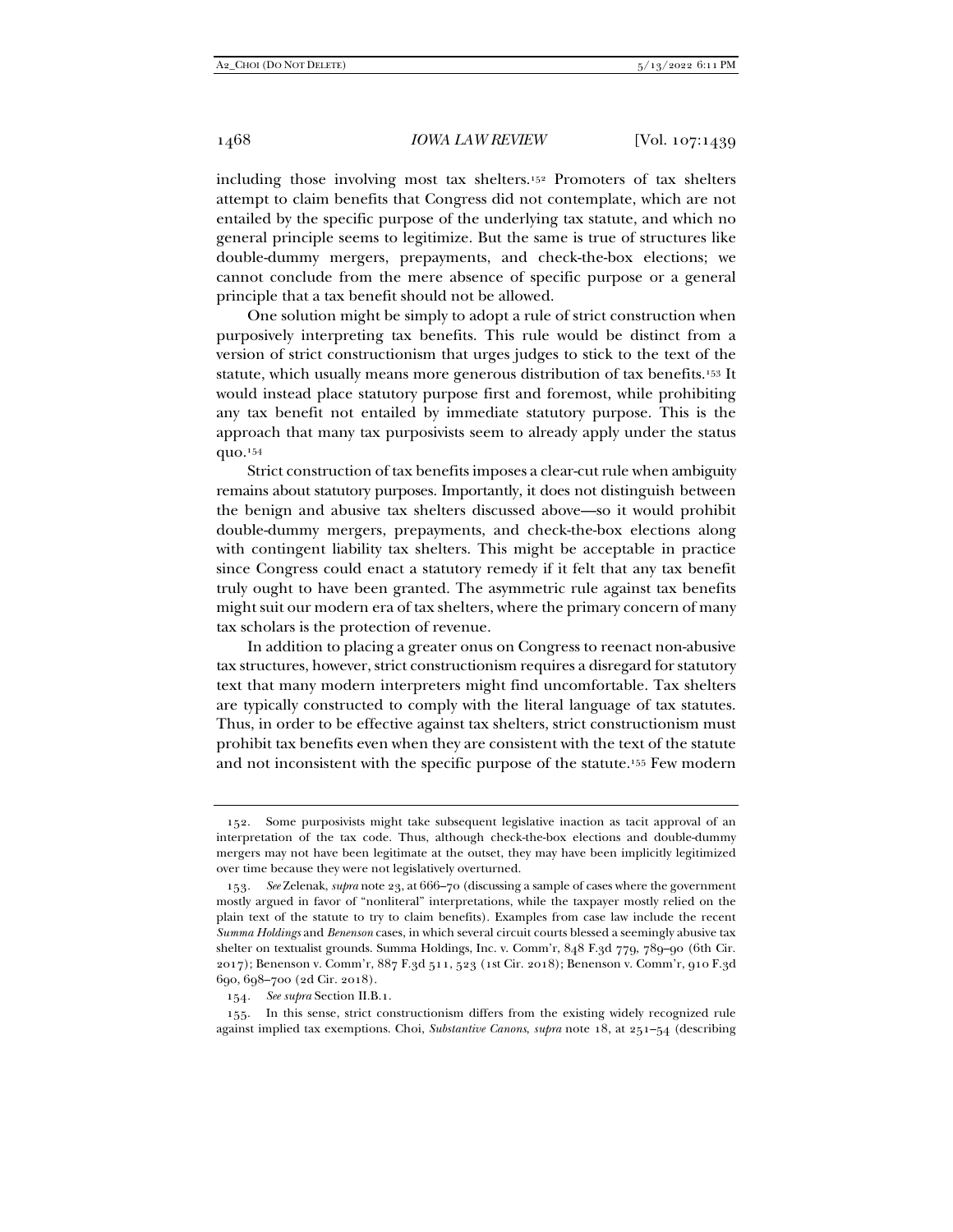textualists *or* purposivists (outside of tax law) would reject statutory text when statutory purpose is ambiguous. Moreover, given current realities of legislative deadlock, Congress may be too slow in enacting legislative remedies where tax benefits are mistakenly denied. Strict construction of tax benefits suffers from all these impediments, muting its appeal.

## III. BEYOND PURPOSIVISM

If specific purpose is insufficient and general structural principles are too vague, what are the alternatives? This Part considers two: pragmatism and doctrinalism. It argues that when specific purpose runs out, tax interpreters should refer to a hybrid of pragmatic and doctrinal tools to decide whether a tax structure is acceptable. While these methods differ from those generally proposed by tax scholars in the past, they are still consistent with a purposivist scheme—one could argue that they are just a different approach at finding the general principles endorsed by McCormack, Hart, and Sacks.156

# *A. PRAGMATIC PURPOSIVISM*

In this Article, I use the term "pragmatism" to refer specifically to an approach to statutory interpretation that aims to achieve the best results, however those results are measured, rather than prioritizing some other doctrinal goal, like faithful agency to the will of the legislature or stare decisis. Pragmatic<sup>157</sup> purposivism acknowledges that sometimes ambiguity remains

 157. The term "pragmatism" has a rich history in law and philosophy, and pragmatic purposivism should be distinguished from some other schools of thought also described as pragmatic. In particular, it is distinct from philosophical pragmatism as originally expounded by philosophers including Charles Sanders Peirce and William James. *See, e.g.*, Catherine Legg, *Pragmatism*, STAN. ENCYCLOPEDIA OF PHIL. (Apr. 6, 2021), https://plato.stanford.edu/entries/pr agmatism [https://perma.cc/33NF-7HQN] (describing pragmatism). It is also distinct from the "practical reason" school of statutory interpretation advanced by William Eskridge and Philip

the rule). That rule operates as a mere tiebreaker when none of the conventional tools of statutory interpretation can select between two competing interpretations. Strict constructionism is a much stronger thumb on the scale against tax benefits.

 <sup>156.</sup> The structuralist approach is similar to a kind of reasoned elaboration, attempting to create the most coherent image of the tax code as a whole, which Hart and Sacks endorse in their legal process materials. *See* Jones, *supra* note 44, at 53 (providing a structuralist perspective based on Hart and Sacks's theory of "reasoned elaboration"); HART & SACKS, *supra* note 6, at 143–58 (applying reasoned elaboration in statutory interpretation). At other times, Hart and Sacks appear to endorse a kind of broad, pragmatic normative inquiry. HART & SACKS, *supra* note 6, at 102 (describing the ultimate purpose of all statutory interpretation as "establishing, maintaining and perfecting the conditions necessary for community life to perform its role in the complete development of man"). At still other times, Hart and Sacks endorsed the sort of canons of interpretation that this Article describes as doctrinal. *See* Manning, *supra* note 47, at 89 n.67 ("Among other things, the Legal Process approach gave unflinching effect to the sort of substantive canons t[h]at judges have developed over time 'to promote objectives of the legal system which transcend the wishes of any particular session of the legislature.'"); HART & SACKS, *supra* note 6, at 1376–77, 1380 (instructing interpreters to apply clear statement rules and presumptions). Each of these approaches is consistent with Hart and Sacks's theory of "more general and thus more nearly ultimate purposes of the law." HART & SACKS, *supra* note 6, at 148.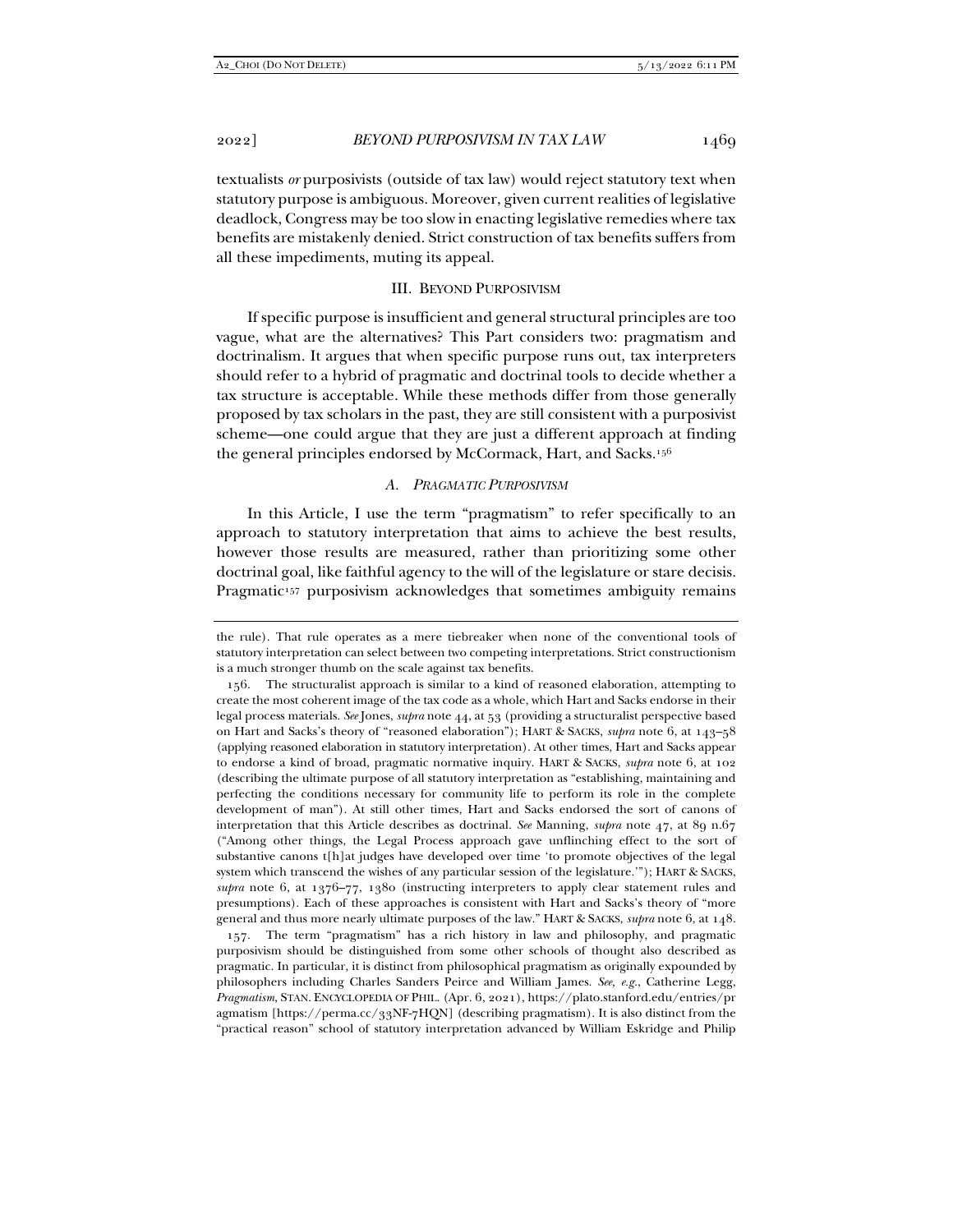after applying conventional tools of statutory interpretation. In those cases, a pragmatic interpreter picks the best interpretation on normative grounds, based on their judgment of which interpretation would lead to the best policy outcomes.158

One of the best exemplars for modern pragmatic purposivism is Justice Breyer. Breyer's jurisprudence closely follows the purposivism of Hart and Sacks, which Breyer studied in law school.159 Much like Hart and Sacks, Breyer tries to reconstruct the intent of the "reasonable member of Congress."160 Breyer also recognizes that specific purposes sometimes run out.<sup>161</sup> In those cases, he concludes that the reasonable legislator would have decided the case

Pragmatism as a general judicial philosophy is most often associated with Judge Richard Posner. But Posner was a radical pragmatist rather than a purposivist searching for a methodology to complement immediate statutory purpose. Posner argued that purposivism "runs the risk of attributing to legislation not the purposes reasonably inferable from the legislation itself, but the judge's own conceptions of the public interest." Richard A. Posner, *Statutory Interpretation—In the Classroom and in the Courtroom*, 50 U. CHI. L. REV. 800, 819 (1983) [hereinafter Posner, *Statutory Interpretation*]. This suggests that he believed pragmatism was not merely preferable, but inevitable. *See id.* at 820 ("[M]ethods of imputing congressional intent are artificial; and as I argued earlier, it is not healthy for the judge to conceal from himself that he is being creative when he is, as sometimes he has to be even when applying statutes."). Especially in his later work, he urged judges "not to worry initially about doctrine, precedent, and the other conventional materials of legal analysis, but instead to try to figure out the sensible solution to the problem[.]" RICHARD A. POSNER, THE FEDERAL JUDICIARY: STRENGTHS AND WEAKNESSES 80 (2017).

Posner's earlier work was relatively closer to what I call pragmatic purposivism. His theory of "imaginative reconstruction," which requires the judge to "try to think his way as best he can into the minds of the enacting legislators and imagine how they would have wanted the statute applied to the case at bar," is reminiscent of Breyer's "reasonable legislator." Posner, *supra* at 817; BREYER, *supra* note 6, at 98–101. Yet Posner was critical of the famous Hart and Sacks line that a court "should assume, unless the contrary unmistakably appears, that the legislature was made up of reasonable persons pursuing reasonable purposes reasonably." Posner, *Statutory Interpretation*, *supra* at 819 (internal quotation marks omitted) (quoting HART & SACKS, *supra* note 6, at 1415). He argued, instead, that often "lines of compromise are not clear," and in those cases "[i]t is inevitable, and therefore legitimate, for the judge in such a case to be moved by considerations that cannot be referred back to legislative purpose." *Id.* at 820. These considerations could include "judicial administrability" or "the public interest." *Id.*

158*. See* Robert J. Pushaw, Jr., *Talking Textualism, Practicing Pragmatism: Rethinking the Supreme Court's Approach to Statutory Interpretation*, 51 GA. L. REV. 121, 123–24 (2016). Although this Article describes pragmatism in consequentialist terms, and in practice most of its proponents seem to be consequentialist, in theory an alternative normative framework could be used, like deontology or virtue ethics.

 159. Ken I. Kersch, *Justice Breyer's Mandarin Liberty*, 73 U. CHI. L. REV. 759, 767–68 (2006) (reviewing STEPHEN BREYER, ACTIVE LIBERTY: INTERPRETING OUR DEMOCRATIC CONSTITUTION  $(2005)$ ).

160. BREYER, *supra* note 6, at 87–88 (internal quotation marks omitted).

161*. Id.* at 96 ("It is unlikely that anyone in Congress thought about this question, for it is highly technical.").

Frickey and applied to tax law by Michael Livingston. For a discussion of this school of statutory interpretation, see generally Eskridge & Frickey, *supra* note 17; and Livingston, *Practical Reason*, *supra* note 17.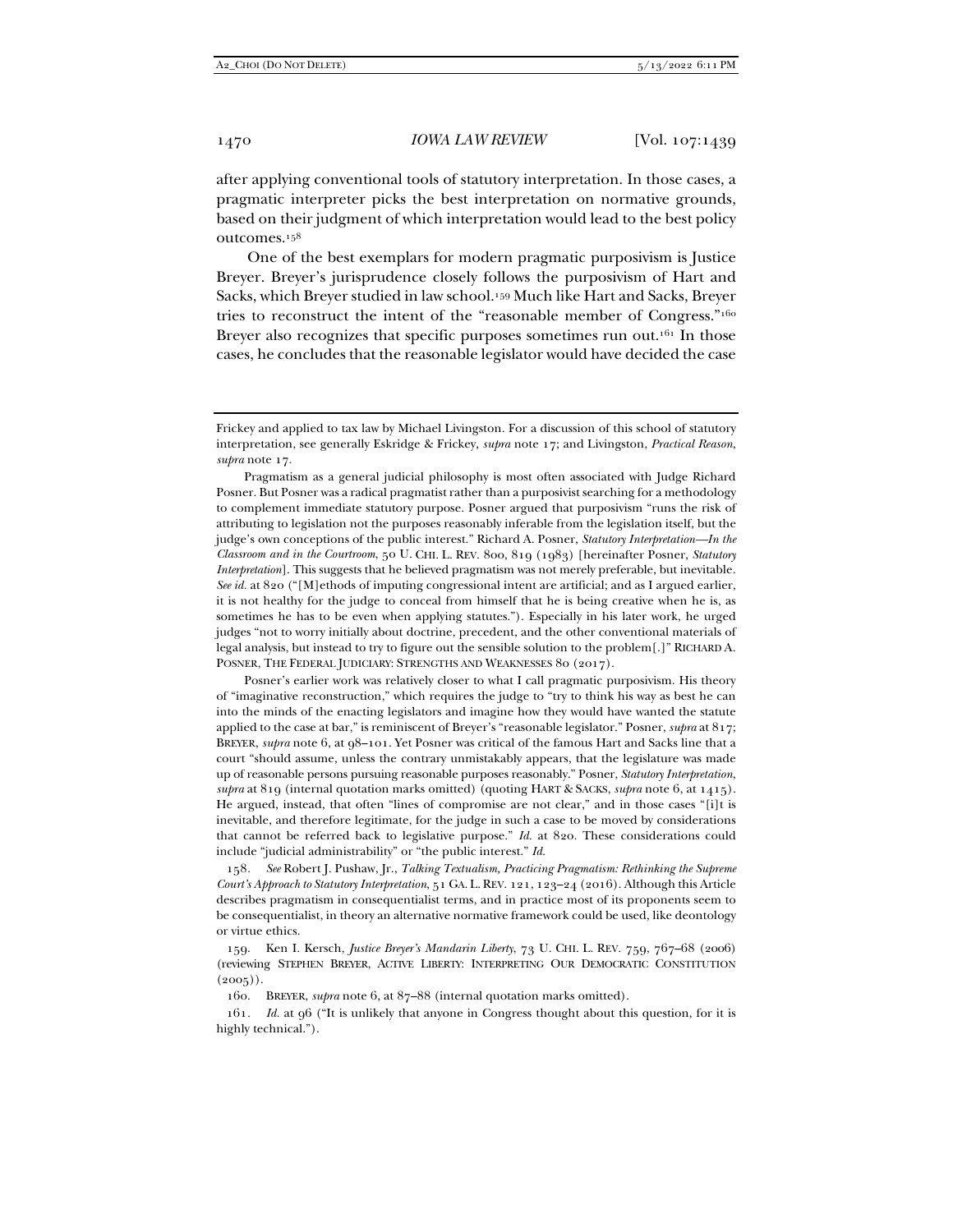on consequentialist, pragmatic policy grounds162—an approach which a strict constructionist would be quick to point out allows the judge to rely on their own policy preferences. The fusion of pragmatism and purposivism is characteristic of Breyer's judicial philosophy in general, as well as the emphatically pragmatic academic writing he produced before joining the Supreme Court.163

Pragmatic purposivism successfully distinguishes between abusive and non-abusive tax planning. To illustrate, first consider the example of the check-the-box election through a pragmatic purposivist lens. As noted above, entity classification was functionally elective even prior to the check-the-box regime, because the factors in the entity classification test could be easily manipulated. The old rule distorted economic activity and required taxpayers to incur additional costs, while advantaging the rich and well-advised. So, faced with a statutory ambiguity, the Treasury took the pragmatic purposivist route of allowing check-the-box elections on policy grounds.164

Now consider the *Black & Decker* tax shelter. What would the practical consequences be if this shelter were respected for tax purposes? More fees for lawyers; more time wasted in inefficient corporate restructuring; less money for the federal government. There is no policy reason to permit this tax shelter, and many reasons to prohibit it. So the pragmatic purposivist could easily conclude that this shelter should be prohibited. Thus, pragmatism succeeds where mere purposivism fails: It distinguishes the (permissible) check-the-box regime from the (impermissible) contingent liability tax shelter.

Although pragmatic purposivism has achieved some popularity among judges outside of tax law, its most enthusiastic practitioner within tax law is undoubtedly the Treasury. The Treasury has remained largely "purposivist[,] despite the rise of the . . . new textualism" in courts.165 Moreover, over the past

<sup>162</sup>*. Id.* at 95–101 (discussing the case ["Case Three"] of an ambiguous statute and applying pragmatic criteria in the absence of statutory guidance).

 <sup>163.</sup> Cass R. Sunstein, *Justice Breyer's Democratic Pragmatism*, 115 YALE L.J. 1719, 1720 (2006) (reviewing STEPHEN BREYER, ACTIVE LIBERTY: INTERPRETING OUR DEMOCRATIC CONSTITUTION (2005)) (describing the "pragmatic dimension" of Breyer's jurisprudence); Kersch, *supra* note 159, at 763 (describing Breyer's emphasis on "purposes and consequences").

 <sup>164.</sup> In the notice that first introduced the check-the-box regime, the IRS stated that "the purpose of this approach is to simplify the rules in order to reduce the burdens on both taxpayers and the Service." I.R.S. Notice 95-14, 1995-1 C.B. 297. However, this is not the only outcome that could potentially be justified on normative grounds. For example, if the IRS were to take a general anti-business stance, it might have continued the old formalistic entity classification regime in spite of the administrative costs. One problem with pragmatism is that different observers will vary in what they consider pragmatic or socially desirable.

 <sup>165.</sup> Choi, *Empirical Study*, *supra* note 21, at 397–98. That article considered the sources that the Treasury tends to cite in justifying its published guidance, concluding that the Treasury frequently cites legislative history and other tools generally associated with purposivism. *Id.* However, the degree of the Treasury's true fidelity to statutory purpose cannot be discerned from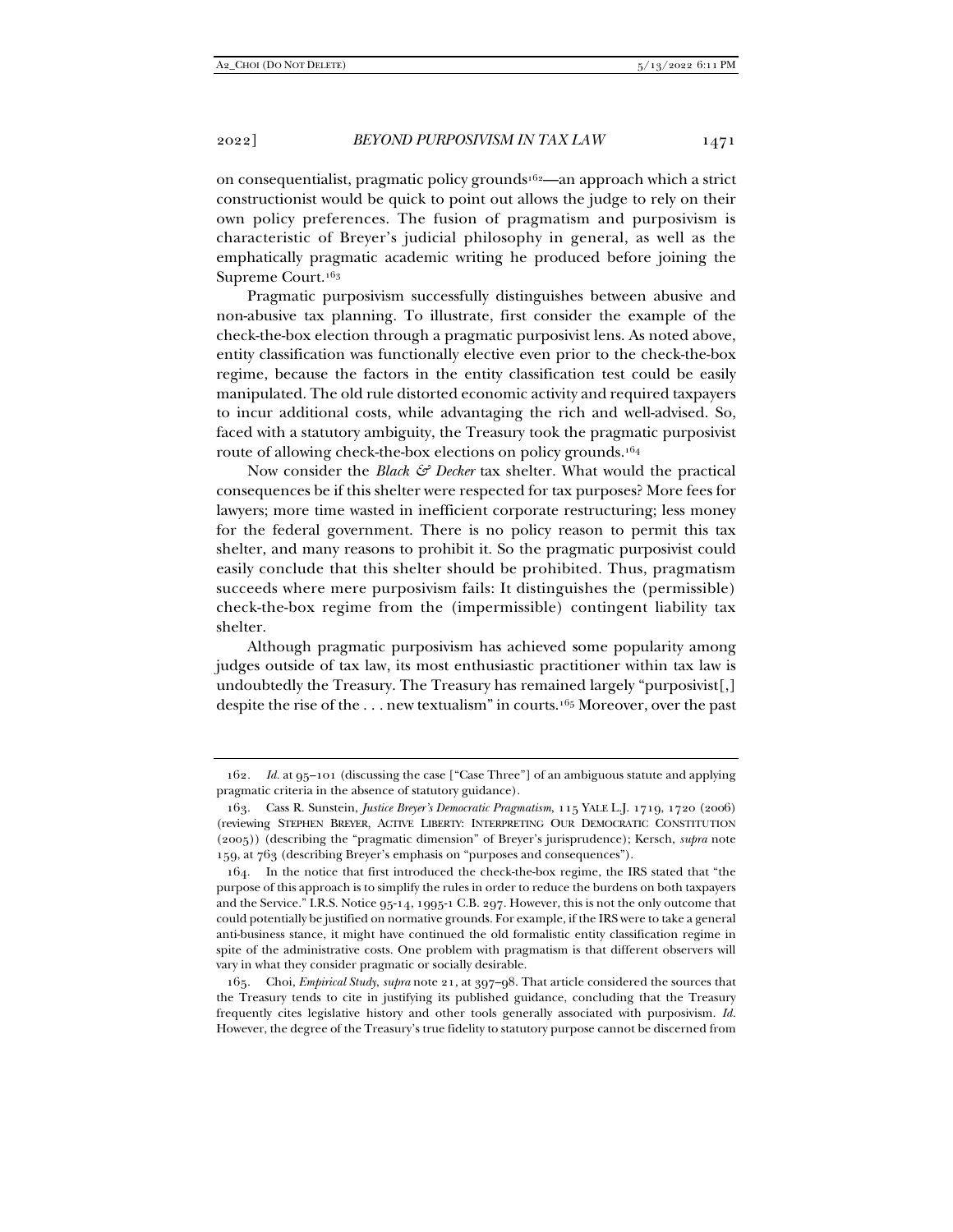hundred years, the Treasury has substantially shifted in its published decisionmaking away from the consideration of statutes and toward the consideration of policy objectives.166 Much of this shift can be attributed to the advent of judicial deference regimes like *Chevron*167—as administrative law scholars like Peter Strauss have argued, agencies have latitude within a "*Chevron* space" of statutory ambiguity to make rules based on whatever grounds they see fit, which typically means pragmatic grounds.<sup>168</sup>

The idea of a *Chevron* space closely parallels pragmatic purposivism. The Treasury first applies conventional purposivist criteria in order to determine whether a statute is ambiguous. If the statute is ambiguous, *Chevron* deference<sup>169</sup> permits the Treasury to write rules on pragmatic grounds. Under this framework, the Treasury applies pragmatism where specific purposes run out. Thus,

 168. Peter L. Strauss, Essay, *"Deference" Is Too Confusing—Let's Call them "*Chevron *Space" and "*Skidmore *Weight*,*"* 112 COLUM. L. REV. 1143, 1163–64 (2012); *see also* Yehonatan Givati, *Strategic Statutory Interpretation by Administrative Agencies*, 12 AM. L. & ECON. REV. 95, 96 (2010) ("In the model, the agency, which maximizes some objective function, adopts a rule that interprets a statute . . . ."); Matthew C. Stephenson, *The Strategic Substitution Effect: Textual Plausibility, Procedural Formality, and Judicial Review of Agency Statutory Interpretations*, 120 HARV. L. REV. 528, 536, 544 (2006) (assuming that agencies "are interpretive instrumentalists, attaching no intrinsic importance to textual fidelity or analogous concerns" but instead attempting to "secure whatever interpretation would best advance [their] substantive policy agenda"); John R. Wright, *Ambiguous Statutes and Judicial Deference to Federal Agencies*, 22 J. THEORETICAL POLS. 217, 226–29 (2010) (modelling agency action as a function of policy goals).

 The Supreme Court has recently trended toward skepticism of unlimited deference to agencies, even within the *Chevron* space. *See* Michigan v. EPA, 576 U.S. 743, 750 (2015) ("'Not only must an agency's decreed result be within the scope of its lawful authority, but the process by which it reaches that result must be logical and rational.' It follows that agency action is lawful only if it rests 'on a consideration of the relevant factors.'" (citation omitted) (quoting Motor Vehicle Mfrs. Ass'n. of U.S., Inc. v. State Farm Mut. Auto. Ins. Co., 463 U.S. 29, 43 (1983))); Encino Motorcars, L.L.C. v. Navarro, 579 U.S. 211, 221 (2016) (ruling that a regulation can be procedurally defective if the agency does not "give adequate reasons for its decisions"). It remains to be seen how much the Supreme Court will actually curb agency discretion, perhaps by engaging in a "hard look" review in *Chevron* step two.

 169. Or, formerly, *National Muffler* deference, a form of deference specific to tax law which defers to regulations so long as they "implement[ed] the congressional mandate in some reasonable manner." Nat'l Muffler Dealers Ass'n v. United States, 440 U.S. 472, 476 (1979) (internal quotation marks omitted) (quoting United States v. Cartwright, 411 U.S. 546, 550 (1973)). Despite its superficial similarity to *Chevron* deference, *National Muffler* deference was generally thought less deferential than *Chevron* deference. Choi, *Legal Analysis*, *supra* note 167, at 838 ("Because *National Muffler*'s factors are so specific, it was thought to be less deferential than *Chevron*, which set out a relatively vague standard for reasonableness."). *National Muffler* deference was abolished by the Supreme Court's decision in *Mayo*. Mayo Found. for Med. Educ. & Rsch. v. United States, 562 U.S. 44, 55 (2011).

citations to legislative history alone. It could be, for example, that the Treasury cites legislative history only when useful to support conclusions that it prefers for pragmatic policy reasons.

<sup>166</sup>*. Id.* at 392–95.

 <sup>167.</sup> Jonathan H. Choi, *Legal Analysis, Policy Analysis, and the Price of Deference: An Empirical Study of* Mayo *and* Chevron, 38 YALE J. ON REG. 818, 823–24 (2021) [hereinafter Choi, *Legal Analysis*] (finding that a shift toward *Chevron* deference increased the frequency of normative terms used by the Treasury in regulatory preambles).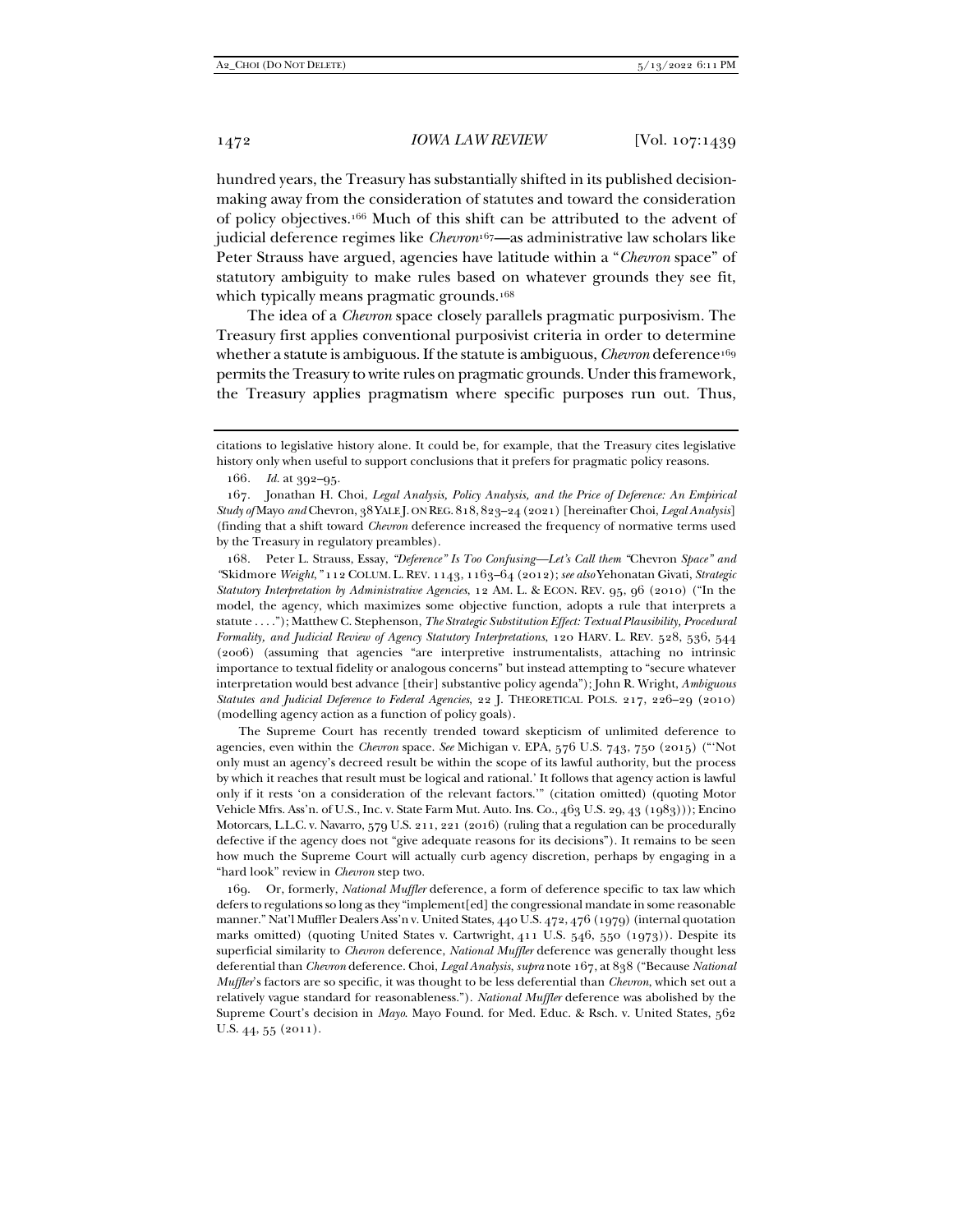pragmatic purposivism explains the Treasury's reasoning in examples like the check-the-box regulations much more cleanly than purposivism alone.

#### *B. DOCTRINALIST PURPOSIVISM*

Although tax scholars are often private pragmatists, they are just as often public doctrinalists. Tax experts have a certain cultural affinity for rules—a love of the cut and dry that motivated many to become tax specialists in the first place. This tendency manifests in the anti-abuse doctrines that populate tax law. These include doctrines like the economic substance doctrine, which requires that each transaction have a substantial non-tax business purpose and a substantial non-tax economic effect in order to be respected for tax purposes.170

These anti-abuse doctrines should be considered substantive canons —interpretive tools that courts use to reach the best reading of the tax code.171 Specifically, they should be considered presumptions rebuttable by statutory purpose—so that, for example, if a tax structure lacked a non-tax business purpose or a non-tax economic effect, it would be presumptively invalid and disallowed unless consistent with the specific purpose of the underlying statute.172

Because these doctrines can be rebutted by specific purposes, they start exactly where specific purposes end. Although some modern purposivists are skeptical of substantive canons—which have come to be identified with textualism in academic literature<sup>173</sup>—they formed an important part of Hart and Sacks's legal process. Hart and Sacks described presumptions as "[t]he court's last resort, when doubt about the immediate purpose of a statute remains."174

 173. Anita S. Krishnakumar, *Reconsidering Substantive Canons*, 84 U. CHI. L. REV. 825, 826–27 (2017) ("There is a popular belief among statutory interpretation scholars that substantive canons of statutory construction . . . act as an 'escape valve' that helps textualist judges eschew, or 'mitigate,' the rigors of textualism."). Of course, some substantive canons appeal more to textualists (like federalism or avoidance canons) than others. Choi, *Substantive Canons*, *supra* note 18, at 231.

 174. HART & SACKS, *supra* note 6, at 1380; *see also id.* at 1210 ("Can the body of statutory law ever attain any semblance of rationality and consistency unless the courts continue unremittingly the effort to discern and articulate principles such as these?").

Presumptions are just one type of substantive canon. A form of substantive canon that plays an even more important role in Hart and Sacks's typology is the clear statement rule, which can only be rebutted by a "clear statement" in the text of the statute. According to Hart and Sacks, "these policies of clear statement may on occasion operate to defeat the actual, consciously held intention of particular legislators, or of the members of the legislature generally." *Id.* at 1376; *see* 

 <sup>170.</sup> I.R.C. § 7701(o) (2018).

<sup>171</sup>*. See generally* Choi, *Substantive Canons*, *supra* note 18 (arguing that anti-abuse doctrines in tax law should be considered canons of construction, paralleling canons used in other areas of law).

<sup>172</sup>*. See id.* at 199–201. In that article, I did not refer explicitly to the "immediate" purpose of a statute, since the framework was written more broadly to accommodate textualists as well as purposivists. However, this is the interpretation of the framework in that article most appropriate to modern purposivism.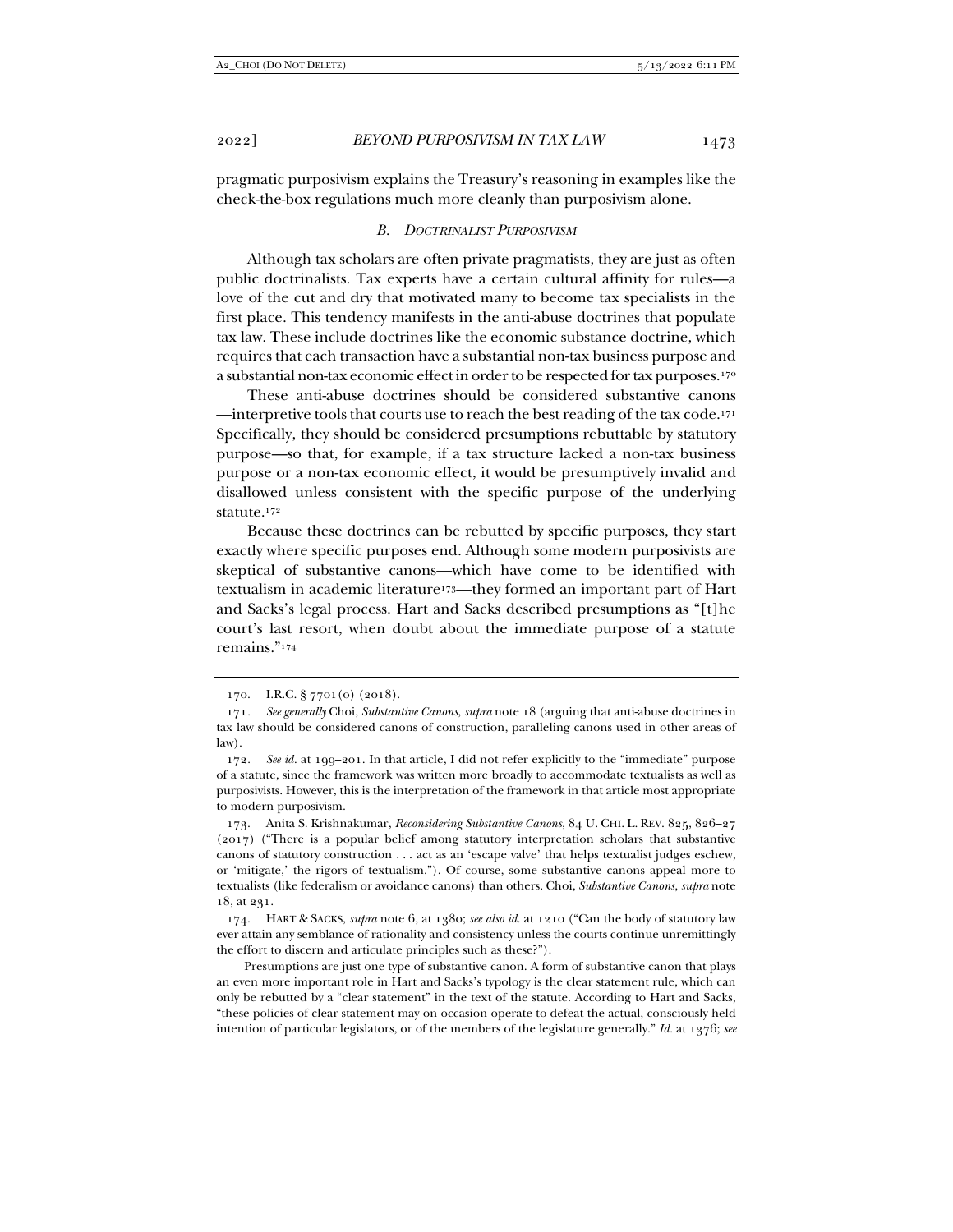How do doctrinal presumptions like these operate in practice?175 Consider again the contingent liability tax shelter, an easy target for the economic substance doctrine. Black & Decker stipulated that it had entered the transaction only for tax reasons, thus failing the business purpose prong.176 So an interpreter applying the economic substance doctrine could likewise have rejected this shelter. And, indeed, doctrines like the economic substance doctrine have historically been the courts' main weapons against tax shelters. In contrast, prepayments and double-dummy mergers pass the economic substance doctrine because they involve real transactions with substantial business purposes and substantial economic effects. Prepayments involve real payments of cash, and double-dummy mergers involve the actual combination of pre-existing corporations; while structured with taxes in mind, both

 176. Black & Decker Corp. v. United States, 436 F.3d 431, 441 (4th Cir. 2006) ("Taxpayer conceded for purposes of deciding the motion that 'tax avoidance was the sole motivation underlying Black & Decker's decision to outsource its healthcare management function to BDHMI.'"). Because *Black & Decker* was decided before the economic substance doctrine was codified, the Court applied a variant on the doctrine known as the "sham transaction doctrine." *Id.* at 440. The sham transaction doctrine invalidates a transaction if *both* of its prongs are violated, as opposed to the modern economic substance doctrine, which is failed if *either* of its prongs are violated. *See id.* at 441 (describing the test to reject a transaction as a sham as conjunctive, meaning that both prongs would need to be failed for the transaction to be rejected). The first prong of the sham transaction doctrine requires a good business purpose, which Black & Decker seemed to lack. *Id.* The second is violated if "no reasonable possibility of a profit exists," which also seems to have been the case for Black & Decker. *See id.* (citing Rice's Toyota World, Inc. v. Comm'r, 752 F.2d 89, 91 (4th Cir. 1985)).

Note that Black & Decker's admission that it lacked a good business purpose for the transaction was primarily a consequence of the procedural posture of its case before the Fourth Circuit. The trial court had granted Black & Decker summary judgment in its favor, and for purposes of that summary judgment, Black & Decker had stipulated that it lacked a good business purpose. *See id*. It is possible that after the Fourth Circuit remanded the case for a factual determination of whether the sham transaction ought to apply, Black & Decker could have successfully argued that it *did* have a good business purpose. Moreover, it is possible that, even if Black & Decker failed in this particular case, other taxpayers could be more careful to provide plausible business purposes in light of the lessons from *Black & Decker*, making the doctrinalist case against tax shelters more difficult.

*also* William N. Eskridge, Jr. & Philip P. Frickey, *Quasi-Constitutional Law: Clear Statement Rules as Constitutional Lawmaking*, 45 VAND. L. REV. 593, 597 (1992) ("'[C]lear statement rules' . . . can only be rebutted by clear statutory text."). When Hart and Sacks create a "[c]oncise [s]tatement" of the task of statutory interpretation, they devote one out of the four clauses to the importance of clear statement rules. *See* HART & SACKS, *supra* note 6, at 1374.

 <sup>175.</sup> Substantive canons vary in how rule-like they are, and, in some respects, they resemble standards more than rules. An exceptionally broad and therefore less formal canon is the substance-over-form doctrine, which broadly mandates that transactions be taxed in accordance with their substance rather than their form. *See, e.g.*, Gregory v. Helvering, 293 U.S. 465, 469 (1935); United States v. Phellis, 257 U.S. 156, 168 (1921); Estate of Weinert v. Comm'r, 294 F.2d 750, 755 (5th Cir. 1961). Because it is relatively ambiguous and the scope of its application is relatively less clear, the substance-over-form doctrine has arguably been used as a fig leaf for decisions that are ultimately pragmatic rather than doctrinal, to satisfy the urges of judges to root their decisions in precedent while actually reaching a sensible policy result.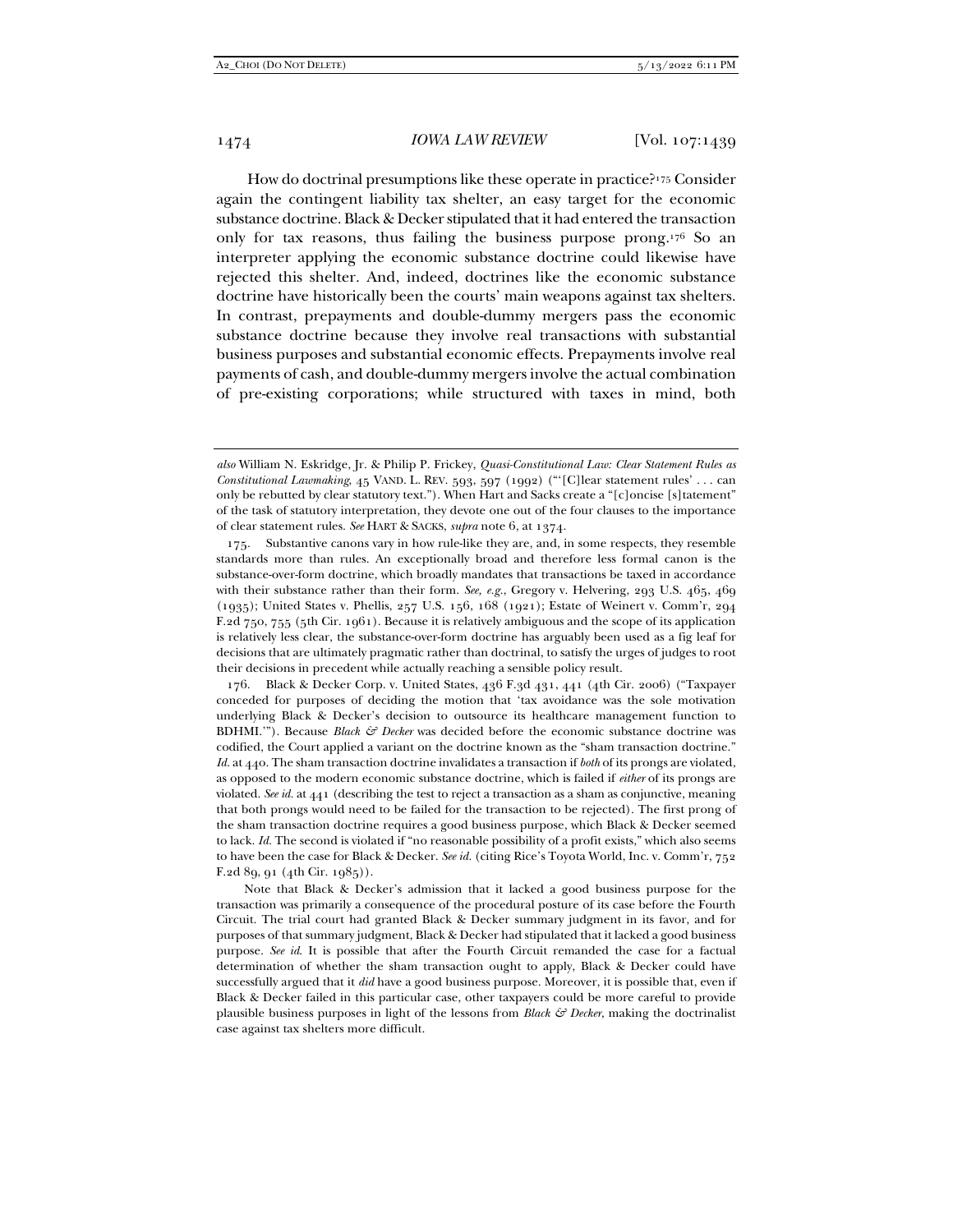transactions have a legitimate non-tax business purpose. Thus, doctrinalist purposivism succeeds in separating tax shelters from legitimate transactions.177

If pragmatic purposivism is the hallmark of the Treasury, doctrinalist purposivism is the hallmark of the courts. Courts are bound by precedent, and precedent generates doctrines that are passed down and refined from case to case.178 This trend has been challenged by proponents of the new textualism, which of course rejects purposivism entirely and has in some cases rejected the substantive tax canons as well.179 But to the extent that purposivism survives among the courts in tax cases, it often does so in doctrinal garb.<sup>180</sup>

Doctrinalism fits the modern judiciary better than pragmatism. Today more than ever, judges disagree on their normative goals and their perceptions of the common good. Some judges are purposivists, some are textualists, some are pragmatists, and some are dynamic theorists. Some judges in tax cases are

 178. Each of the substantive tax canons has substantially evolved over time, generally becoming more specific and rule-like over the decades. The economic substance doctrine, for example, has developed from a broad requirement that transactions must have economic substance, to a specific two-prong test. *See* Choi, *Substantive Canons*, *supra* note 18, at 205–06.

179*. E.g.*, Summa Holdings, Inc. v. Comm'r, 848 F.3d 779, 782 (6th Cir. 2017) ("Each word of the 'substance-over-form doctrine,' at least as the Commissioner has used it here, should give pause. . . . 'Form' *is* 'substance' when it comes to law. The words of law (its form) determine content (its substance).").

 <sup>177.</sup> The prominence of substantive canons in tax law is a notable case of strong methodological stare decisis. Many scholars believe that courts do not generally give precedential weight to doctrines of statutory interpretation. *See, e.g.*, Abbe R. Gluck, *The States as Laboratories of Statutory Interpretation: Methodological Consensus and the New Modified Textualism*, 119 YALE L.J. 1750, 1754 (2010) ("Methodological stare decisis—the practice of giving precedential effect to judicial statements about methodology—is generally absent from the jurisprudence of mainstream federal statutory interpretation . . . ."); Stephen M. Rich, *A Matter of Perspective: Textualism, Stare Decisis, and Federal Employment Discrimination Law*, 87 S. CAL. L. REV. 1197, 1197 (2014) ("When the Supreme Court rules on matters of statutory interpretation, it does not establish 'methodological precedents.' The Court is not bound to follow interpretive practices employed in a prior case even if successive cases concern the same statute." (footnote omitted)). One recent article by Aaron-Andrew Bruhl concludes that "evidence of [methodological precedent] is pervasive in the lower courts." Aaron-Andrew P. Bruhl, *Eager to Follow: Methodological Precedent in Statutory Interpretation*, 99 N.C. L. REV. 101, 106 (2020). Bruhl contrasts methodological stare decisis at lower courts with the Supreme Court's relative willingness to overturn methodological precedent. Tax law doctrine is primarily determined by lower courts, since Supreme Court tax cases remain rare. *Id.* This may explain the persistence of methodological precedents like the anti-abuse doctrines in tax law. The substantive canons are notable within this conversation because they are not precedents specific to any particular statute but are read across the tax code as a whole, consistent with Bruhl's thesis. *See id.* at 106–07.

 <sup>180.</sup> In particular, courts often attempt to reject tax shelters under a doctrine like the substance-over-form doctrine. *E.g.*, Summa Holdings, Inc. v. Comm'r, T.C.M. 2015-119, 2015 WL 3943219, at \*7 (T.C. June 29, 2015), *rev'd*, 848 F.3d 779, *and rev'd sub nom.* Benenson v. Comm'r, 887 F.3d 511 (1st Cir. 2018), *and rev'd sub nom.* Benenson v. Comm'r, 910 F.3d 690 (2d Cir. 2018). The Fourth Circuit, in *Black & Decker*, initially declined to reject the taxpayer's tax shelter on the basis of statutory purpose alone. 436 F.3d at 437 ("The legislative history argument does not persuade us.... [W]e find no ambiguity in the statute that requires us to parse the congressional record . . . ."). However, the court subsequently indicated that the shelter might fail under the sham transaction doctrine*. See id.* at 440–43.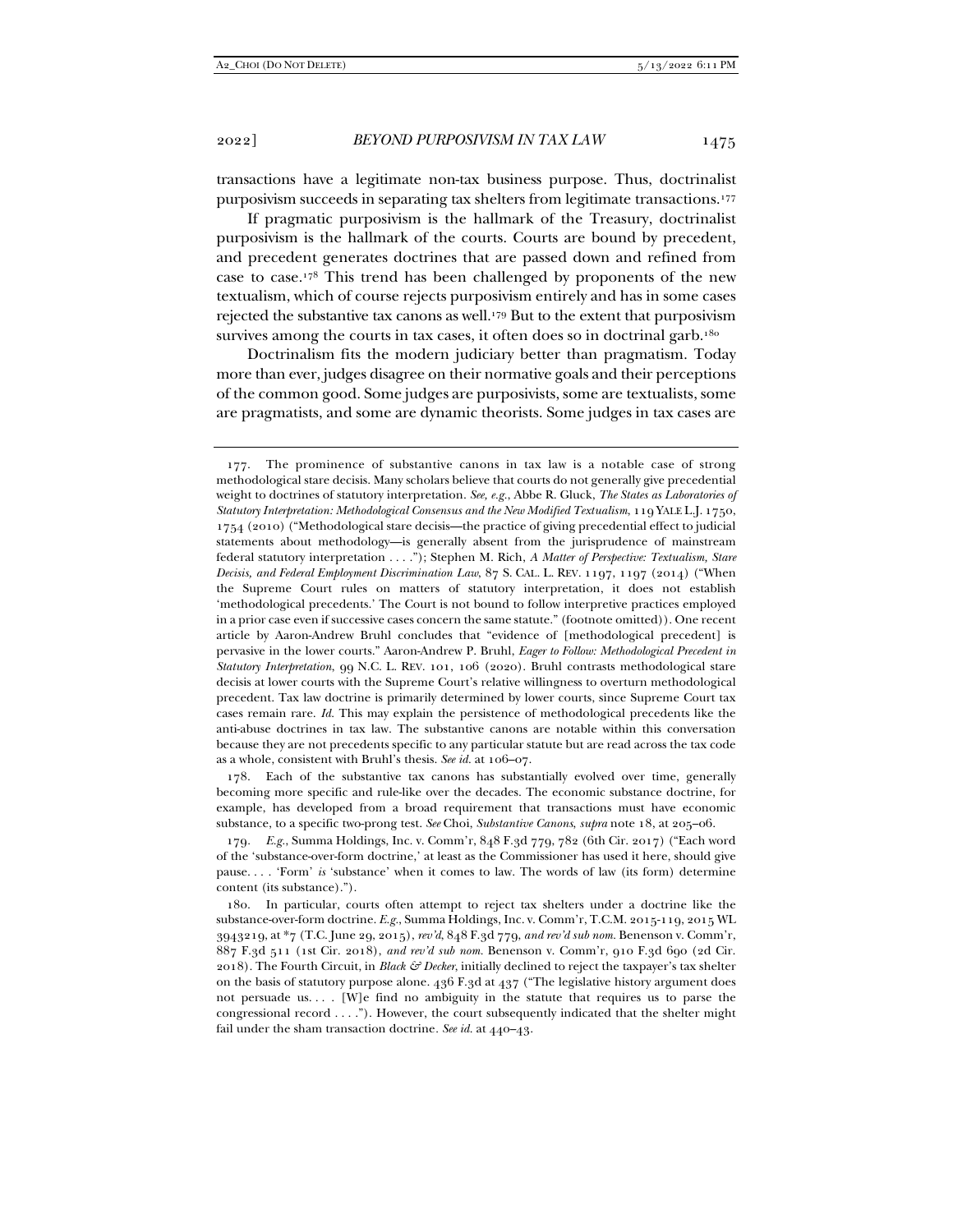pro-government, and some are pro-taxpayer. To allow judges to rely on personal normative preferences in individual cases risks making the judiciary itself unpredictable and arbitrary. Unpredictability, in turn, makes tax planning more difficult, opens up the possibility of forum shopping by litigants in tax cases, and undermines the rule of law.

Moreover, judges' insulation from the political process means that they are less democratically accountable and therefore theoretically less democratically responsive than agencies. Treasury regulations go through notice and comment before they are finalized, and they are widely vetted both inside and outside the Treasury. Not so with judicial decisions. Thus, it makes sense that judges would couch policy preferences within canons of construction. These canons move more slowly over time, reflecting the wisdom of many successive judges and accruing authority with those judges' agreement.

What legitimizes some canons and disqualifies others? There are several potential answers. First, doctrinalist canons might be background norms sufficiently widespread that legislative drafters are presumptively aware of them, so that these canons form a necessary general background to the faithful interpretation of statutes.181 Second, substantive canons might also be justified in positivist terms by their widespread acceptance among judges.<sup>182</sup> Third, regardless of which canons are presently widely accepted (either among legislators *or* judges), a different set of canons might be preferable on normative grounds.

My view, mirroring Hart and Sacks's, is that normative considerations ultimately justify substantive canons but, because the canons reflect consensus among judges, they represent a higher, more abstract level of normative judgment. We could imagine normative preferences playing out at several possible levels of specificity. Most granularly, a judge could apply those preferences ad hoc with respect to each case, without even aiming for consistency between cases or respecting stare decisis. At a higher level, a pragmatic purposivist might try to find the best rule in this case and similar future cases, ultimately choosing the outcome that produces the best results in general within the constraints of statutory purpose. At an even higher level comes doctrinalist purposivism: normative concerns underlie the doctrines (protecting government revenue, fighting tax shelters), but the doctrines must apply across a wide variety of cases and statutes. Thus, doctrinalist purposivism takes pragmatic considerations seriously, but it incorporates them in a bounded fashion based on common law reasoning.

 <sup>181.</sup> Choi, *Substantive Canons*, *supra* note 18, at 235 ("[A]lthough this Article focuses on substantive canons whose legitimacy comes from their status as widely accepted background norms, there are other theories that would endorse a wider swath of canons.").

 <sup>182.</sup> William Baude & Stephen E. Sachs, *The Law of Interpretation*, 130 HARV. L. REV. 1079, 1123 (2017) ("[L]egal canons operate if—indeed, especially if—the drafters are unaware of them.").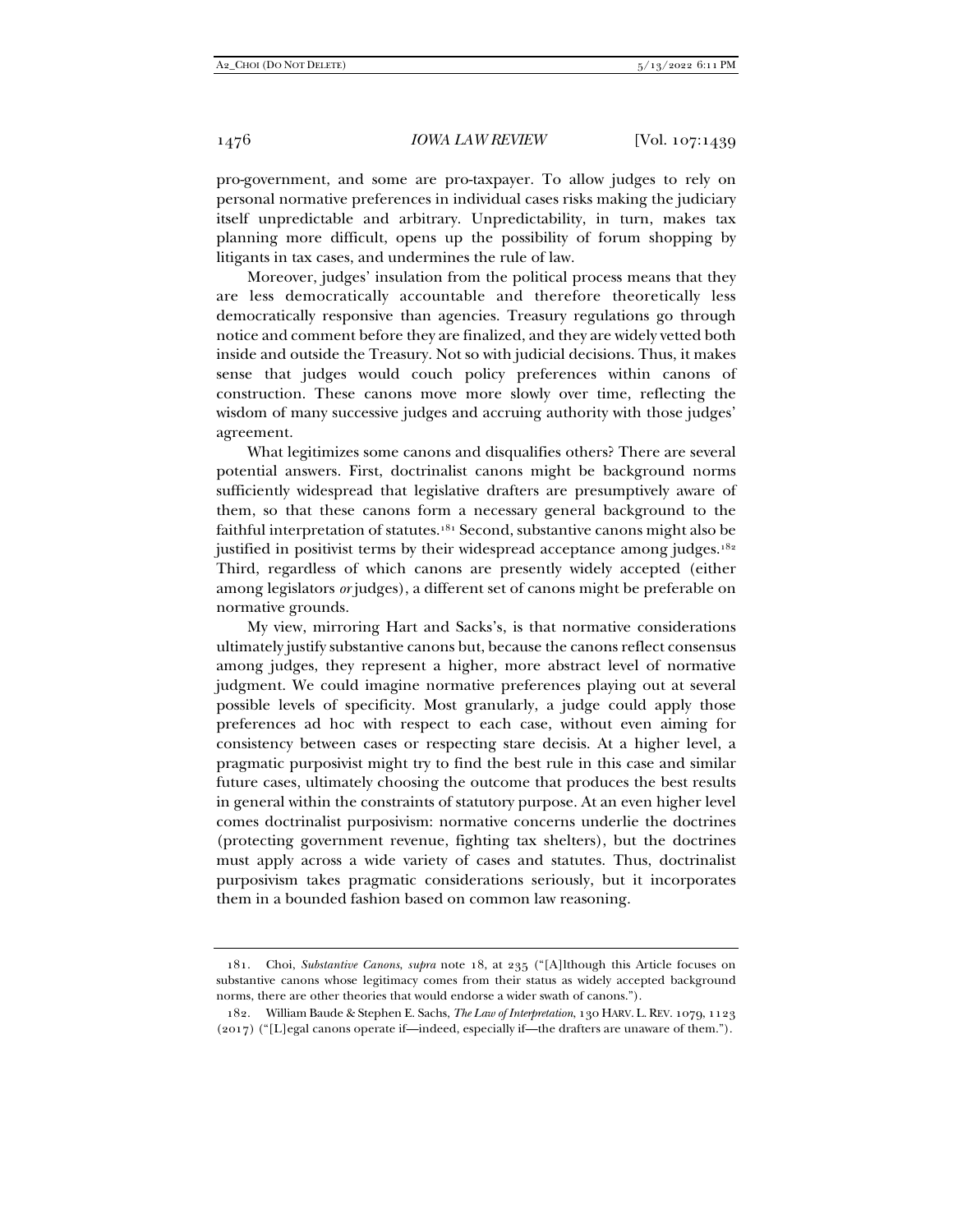Although doctrinalism has many advantages, it is not a perfect solution and encounters its own share of hard cases, which create uncertainty in the doctrine's application. Most prominently, David Hariton has incisively argued that cases involving substantive canons turn on how the transaction is framed.183 Because tax-motivated transactions can often be bundled with legitimate transactions entered into purely for economic (non-tax) reasons, the narrowly tax-motivated transaction might appear to violate a substantive canon if considered alone, while still surviving scrutiny if paired with a legitimate transaction. For example, a loss-generating transaction that lacks a substantial business purpose or substantial economic effect standing alone could be paired with a legitimate sale of assets to a third party.

This is a valid and important critique, but it is not a unique critique of doctrinalism. Hariton's arguments equally apply even if we solely consider congressional intent, since Congress might not intend to facilitate the narrow transaction even if it intended to facilitate the broad transaction.<sup>184</sup> Indeed, the level at which a transaction is framed is important even in pragmatic analysis. Pure tax planning is widely regarded as inefficient and distortive; thus, any specific piece of tax planning, viewed narrowly, might be prohibited on pragmatic grounds. Even so, there may be a pragmatic justification for allowing tax planning in the context of a broader legitimate transaction. Thus, the appropriate framing is as important to pragmatic analysis as it is to doctrinalist, intentionalist, or purposivist analysis. Hariton himself does not argue that the appropriate frame is impossible to determine or that it makes objective analysis of tax cases impossible, although he does point out that it is an underappreciated source of subjectivity in difficult tax questions.185 He instead argues that the Treasury should take a more consistent line when it comes to framing transactions as shelters or not.186

But even doctrinalism rooted in the substantive canons proves inadequate in some cases. Some transactions are problematic for policy reasons but do not violate any substantive canon of taxation. One recent example is the boom in corporate inversions that occurred prior to tax reform in 2017.187 In a corporate inversion, a foreign corporation domiciled in a low-tax jurisdiction would acquire a U.S. corporation in order to permit tax planning that ultimately reduces U.S. taxes—for example, by using intra-company debt to shift profits from the United States to a lower-tax jurisdiction. Inversions were a problem

 <sup>183.</sup> David P. Hariton, *The Frame Game: How Defining the "Transaction" Decides the Case*, 63 TAX LAW. 1, 8-13 (2009).

<sup>184</sup>*. E.g.*, *id.* at 3–4 ("[T]he taxpayers used the Son of Boss [tax shelter] not to generate a taxable loss in the absence of any economic loss, but rather to step-up the basis of property they were about to sell and thereby avoid a taxable gain.").

<sup>185</sup>*. Id.* at 27.

<sup>186</sup>*. Id.* at 35–42.

<sup>187</sup>*. See* Eric L. Talley, *Corporate Inversions and the Unbundling of Regulatory Competition*, 101 VA. L.REV.1649, 1650–51 (2015) (describing the "wave" of multinational corporations inverting abroad).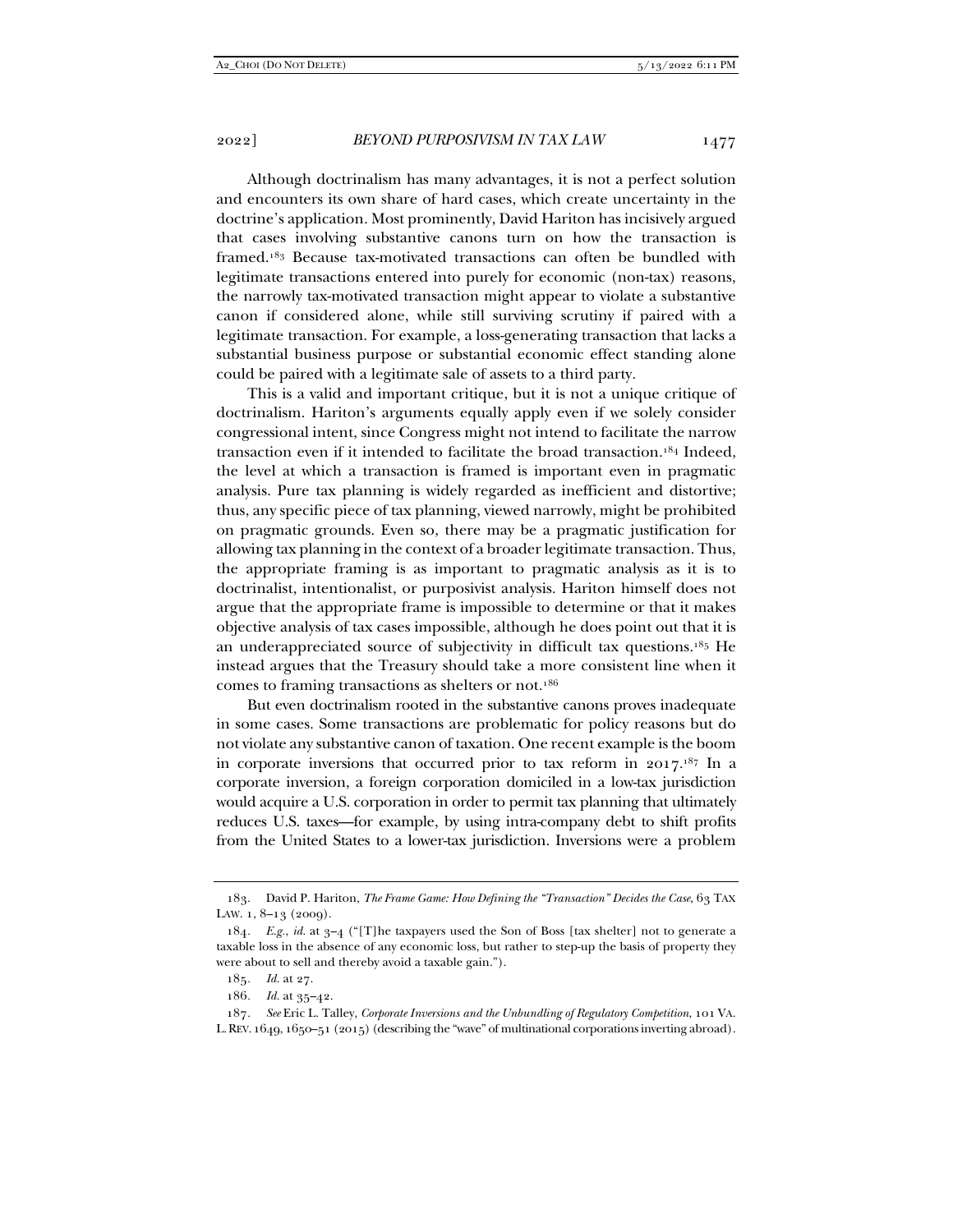because they eroded the U.S. tax base and incentivized wasteful tax structuring that only benefited corporate tax havens, like the Cayman Islands and Ireland.188

Although corporate inversions were problematic for tax policy, they clearly were not barred by the substantive canons. The acquisition of the U.S. corporation in an inversion is a bona fide transaction; it has a substantial economic effect and, in most cases, taxpayers can legitimately claim that it has a substantial business purpose in the form of corporate synergies. Thus, the courts lacked the ability to recast inversion transactions on doctrinal grounds.

The Treasury, on the other hand, was not so constrained, and issued a series of notices and regulations that significantly curbed the benefits of inversion transactions.189 This guidance was well within the Treasury's regulatory and subregulatory authority under *Chevron* and *Skidmore* deference and stood as an example of agency action that would not have been available to courts.

Similarly, sometimes the courts lack authority to alter statutory interpretations that have outlived their usefulness. Consider again the example of check-the-box elections. Check-the-box elections would fail under many anti-abuse doctrines, including the substance-over-form doctrine: An election solely for tax purposes has no substantive non-tax purpose and should theoretically be disallowed. Doctrinalist purposivism alone might therefore misfire by prohibiting this tax strategy. This again suggests that doctrinalist purposivism is not a complete solution—the best method may ultimately be a hybrid approach.

# *C. A HYBRID APPROACH*

One core benefit of doctrinalism is predictability—it allows taxpayers to plan their transactions with the confidence that they will receive their hopedfor tax treatment, so long as they do not violate any anti-abuse doctrine. One core benefit of pragmatism is tailoring of results to circumstances—it casts a tighter net around tax shelters, allowing more granular distinctions between acceptable and unacceptable tax structuring.

To the doctrinalist, predictability is especially important because the vast majority of tax planning is legitimate and merely incidental to ordinary business transactions. These ordinary transactions are often planned by tax

 <sup>188.</sup> The first generation of inversion transactions involved jurisdictions like the Cayman Islands; as these jurisdictions became recognized as tax havens, the most recent generation of inversions tended to favor countries like Ireland, which is importantly a member of the European Union in which corporations could make a stronger claim to conducting actual business activity. *See id.* at 1669–72.

 <sup>189.</sup> Inversions and Related Transactions, 81 Fed. Reg. 20,858, 20,873–81 (Apr. 8, 2016) (to be codified at 26 C.F.R. pt. 1); Inversions and Related Transactions, 83 Fed. Reg. 32,524, 32,530 (July 12, 2018) (to be codified at 26 C.F.R. pt. 1).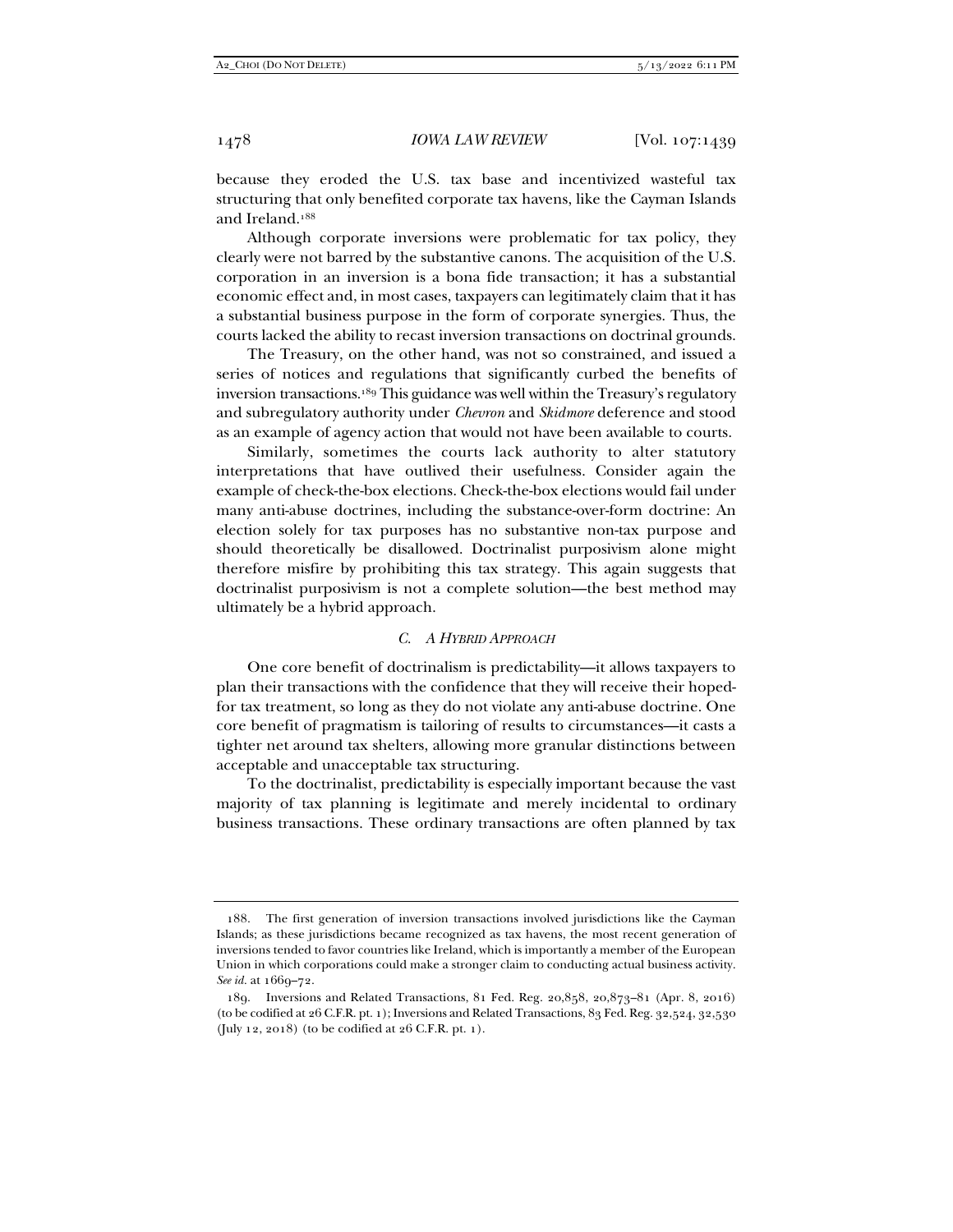lawyers who view the whole phenomenon of tax shelters with distaste.<sup>190</sup> Unlike an agenda of broad-based pragmatism, which always carries some risk that an interpreter will mistakenly condemn a non-abusive transaction, doctrinalism promises consistency and thereby avoids chilling ordinary business deals.

To the pragmatist, doctrinalism fails to capture many modern tax shelters, which are often designed not only to comply with the text of the tax code, but also to satisfy canons like the economic substance doctrine. Some of the substantive canons are sufficiently flexible that they still arguably apply to these transactions—but their application is not clear cut, and judges would undoubtedly have an easier time rejecting these transactions with the flexibility that pragmatism provides.

The situation is complicated by the fact that the Treasury and courts seem to follow conflicting approaches. Does the doctrinalist predictability of the courts counter the pragmatic unpredictability of the Treasury? Would one of these interpreters ideally just adopt the methods of the other?

Not quite, because the Treasury and the courts operate in very different contexts. The Treasury receives judicial deference only in published decisionmaking—*Chevron* deference for regulations191 and *Skidmore* deference for subregulatory guidance.<sup>192</sup> It is only in these circumstances that past work has found a pragmatic shift in IRS decision-making. In contrast, the Treasury does *not* receive *Chevron* or *Skidmore* deference in cases not addressed by existing

 <sup>190.</sup> Peter Canellos distinguishes between the "tax bar" and the "tax shelter bar." Peter C. Canellos, *A Tax Practitioner's Perspective on Substance, Form and Business Purpose in Structuring Business Transactions and in Tax Shelters*, 54 SMU L. REV. 47, 55–57 (2001); *see also* Joseph Bankman, *The Business Purpose Doctrine and the Sociology of Tax*, 54 SMU L. REV. 149, 150 (2001) ("Most members and leaders of the New York State Bar Association regard the shelter phenomenon as deplorable . . . . This side of the tax bar would readily push the (alas, nonexistent) button that would eliminate the 'modern' shelter, even if so doing would deprive them of this slight part of their current practice.").

 <sup>191.</sup> Mayo Found. for Med. Educ. & Rsch. v. United States, 562 U.S. 44, 56 (2011) ("We see no reason why our review of tax regulations should not be guided by agency expertise pursuant to *Chevron* to the same extent as our review of other regulations."). Some scholars have criticized the Treasury's current practice of making "temporary" regulations effective prior to notice and comments. *See* Leandra Lederman, *The Fight Over "Fighting Regs" and Judicial Deference in Tax Litigation*, 92 B.U. L. REV. 643, 662–63 (2012); Kristin E. Hickman, *Coloring Outside the Lines: Examining Treasury's (Lack of) Compliance with Administrative Procedure Act Rulemaking Requirements*, 82 NOTRE DAME L. REV. 1727, 1760 (2007) ("Treasury is not the only agency that promulgates binding regulations in advance of seeking and considering public comments. Nevertheless, the courts generally consider regulations issued through such a process procedurally invalid unless one of the four exceptions listed in APA section 553 applies. Many if not most Treasury regulations do not fall within the scope of those exceptions.") (footnotes omitted).

 <sup>192.</sup> MICHAEL I. SALTZMAN & LESLIE BOOK, IRS PRACTICE AND PROCEDURE ¶ 3.03 (2021) ("Prior to the Supreme Court's decision in *Mead*, some courts applied *Chevron* deference to revenue rulings while others gave no deference whatsoever. After *Mead*, the general consensus is that *Skidmore* is the more appropriate standard . . . . The Supreme Court itself, however, has not expressly ruled on the question . . . .") (footnotes omitted); Choi, *Empirical Study*, *supra* note 21, at 373 n.39 ("[I]t is widely believed that *Skidmore* deference applies to IRS subregulatory guidance . . . .").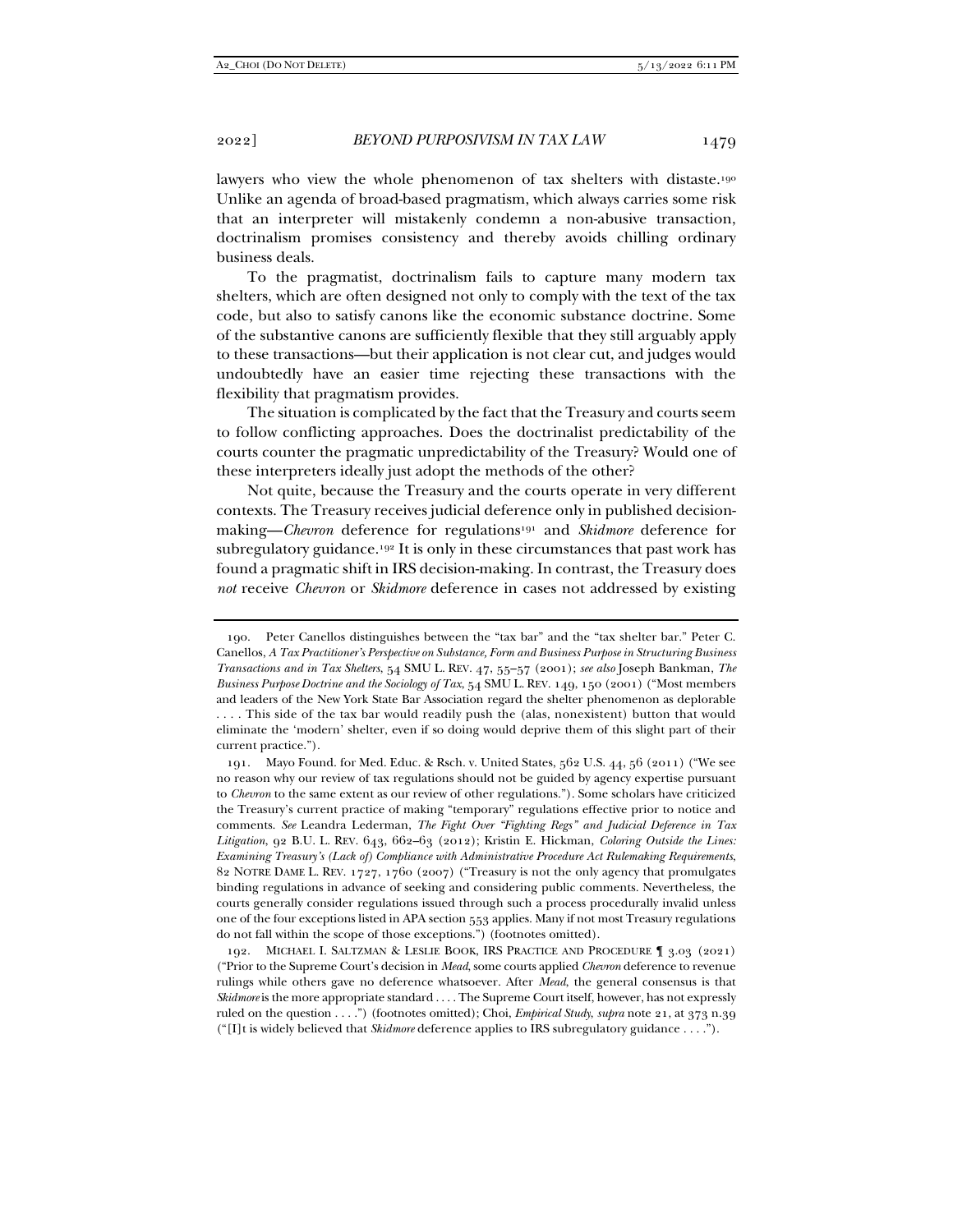published guidance. Novel factual situations are also the bread and butter of a court's docket—taxpayers are generally risk-averse and rarely challenge an IRS publication that is directly on point.

This more nuanced account of administrative and judicial activity suggests that both pragmatism and doctrinalism may be useful in different contexts. Pragmatism is especially appropriate for published guidance, because published guidance is necessarily predictable: It tells taxpayers exactly how the Treasury will treat a particular fact pattern. Taxpayers might dislike when a regulation or revenue ruling forecloses a potential tax strategy, but they cannot complain of unpredictability or unfair ex post decision-making. Likewise, doctrinalism is especially appropriate when a fact pattern falls within an ambiguous area of the law not addressed by published guidance, where predictability is at a premium.

Viewed this way, pragmatic and doctrinalist purposivism do not necessarily divide different branches of government, but rather different types of cases.193 Ex ante guidance should rely primarily on pragmatic purposivism; ex post adjudication should rely primarily on doctrinalist purposivism. While ex ante guidance is the exclusive province of the Treasury and the IRS, the IRS also frequently must engage in ex post judgments about how to treat taxpayers with novel fact patterns.194 This distinction matches the difference between "rules" subject to agency rulemaking procedures and "orders" subject to agency adjudication procedures under the Administrative Procedure Act.195

This hybrid approach also suits the relative institutional competencies of courts and agencies.196 Courts are diffuse and unpredictable; each circuit

 <sup>193.</sup> This Article emphasizes normative justifications to prefer one methodology over another, especially predictability, fairness, and the protection of the public fisc. I believe that it also conforms to constitutional constraints on agency and court action, but that discussion falls outside the scope of this Article.

 <sup>194.</sup> Most prominent tax shelters will fall into the ex-post camp because they tend to involve novel tax shelters planned by creative tax lawyers. The fact that tax shelters might be addressed using doctrinalist doctrines ex post, and then subsequently prohibited by the application of pragmatic doctrines ex ante, raises interesting questions about the prospectivity of new interpretations of law that would be an interesting subject for future research.

 <sup>195.</sup> MANNING & STEPHENSON,*supra* note 49, at 830 ("The key feature of a rule, at least under the APA definition, is that a rule is future-oriented, whereas adjudication concerns events that happened in the past.").

 <sup>196.</sup> Many scholars have emphasized the institutional competence of agencies in using pragmatic decision-making to interpret statutes. William N. Eskridge, Jr., *Expanding* Chevron*'s Domain: A Comparative Institutional Analysis of the Relative Competence of Courts and Agencies to Interpret Statutes*, 2013 WIS. L. REV. 411, 420–23 (arguing that *Chevron* should be expanded to cover a wider range of agency interpretations in light of agencies' superior interpretive competence); Cass R. Sunstein & Adrian Vermeule, *The Unbearable Rightness of* Auer, 84 U. CHI. L. REV. 297, 305 (2017) ("When a statute is unclear, and especially when a complex modern regulatory statute is unclear, resolution of the ambiguity will inevitably require policy-making competence—which courts lack and which agencies have."); Cass R. Sunstein & Adrian Vermeule, *Interpretation and Institutions*, 101 MICH. L. REV. 885, 928–30 (2003) (describing, with approval, an EPA regulation formulated on pragmatic public policy rather than purely statutory grounds). These scholars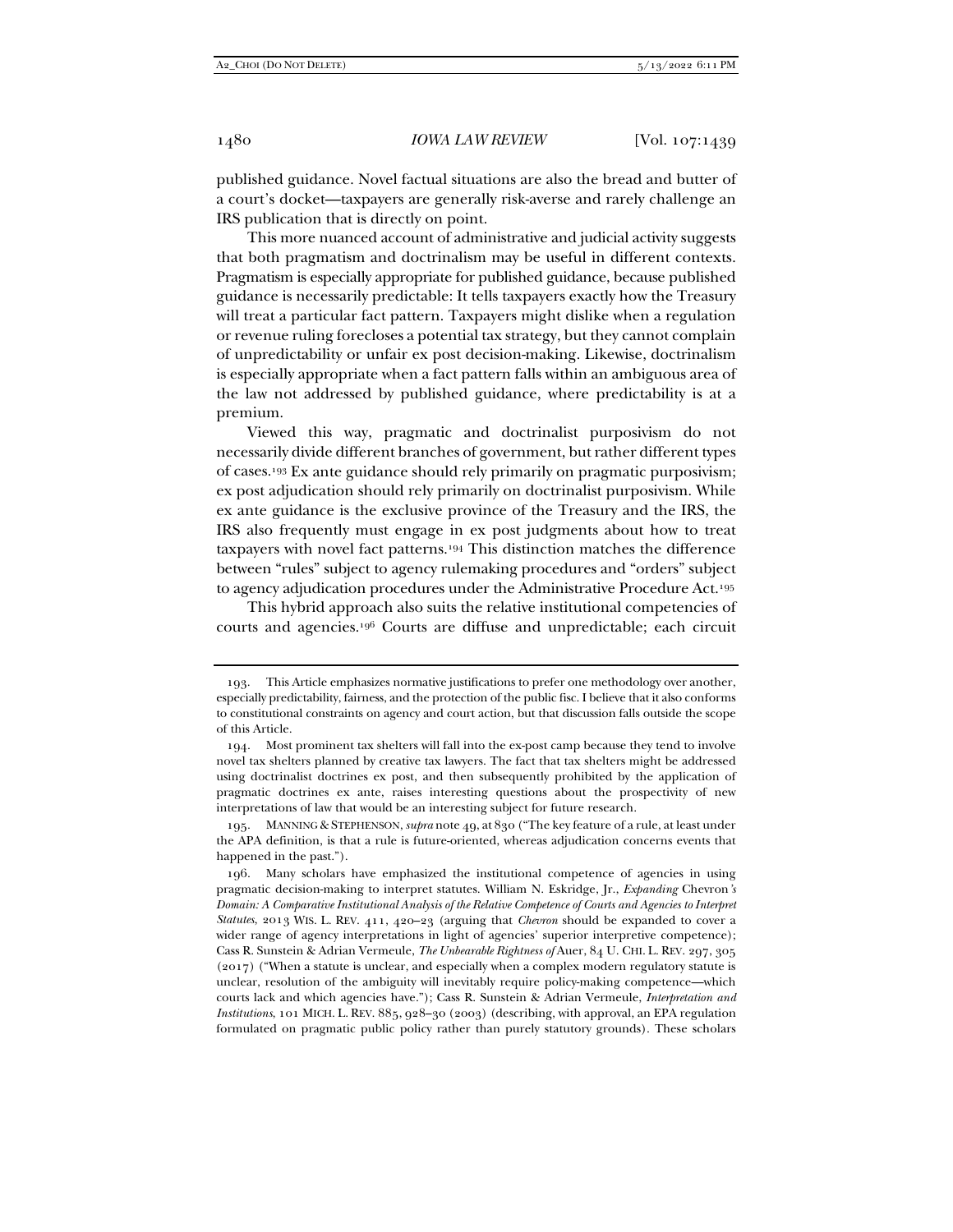develops its own precedents in federal tax law, and no federal court has particular expertise in tax law other than the Tax Court, whose own decisions may still be appealed to circuit courts. In contrast, the Treasury is a single department staffed by experts and with significant institutional capacity to consider which policies will result in the best outcomes across the entire country. Its expertise means that it will generally make better pragmatic judgments, and its unity means that it will generally produce guidance that is more coherent and easily understood than courts'. In addition, the Treasury is better situated than courts to make the threshold decision of whether statutory purpose is ambiguous in the first place, because it is intimately involved in the drafting of statutes and will have a better institutional understanding of statutory purpose.

The hybrid proposal is not quite how the courts and Treasury currently operate.197 Reality is much messier—rather than cabining pragmatic and doctrinal approaches to ex ante and ex post interpretation, courts and the Treasury generally believe themselves to be bound by substantive canons of tax law,198 while also demonstrating themselves to be motivated by pragmatic considerations on the margins.199 Because judicial anti-abuse doctrines in tax law have not been considered substantive canons until recently, scholars, judges, and the Treasury itself have not considered the possibility that they may be more appropriate in some interpretive contexts than others.

To be clear, I do not claim that pragmatic purposivism is *solely* appropriate ex ante, or that doctrinalist purposivism is *solely* appropriate ex post. I argue instead that interpreters should place greater weight on pragmatic considerations when reliance interests are not at stake, and more weight on doctrines when those interests are at stake. In particular, policy issues may sway judges in extreme cases even though they are making ex post determinations,

 198. Some of these doctrines persist as common law rules, like the step transaction doctrine. True v. United States, 190 F.3d 1165, 1174–77 (10th Cir. 1999) (applying the step transaction doctrine); Associated Wholesale Grocers, Inc. v. United States, 927 F.2d 1517, 1521-26 (10th Cir. 1991) (same). Some have been codified, like the economic substance doctrine. *See* I.R.C. § 7701(o) (2018).

build on the "comparative institutional" approach first developed by Neal Komesar. *See generally* Neil Komesar, *In Search of a General Approach to Legal Analysis: A Comparative Institutional Alternative*, 79 MICH. L. REV. 1350 (1981) (articulating and justifying the "comparative institutional" method of analysis).

 <sup>197.</sup> One possible explanation for the status quo is that it reflects an intuition that there exists a single best interpretation for any particular statute. The best-known articulation of this view may be Ronald Dworkin's "right answer" thesis. RONALD DWORKIN, A MATTER OF PRINCIPLE 119–21 (1985). In contrast, the hybrid approach that I sketch could lead to different interpretations of the law depending on context. In practice, ex ante and ex post contexts are sufficiently dissimilar that the distinction should not lead to confusion, but to some, the essential concept may seem unintuitive, not "law-like," and contrary to some schools of thought, like Dworkin's.

 <sup>199.</sup> Preambles to tax regulations routinely identify policy rationales supporting the position reflected in the regulation. *See, e.g.*, Guidance Under Section 1061, 86 Fed. Reg. 5452, 5463, 5465 (Jan. 19, 2021) (to be codified at 26 C.F.R. pt. 1) (discussing a variety of policy concerns, including the "complexity" of the regulations and "the potential for abuse").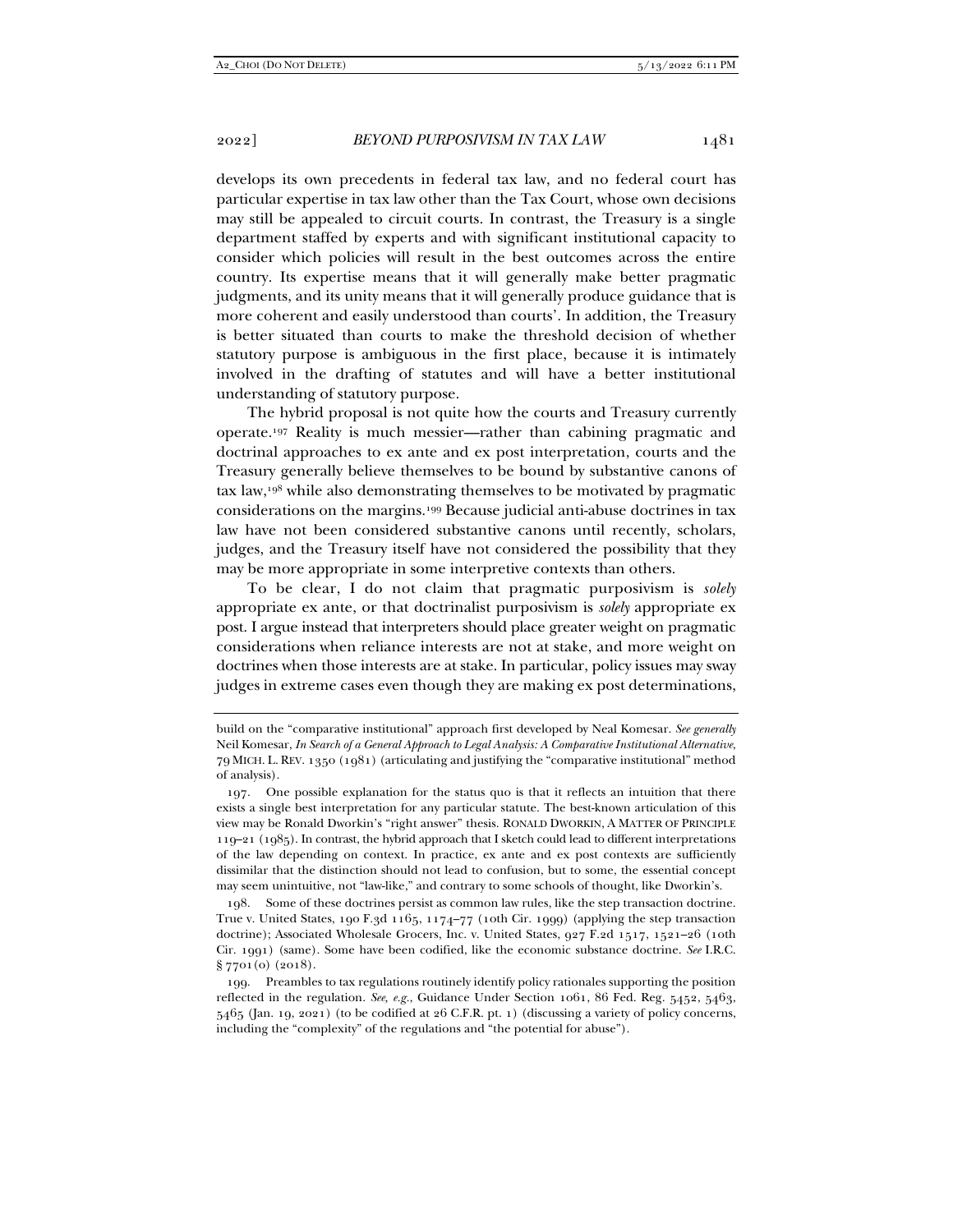even when no anti-abuse doctrine applies. In this sense, I am not advocating a strictly formalist division of interpretive method, but rather something reminiscent of the "practical reason" approach promoted by professors William Eskridge and Philip Frickey.200

This framework aims to strike a balance between efficiency and fairness. In addition to its normative desirability, it follows current administrative law. Ex ante IRS guidance receives either *Chevron* or *Skidmore* deference, which (particularly for *Chevron* deference) gives the Treasury freedom to set rules on pragmatic, normative grounds.201 In contrast, Treasury interpretations of statutes during audits do not receive any special judicial deference,<sup>202</sup> and therefore the Treasury must conform its reasoning to the anticipated reasoning of reviewing courts. Those courts, which always operate ex post, are

*. . .* to interpretations set forth only in subregulatory guidance." DEP'T OF TREAS., POLICY STATEMENT ON THE TAX REGULATORY PROCESS 2 (2019) (citations omitted), https://home.treasu ry.gov/system/files/131/Policy-Statement-on-the-Tax-Regulatory-Process.pdf [https://perma. cc/XQL7-2YNN]. In general, scholars and judges have begun to criticize *Auer* deference more vociferously in recent years. *See generally* Christopher J. Walker, *Attacking* Auer *and* Chevron *Deference: A Literature Review*, 16 GEO.J.L. & PUB. POL'Y 103 (2018) (outlining arguments against the two deference doctrines).

 <sup>200.</sup> Eskridge & Frickey, *supra* note 17, at 322 n.3. However, my approach still differs from Eskridge and Frickey's in the sources of authority it emphasizes. In the case of doctrinal formalism, it recommends greater emphasis on canons of construction than do Eskridge and Frickey. Moreover, I suggest that courts and the Treasury should still hew to statutory purposes when they are "clear," which may be reminiscent of the Eskridge/Frickey "funnel of abstraction" but places much greater weight on the more concrete interpretive elements. *See* discussion *supra* notes 17, 55 (discussing the differences between this Article's proposals and Eskridge and Frickey's practical reason).

<sup>201</sup>*. See supra* notes 20–21, 165–69 and accompanying text.

 <sup>202.</sup> The Treasury's interpretations of its own *regulations*, as opposed to statutes, could theoretically receive *Auer* deference (also known as *Seminole Rock* deference). However, the Supreme Court has developed a number of limitations on *Auer* deference that limit the degree of deference for ex post interpretations of ambiguous regulations. *See, e.g.*, Christopher v. SmithKline Beecham Corp., 567 U.S. 142, 156 (2012) (indicating that an agency should not receive *Auer* deference if its interpretation is an "unfair surprise" or the agency has failed to provide "fair warning of the conduct [a regulation] prohibits or requires" (alteration in original) (internal quotation marks omitted) (quoting Gates & Fox Co. v. Occupational Safety & Health Rev. Comm'n, 790 F.2d 154, 156 (D.C. Cir. 1986))); Udall v. Tallman, 380 U.S. 1, 17 (1965) (granting *Auer* deference and emphasizing that the agency's "interpretation had, long prior to respondents' applications, been a matter of public record and discussion"). The Tax Court has similarly limited *Auer* deference to situations where the Treasury's interpretation "is a matter of public record and is an interpretation upon which the public is entitled to rely when planning their affairs." CSI Hydrostatic Testers, Inc. v. Comm'r, 103 T.C. 398, 409 (1994), *aff'd* 62 F.3d 136 (5th Cir. 1995); *see also* S. Pac. Transp. Co. v. Comm'r, 75 T.C. 497, 541 (1980) ("Respondent is relying on the general rule that an administrative agency's interpretation of its own regulation or other directive is controlling unless plainly erroneous or inconsistent with the directive."). Moreover, the Department of the Treasury and the IRS have recently stated that "[i]n litigation before the U.S. Tax Court, as a matter of policy, the IRS will not seek judicial deference under *Auer . . .* or *Chevron*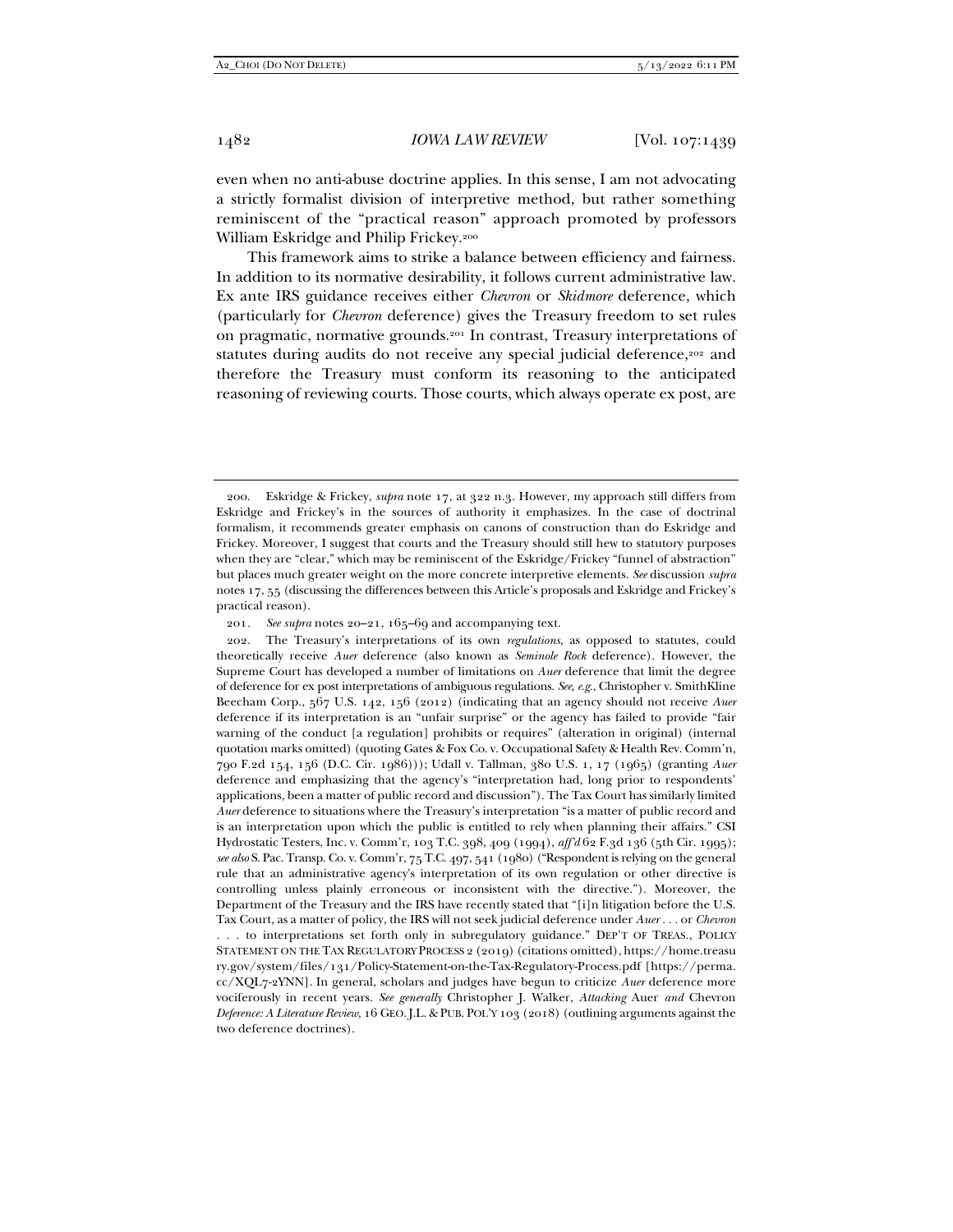in turn bound by doctrinalist canons of interpretation that derive from common law.203

Some caveats apply. The ex ante/ex post framework is a first-best solution, which relies on coordination between judges and widespread acceptance of ex post doctrinalism. If coordination cannot be achieved—if, for example, a substantial contingent of pragmatic purposivist judges insists on applying individualized policy judgments rather than doctrinalist canons—then we may well be back to the status quo, such that the second-best solution (the solution accounting for the constraint of noncompliance from pragmatic purposivist judges) would be thoroughgoing pragmatic purposivism. Consequently, the choice between pragmatism and doctrinalism is essentially a coordination problem. Even if we agree that an ex ante/ex post split would be ideal, its success (and its desirability as optimal policy) turns on whether judges and IRS administrators actually follow it.<sup>204</sup>

Ex ante pragmatism and ex post doctrinalism may also be more promising within tax law than in other areas of law, because of the predominance of the IRS and the Tax Court in tax administration. As noted above, because relatively few tax audits ever go to trial, the IRS is the sole tax authority that most taxpayers will ever face and the interpreter whose views are taken most seriously in practice.205 But whether interpretive policy can be coordinated even within the IRS, especially in a manner that acknowledges the subtle distinction between ex ante and ex post interpretation, remains to be seen.

# IV. CONCLUSION

Past scholarship has argued that statutory purpose can serve as a dividing line between tax shelters and ordinary, non-abusive transactions. But that line is unworkably fuzzy; both legitimate and illegitimate tax structures sometimes exceed the specific purposes of tax statutes, and structural principles of tax law are too vague and subjective to fill the gap. Conventional appeals to statutory purpose therefore fail to distinguish abusive tax planning.

 <sup>203.</sup> An interesting twist is the interaction between judicial interpretations and agency guidance. If a court has interpreted a statute one way, does an agency have the subsequent authority to overturn that interpretation in rulemaking? The Supreme Court answered this question in *Nat'l Cable & Telecomms. Ass'n v. Brand X Internet Servs.*, 545 U.S. 967 (2005), which held that if the underlying statute is ambiguous (the first step of *Chevron* analysis), then an agency may overrule a court's interpretation of that ambiguous statute. *Id.* at 991–92. Whether or not this ruling is constitutionally valid exceeds the scope of this Article, but as a normative matter *Brand X* reflects the compromise embodied in this Article's ex ante/ex post framework. Within the bounds of statutory purpose, an agency should be able to issue prospective guidance on pragmatic grounds even if that guidance would not have been appropriate in an ex post judgment.

 <sup>204.</sup> A parallel concern might be that the Treasury is incapable of applying pragmatism effectively, so that even at the Treasury doctrinalism is preferable. This would only be the case if we take a very dim, in my opinion an unrealistically dim, view of Treasury competence.

 <sup>205.</sup> Choi, *Substantive Canons*, *supra* note 18, at 215 ("The IRS . . . is the sole federal authority that the vast majority of taxpayers will ever deal with . . . .").